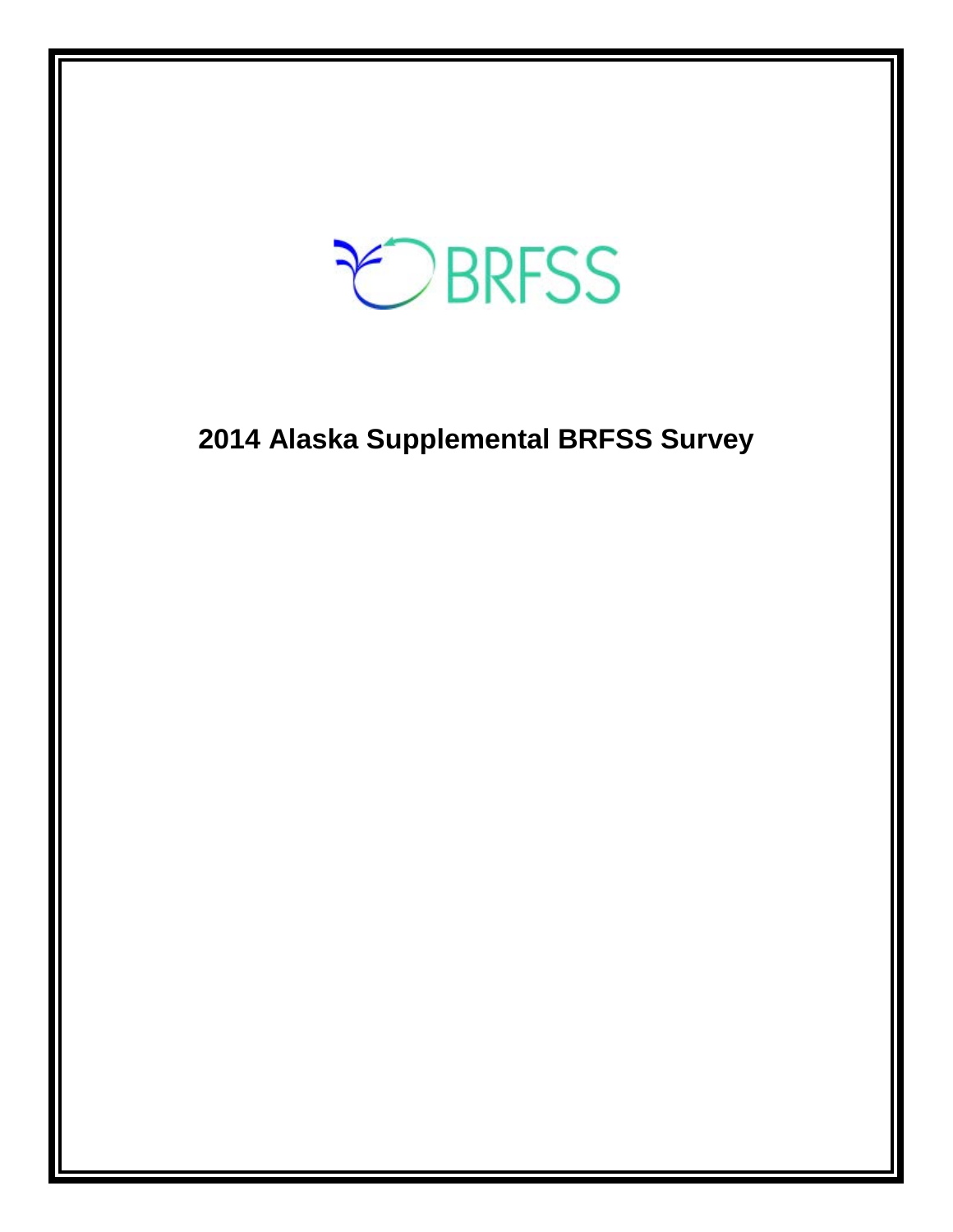

# <span id="page-1-0"></span>**Contents**

| Section 8: Demographics (NOTE: Order of questions NOT the same as core BRFSS) 43 |  |
|----------------------------------------------------------------------------------|--|
|                                                                                  |  |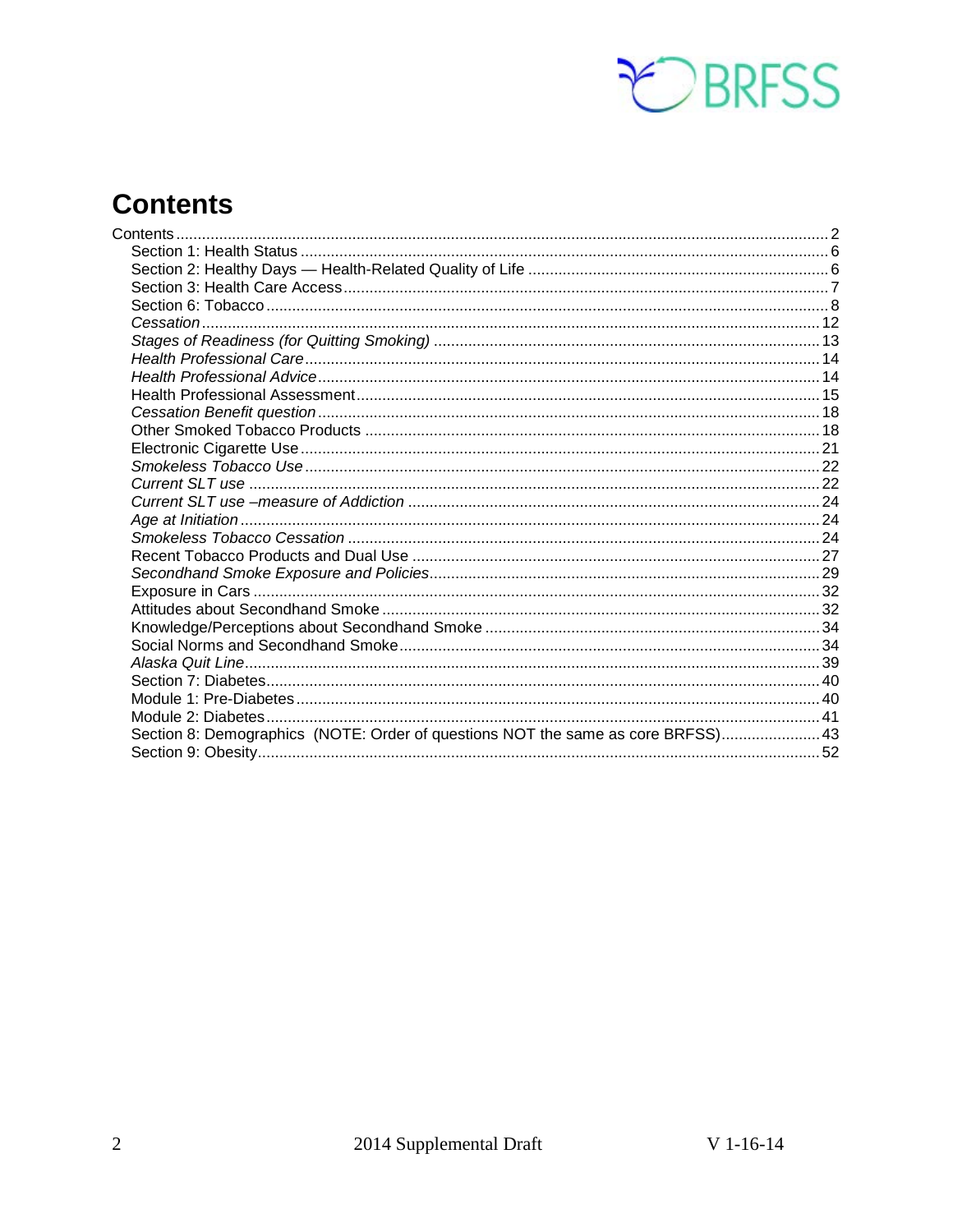

# **2014 Interviewer's Script**

HELLO, I am calling for the **(health department)**. My name is **(name)** . This project is being conducted by the health department to gather information about the health of **(state)** residents. Your telephone number has been chosen randomly, and I would like to ask some questions about health and health practices.

Is this **(phone number)** ?

**If "No"** 

Thank you very much, but I seem to have dialed the wrong number. It's possible that your number may be called at a later time. **STOP**

### **Is this a private residence?**

**READ ONLY IF NECESSARY: "By private residence, we mean someplace like a house or apartment."**

| <b>Yes</b> | [Go to state of residence] |
|------------|----------------------------|
| No         | [Go to college housing]    |

**No, business phone only**

**If "No, business phone only".**

**Thank you very much but we are only interviewing persons on residential phones lines at this time.**

**STOP**

**College Housing**

**Do you live in college housing?** 

**READ ONLY IF NECESSARY: "By college housing we mean dormitory, graduate student or visiting faculty housing, or other housing arrangement provided by a college or university."**

> **Yes [Go to state of residence] No**

**If "No",**

**Thank you very much, but we are only interviewing persons who live in a private residence or college housing at this time. STOP**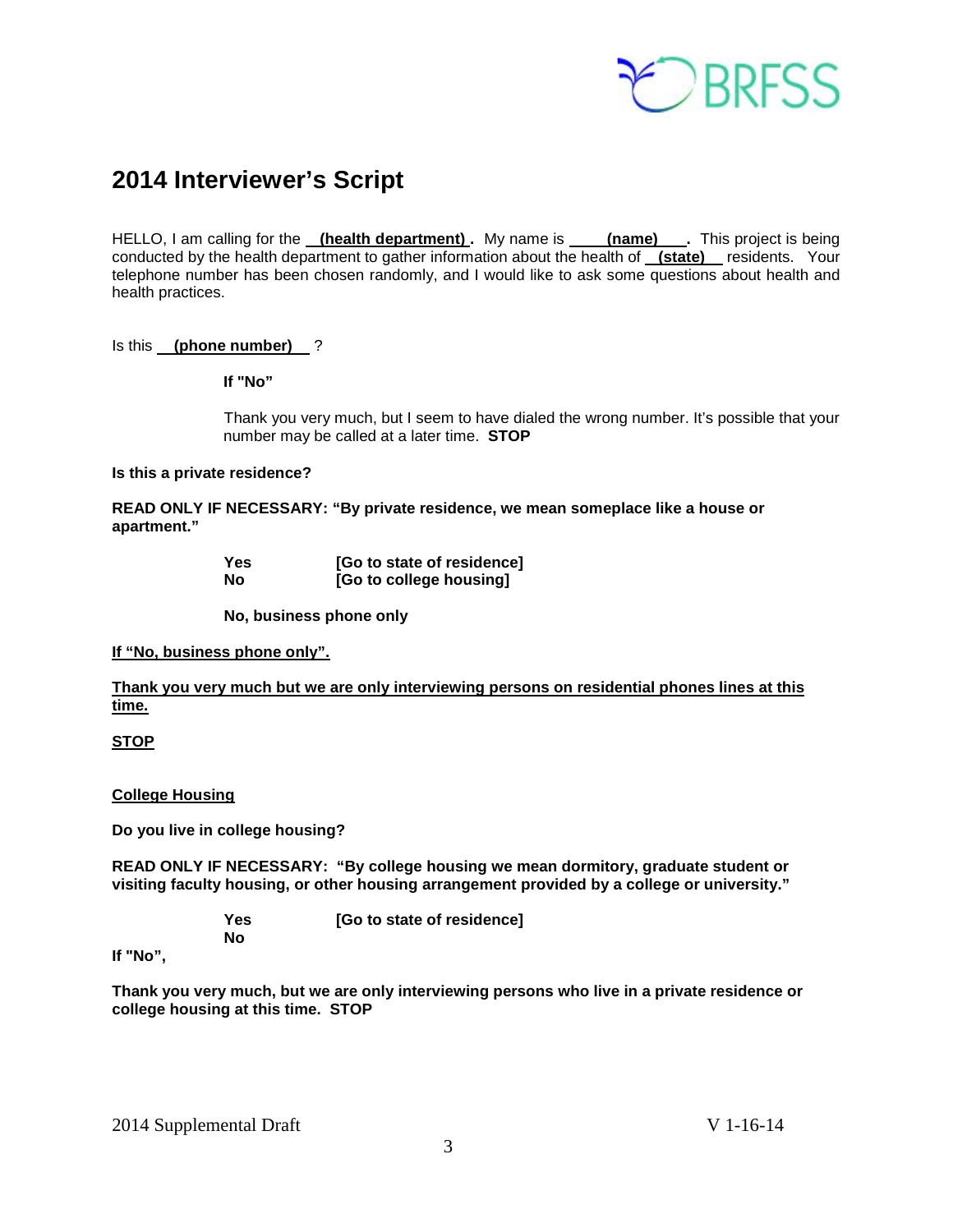

**State of Residence**

**Do you reside in \_\_\_\_(state)\_\_\_\_?** 

**No**

**Yes [Go to Cellular Phone]**

# **If "No"**

**Thank you very much, but we are only interviewing persons who live in the state of \_\_\_\_\_\_at this time**. **STOP**

### **Cellular Phone**

Is this a cellular telephone?

**Interviewer Note: Telephone service over the internet counts as landline service (includes Vonage, Magic Jack and other home-based phone services).**

**Read only if necessary: "By cellular (or cell) telephone we mean a telephone that is mobile and usable outside of your neighborhood."** 

### **If "Yes"**

Thank you very much, but we are only interviewing by land line telephones and for private residences or college housing. **STOP**

### **No**

### **CATI NOTE: IF (College Housing = Yes) continue; otherwise go to Adult Random Selection Adult**

Are you 18 years of age or older?

|  | Yes, respondent is male<br>Yes, respondent is female<br>Nο | [Go to Page 6]<br>[Go to Page 6] |
|--|------------------------------------------------------------|----------------------------------|
|--|------------------------------------------------------------|----------------------------------|

### **If "No",**

Thank you very much, but we are only interviewing persons aged 18 or older at this time. **STOP**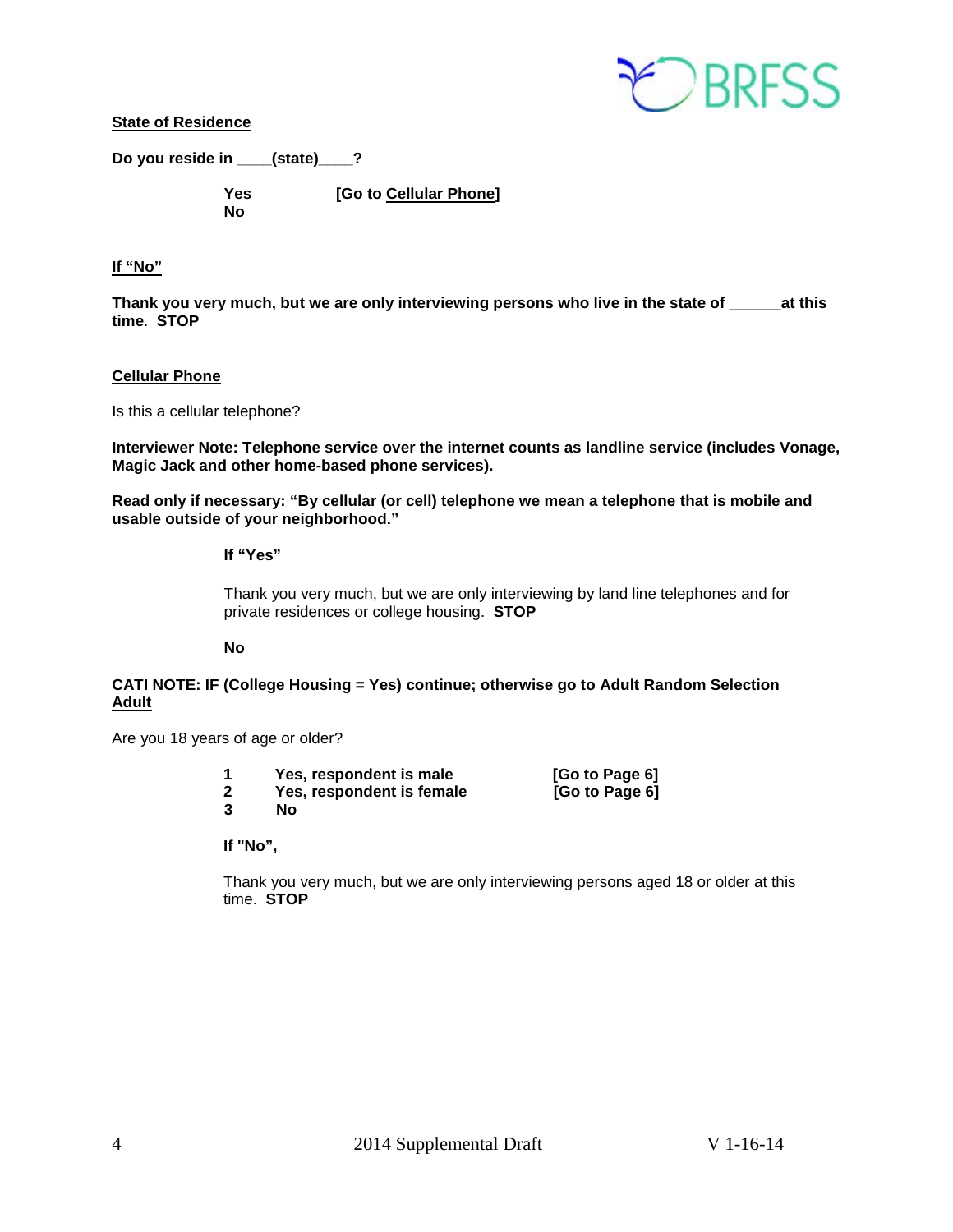

### **Adult Random Selection**

I need to randomly select one adult who lives in your household to be interviewed. How many members of your household, including yourself, are 18 years of age or older?

Number of adults

**If "1,"**  Are you the adult?

### **If "yes,"**

Then you are the person I need to speak with. Enter 1 man or 1 woman below (Ask gender if necessary). **Go to page 6.**

**If "no,"** 

Is the adult a man or a woman? Enter 1 man or 1 woman below. May I speak with **[fill in (him/her) from previous question]**? **Go to "correct respondent" on the next page.**

How many of these adults are men and how many are women?

- Number of men
- Number of women

The person in your household that I need to speak with is \_\_\_\_\_\_\_\_\_\_\_\_\_\_\_.

## **If "you," go to page 6**

Survey Sections

To correct respondent:

I will not ask for your last name, address, or other personal information that can identify you. You do not have to answer any question you do not want to, and you can end the interview at any time. Any information you give me will be confidential. If you have any questions about the survey, please call **1- 877-655-2793**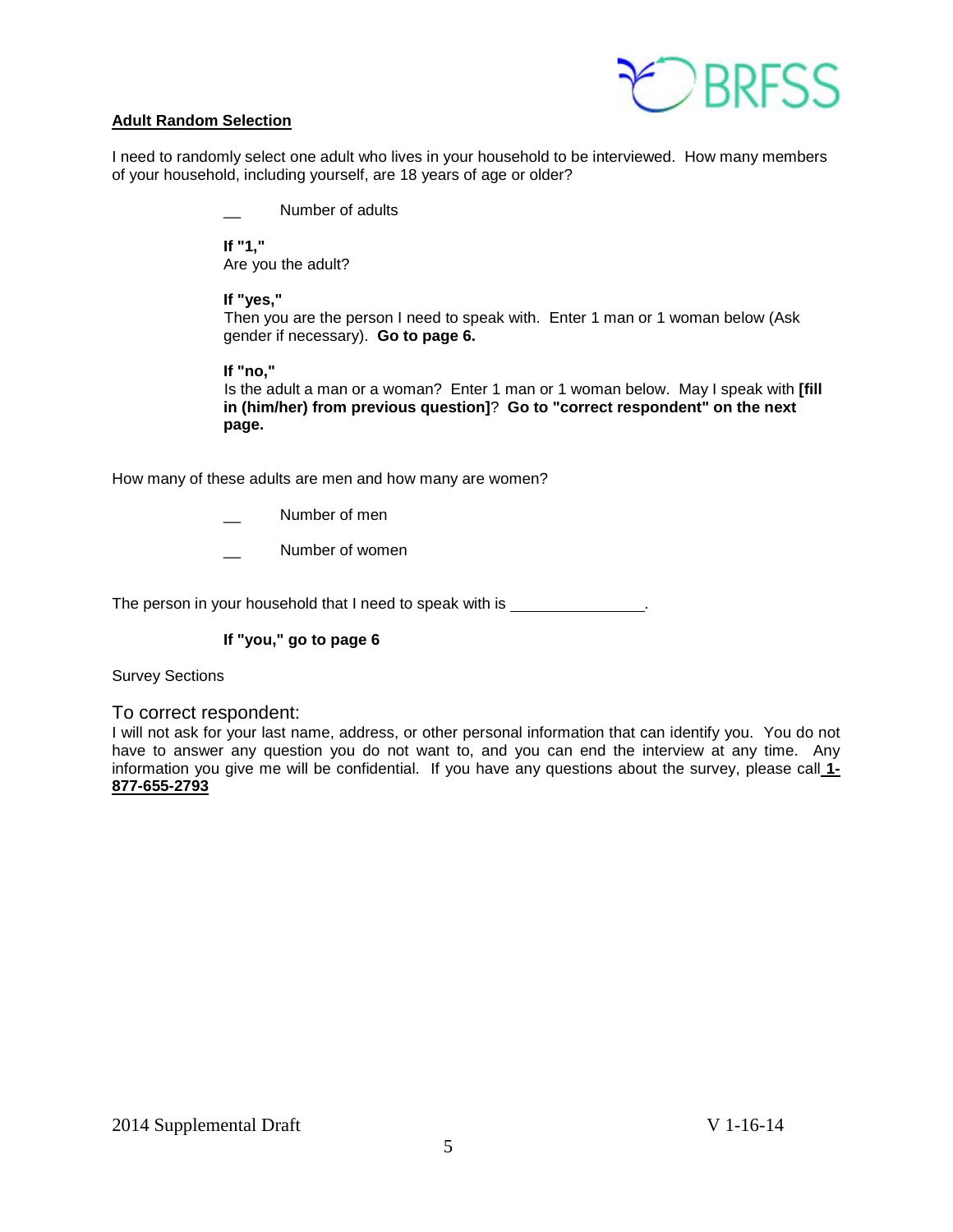

# <span id="page-5-0"></span>**Section 1: Health Status**

**1.1** Would you say that in general your health is—

(80)

## **Please read:**

- 1 Excellent
- 2 Very good
- 3 Good<br>4 Fair
- **Fair**

**Or**

5 Poor

### **Do not read:**

- 7 Don't know / Not sure<br>9 Refused
- **Refused**

# <span id="page-5-1"></span>**Section 2: Healthy Days — Health-Related Quality of Life**

**2.1** Now thinking about your physical health, which includes physical illness and injury, for how many days during the past 30 days was your physical health not good?

(81–82)

- $\frac{1}{8}$   $\frac{1}{8}$  Number of days
- 8 8 None<br>7 7 Don't
- 7 7 Don't know / Not sure<br>9 9 Refused
- **Refused**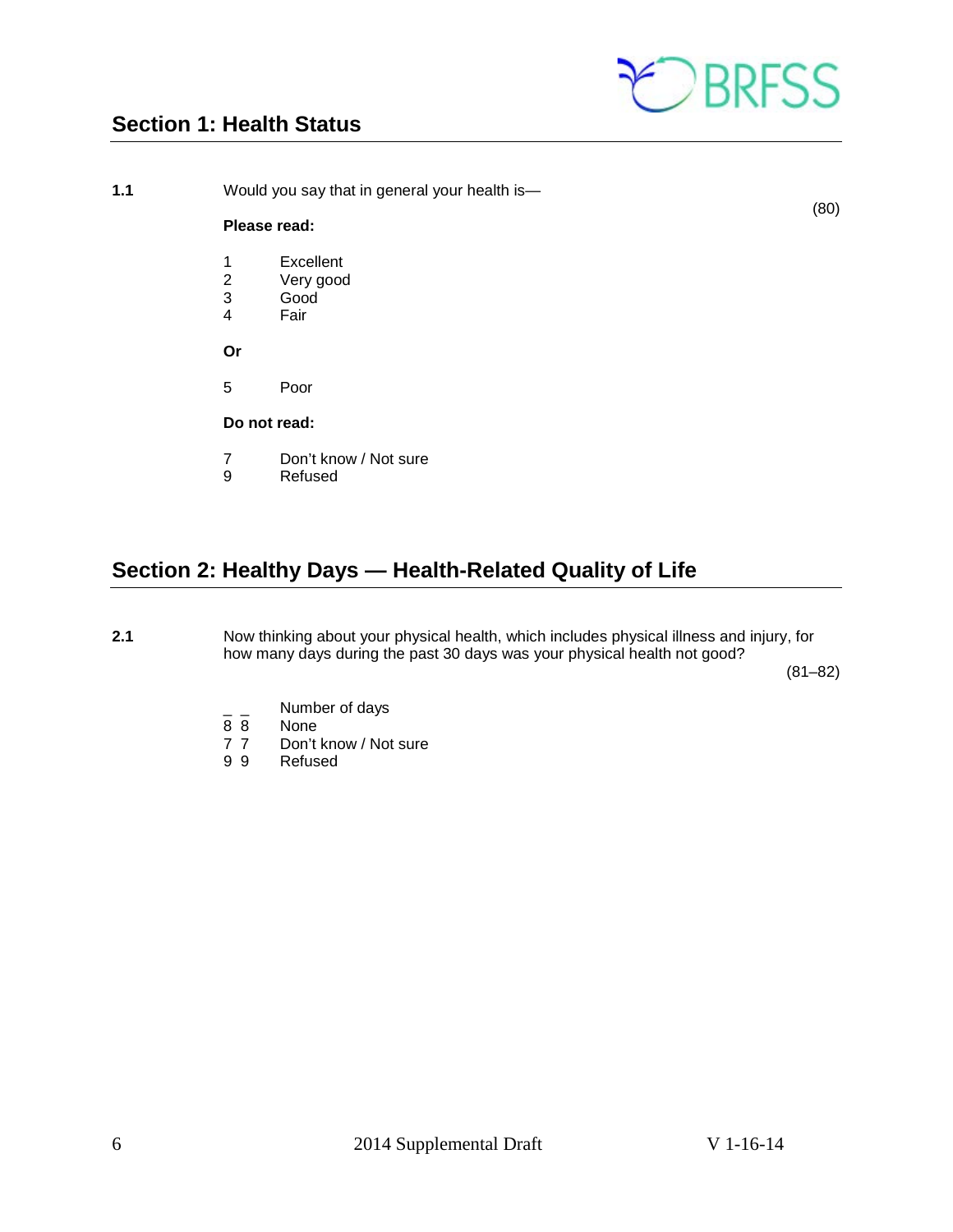

**2.2** Now thinking about your mental health, which includes stress, depression, and problems with emotions, for how many days during the past 30 days was your mental health not good?

(83–84)

- $\frac{1}{8}$   $\frac{1}{8}$  Number of days
- 8 8 None **[If Q2.1 and Q2.2 = 88 (None), go to next section]**
- 7 7 Don't know / Not sure<br>9 9 Refused
- **Refused**

**2.3** During the past 30 days, for about how many days did poor physical or mental health keep you from doing your usual activities, such as self-care, work, or recreation?

(85-86)

- $\frac{1}{8}$   $\frac{1}{8}$  Number of days
- 8 8 None<br>7 7 Don't
- 7 7 Don't know / Not sure<br>9 9 Refused
- **Refused**

# <span id="page-6-0"></span>**Section 3: Health Care Access**

**3.1** Do you have any kind of health care coverage, including health insurance, prepaid plans such as HMOs, government plans such as Medicare, Native Health Service or Indian Health Service?

(87)

- 1 Yes
- 2 No<br>7 Dor
- 7 Don't know / Not sure<br>9 Refused
- **Refused**

### **3.2** Do you have one person you think of as your personal doctor or health care provider?

**If "No," ask: "Is there more than one, or is there no person who you think of as your personal doctor or health care provider?"**

(88)

- 1 Yes, only one<br>2 More than one
- 2 More than one<br>3 No
- 3 No
- Don't know / Not sure
- 9 Refused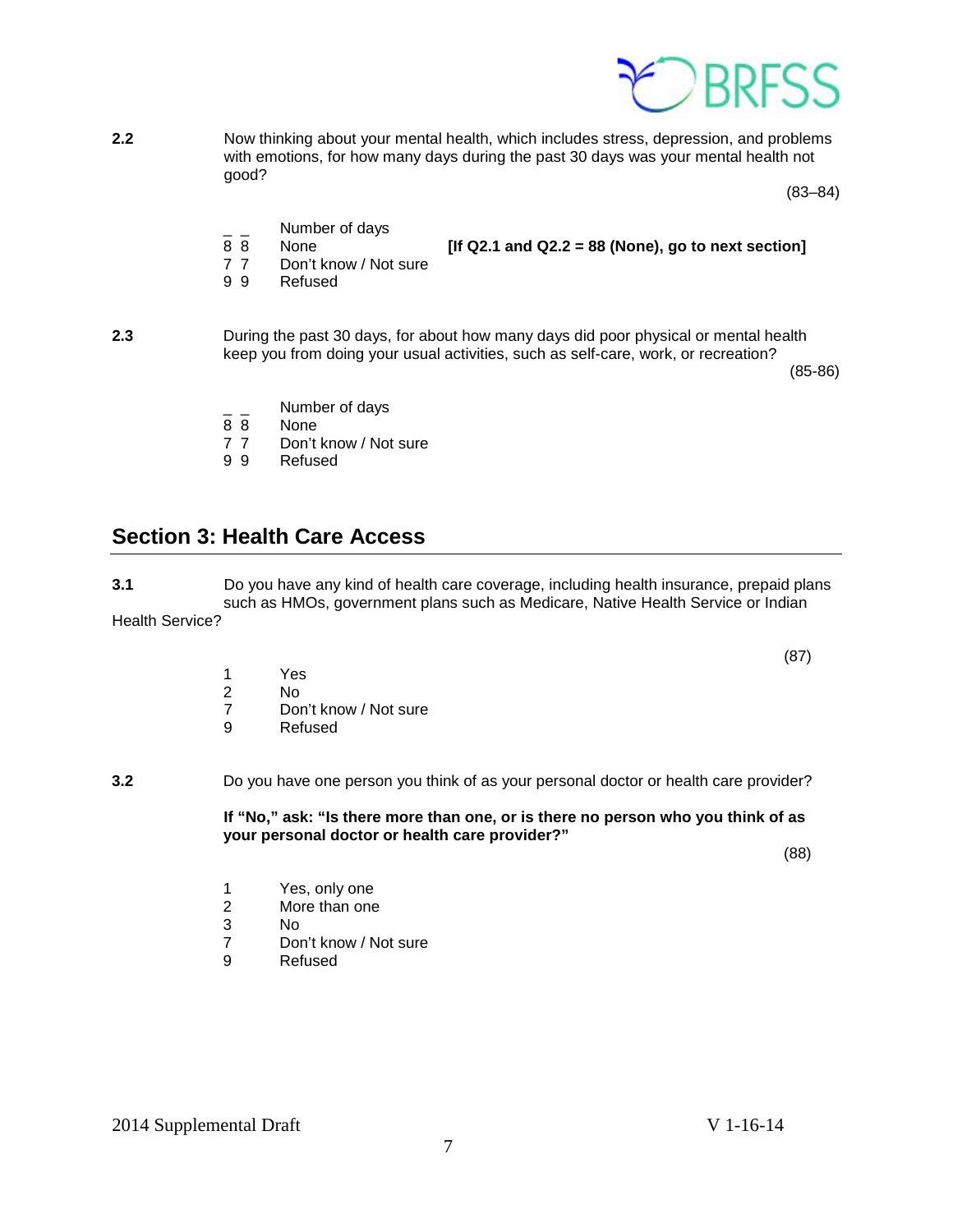

**3.3** Was there a time in the past 12 months when you needed to see a doctor but could not because of cost?

(89)

- 1 Yes
- 
- 2 No Don't know / Not sure
- 9 Refused
- **3.4** About how long has it been since you last visited a doctor for a routine checkup? A routine checkup is a general physical exam, not an exam for a specific injury, illness, or condition.

(90)

- 1 Within the past year (anytime less than 12 months ago)<br>2 Within the past 2 years (1 year but less than 2 years ago
- 2 Within the past 2 years (1 year but less than 2 years ago)<br>3 Within the past 5 years (2 years but less than 5 years ago
- 3 Within the past 5 years (2 years but less than 5 years ago)<br>4 5 or more years ago
- 5 or more years ago
- 7 Don't know / Not sure
- 8 Never
- 9 Refused

# <span id="page-7-0"></span>**Section 6: Tobacco**

| <b>Cigarette Use</b> |                  |                                                                                                                        |                                        |  |
|----------------------|------------------|------------------------------------------------------------------------------------------------------------------------|----------------------------------------|--|
| 6.1                  |                  | Have you smoked at least 100 cigarettes in your entire life?<br>(same as Core 9.1)<br>NOTE: $5$ packs = 100 cigarettes |                                        |  |
|                      | 2                | Yes<br>No.                                                                                                             | [Skip to 6.22]                         |  |
|                      | Do not read<br>9 | Don't know / Not sure<br>Refused                                                                                       | [Skip to 6.22]<br><b>Skip to 6.221</b> |  |

**INTERVIEWER NOTE: "For cigarettes, do not include: electronic cigarettes (e-cigarettes, NJOY, Bluetip), herbal cigarettes, cigars, cigarillos, little cigars, pipes, bidis, kreteks, water pipes (hookahs), or marijuana."**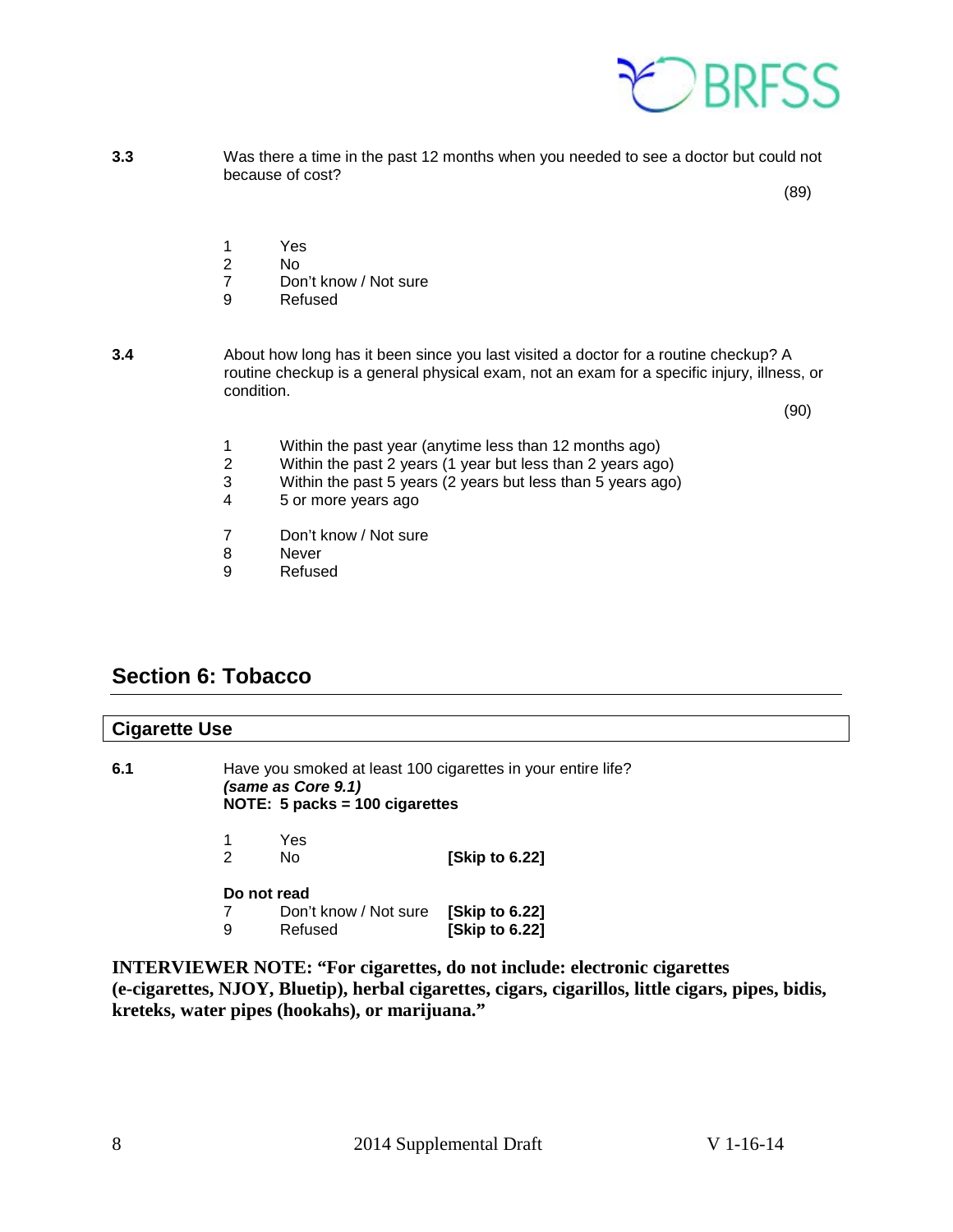

**6.2** Do you now smoke cigarettes every day, some days, or not at all?

### *(same as Core 9.2)*

1 Every day<br>2 Some days 2 Some days<br>3 Not at all

**[Skip to 6.11]** 

### **Do not read**

7 Don't know / Not sure **[Skip to 6.22] [Skip to 6.22]** 

**6.3** During the past 30 days, on how many days did you smoke cigarettes?

### **Do not read**

| 0-30 Number of Days          | [If $6.3 = 0$ , probe for a number; if answer is |
|------------------------------|--------------------------------------------------|
| still "0", then Skip to 6.5] |                                                  |
|                              |                                                  |

- 88 None **[Skip to 6.05]**
- 77 Don't Know / Not Sure **[Skip to 6.05]**  99 Refused **[Skip to 6.05]**
- 

[Note different wording depending on whether respondent is daily or some days smoker.]

**6.4** [if 6.2=2 add: "On the days when you smoked during the past 30 days" ] On the average, about how many cigarettes did you smoke a day?

## **Do not read**

- 0-180 Number of Cigarettes<br>666 Less than one cigarett
- Less than one cigarette a day
- 777 Don't Know / Not Sure<br>999 Refused
- Refused

## **[Note different wording depending on whether respondent is daily or some days smoker.]**<br>6.5 **if 6.2=2 add:**"On the days that you smoke". How soon after you wake up do you **6.5 if 6.2=2 add:"On the days that you smoke", How soon after you wake up do you usually smoke your first cigarette? Would you say**

- **1 Within 30 minutes**
- **2 31 to 60 minutes**
- **3 More than 60 minutes**
- **Do not read**
- **7 Don't know/ Not sure**
- **9 Refused**

## **6.6** Where do you usually buy cigarettes?

- 1 In your community<br>2 In another commun
- 2 In another community in Alaska<br>3 In a community outside Alaska
- 3 In a community outside Alaska **[Skip to 6.8]**
- Using the Internet
- 5 Using a mail-order source or an 800 number **[Skip to 6.10]**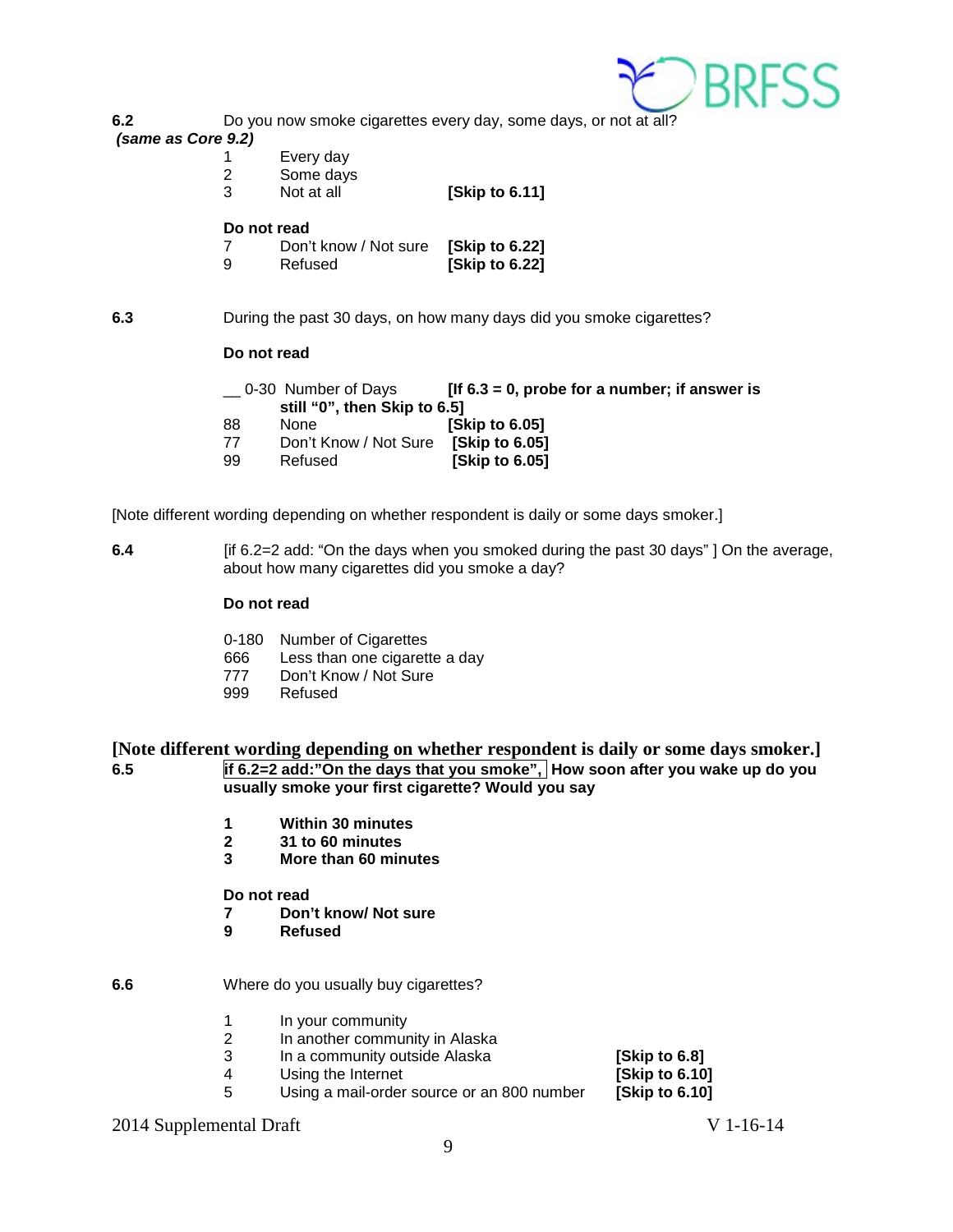

### **Do not read**

- 7 Don't Know / Not Sure **[Skip to 6.9]**
- 

**[Skip to 6.9]** 

### **Ask of those who usually buy in Alaska (6.6 = 1 or 2)**

- **6.7** In what type of store do you usually buy cigarettes?
	- 1 Convenience stores/gas stations **[Skip to 6.9]**
		-
		- 2 Supermarkets **[Skip to 6.9]**
		- 3 Liquor or drug stores (pharmacies) **[Skip to 6.9]**
		- 4 Tobacco discount stores<br>5 Other discount stores. su 5 Other discount stores, such as Wal-Mart **[Skip to 6.9]**
		- 6 Military commissaries **[Skip to 6.9]**
			- 7 Other type of store **(specify)**

**\_\_\_\_\_\_\_\_\_\_\_\_\_\_\_\_\_\_\_\_\_\_\_\_\_\_\_\_\_\_\_\_\_\_\_\_\_\_\_\_\_[Skip to 6.9]**

[STORCIGT]

- 77 Don't know **[Skip to 6.9]**
- 99 Refused **[Skip to 6.9]**

### **Ask of those who usually buy outside Alaska (6.6=3)**

### **6.8** From which state do you usually buy them? **(open-ended answer)**

### Ask of those who usually buy in Alaska or outside Alaska (Ask if 6.6 = 1, 2, 3, 7 or 9 [exclude **those who reported that they usually purchase by mail-order or Internet])**

\_\_\_\_\_\_\_\_\_\_\_\_\_\_\_\_\_\_\_\_\_\_\_\_\_\_\_\_\_\_\_\_\_\_\_\_\_\_\_\_\_\_\_\_\_\_\_\_\_\_\_\_\_\_\_\_\_\_\_\_\_\_\_\_\_\_\_\_\_\_\_

- **6.9** In the last year, have you bought cigarettes over the Internet, or using a mail-order source?
	- 1 Yes 2 No **[Skip to 6.11]**

**Do not read**<br> **7** Don'

- 7 Don't Know / Not Sure **[Skip to 6.11]** 
	- **[Skip to 6.11]**

# Ask of those who usually buy over the Internet/mail order [6.6 = 4 or 5] or have done so in the last **year [6.9 = 1]**

**6.10** In the last three months, about how many cartons or packs of cigarettes have you bought through the Internet or using a mail-order source?

number of  $(1 =$  packs,  $2 =$  cartons)

**Do not read**

7777 Don't Know / Not Sure 8888 None<br>9999 Refuse Refused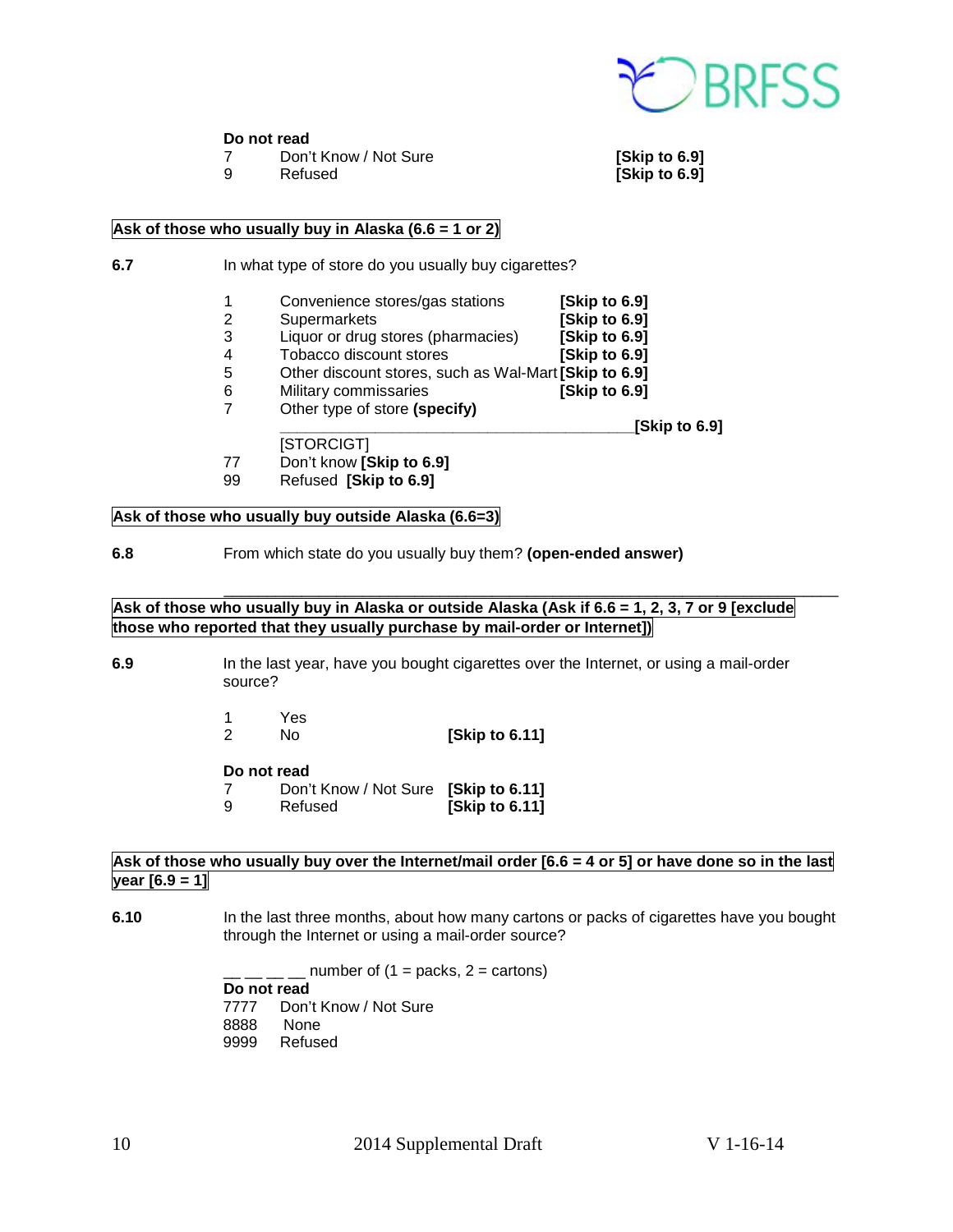

## **Ask of Current and Former Smokers (6.2=1,2,3)**

**6.11** How old were you when you first started smoking cigarettes regularly?

### **\_\_ \_\_\_ Code age in years (1-100)**

- 888 Never smoked regularly *(don't read)*
- 777 Don't Know / Not Sure
- 999 Refused
- **6.12** Around this time 12 months ago, were you smoking cigarettes every day, some days, or not at all?
	- 1 Every Day
	- 2 Some Days
	- 3 Not at all

Do not read

- 7 Don't Know/Not Sure<br>9 Refused
- **Refused**

# **If 06.02 = 3 and 06.11 = 888 then go to 6.22 Ask of Former Smokers (6.1 = 1 and 6.2 = 3) else skip to 6.14: REVISED ANSWER CATEGORIES**

### **6.13** *(NOTE for CATI Programming): this is different from Core 9.4, but should be same as state-added item in Standard survey)*

About how long has it been since you last smoked cigarettes regularly? Was that…

### **INTERVIEWER NOTE: Pause between each response category to allow respondent to answer "Yes" or "No" to each category.**

**INTERVIEWER NOTE: If respondent refuses at any level, code 99 (Refused). If respondent answers "Don't know" or "Not sure" at any level, ask about the next level. If respondent answers "Don't know" or "Not sure" to two levels in a row, code 77 (Don't know/Not sure).**

### **Please read:**

| 10 | 10 years or more                                 | (If "No," ask 09; if "Yes," code 10)                                |
|----|--------------------------------------------------|---------------------------------------------------------------------|
| 09 | At least 5 years but less than 10 years ago      |                                                                     |
|    |                                                  | (If "No," ask 08; if "Yes," code 09)                                |
| 08 | More than a year ago (but less than 5 years ago) |                                                                     |
|    |                                                  | (If "No," ask 07; if "Yes," code 08)                                |
| 07 | About 1 year ago                                 |                                                                     |
|    |                                                  | [Interviewer note: Can add, "That is, roughly 12 months" if needed] |
|    |                                                  | (If "No," ask 06; if "Yes," code 07)                                |
| 06 | At least 6 months but less than one year ago     |                                                                     |
|    |                                                  | (If "No," ask 05; if "Yes," code 06)                                |
| 05 | At least 3 months but less than 6 months ago     |                                                                     |
|    |                                                  | (If "No," ask 04; if "Yes," code 05)                                |
| 04 | At least 30 days ago but less than 3 months ago  |                                                                     |
|    |                                                  | (If "No," ask 03; if "Yes," code 04)                                |
| 03 | At least 7 days ago but less than 30 days ago    |                                                                     |
|    |                                                  | (If "No," ask 02; if "Yes," code 03)                                |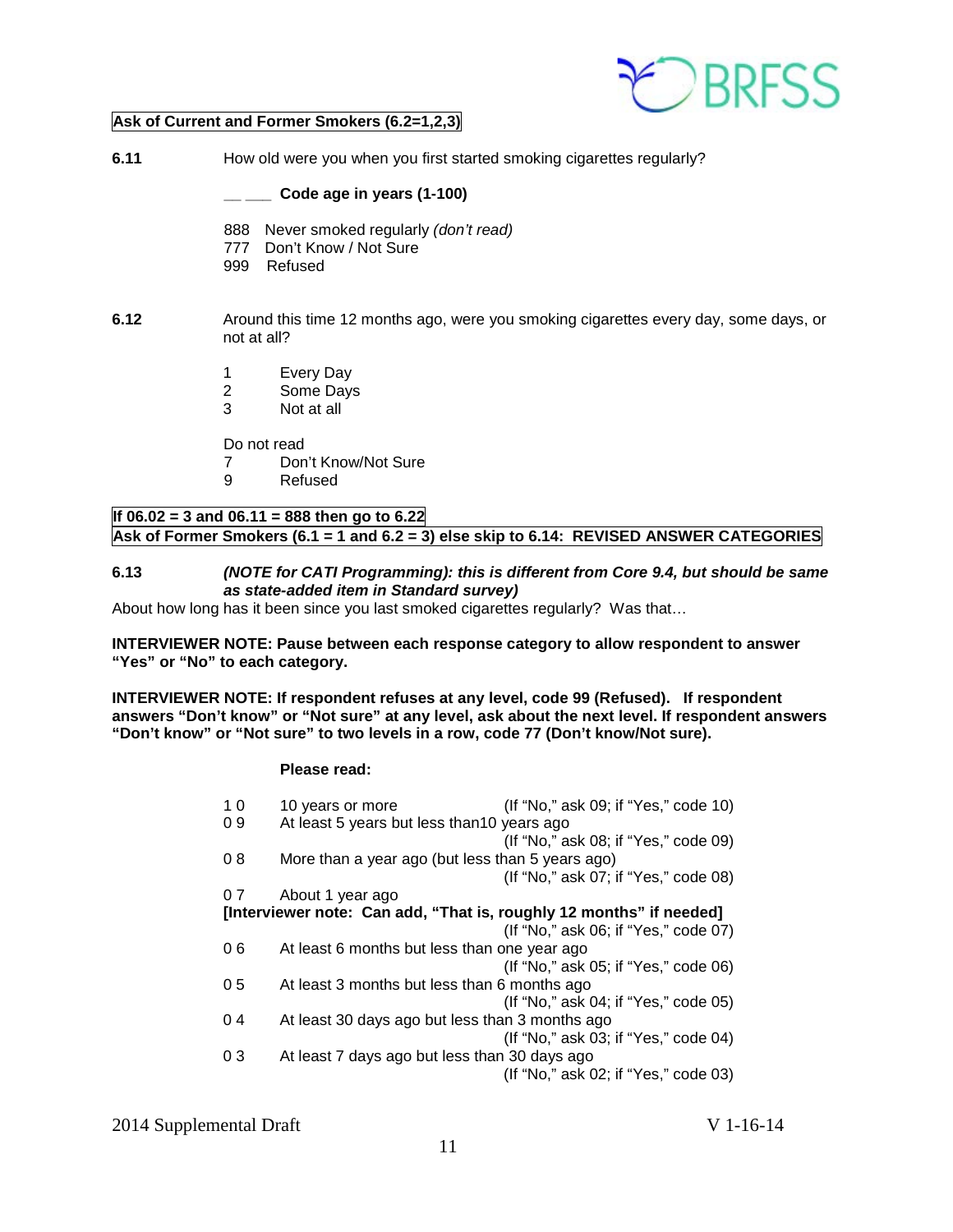

0 2 At least 24 hours ago but less than 7 days ago

(If "No," ask 01; if "Yes," code 02)

0 1 Within the past 24 hours

### **Do not read:**

- 7 7 Don't know / Not sure **[Skip to 6.22]**
- 9 9 Refused **[Skip to 6.22]**

# <span id="page-11-0"></span>*Cessation* **- Ask of Current Smokers (6.2 = 1 or 2)**

| 6.14 |   | were trying to quit smoking? | During the past 12 months have you stopped smoking for one day or longer because you |
|------|---|------------------------------|--------------------------------------------------------------------------------------|
|      |   | (same as Core 9.3)           |                                                                                      |
|      |   | Yes                          |                                                                                      |
|      |   | Nο                           | <b>Skip to 6.191</b>                                                                 |
|      |   | Do not read                  |                                                                                      |
|      |   | Don't know / Not sure        | [Skip to 6.19]                                                                       |
|      | 9 | Refused                      | [Skip to 6.19]                                                                       |
|      |   |                              |                                                                                      |

**6.15** How many times during the past 12 months have you stopped smoking because you were trying to quit smoking?

#### **Interviewer note: If R says "none" go back and ask previous question C06Q14.**

- $\frac{1}{777}$  1 -400 times
- 777 Don't know/Not sure<br>999 Refused
- Refused
- **6.16** During the past 12 months, what is the longest length of time you stopped smoking because you were trying to quit smoking?

- $\begin{bmatrix} 1 & 1 \\ 2 & 1 \end{bmatrix}$  ays
- 
- $2_{--}$  weeks<br> $3_{--}$  months 3\_\_ months<br>777 Don't kr
- 777 Don't know/Not sure<br>999 Refused
- Refused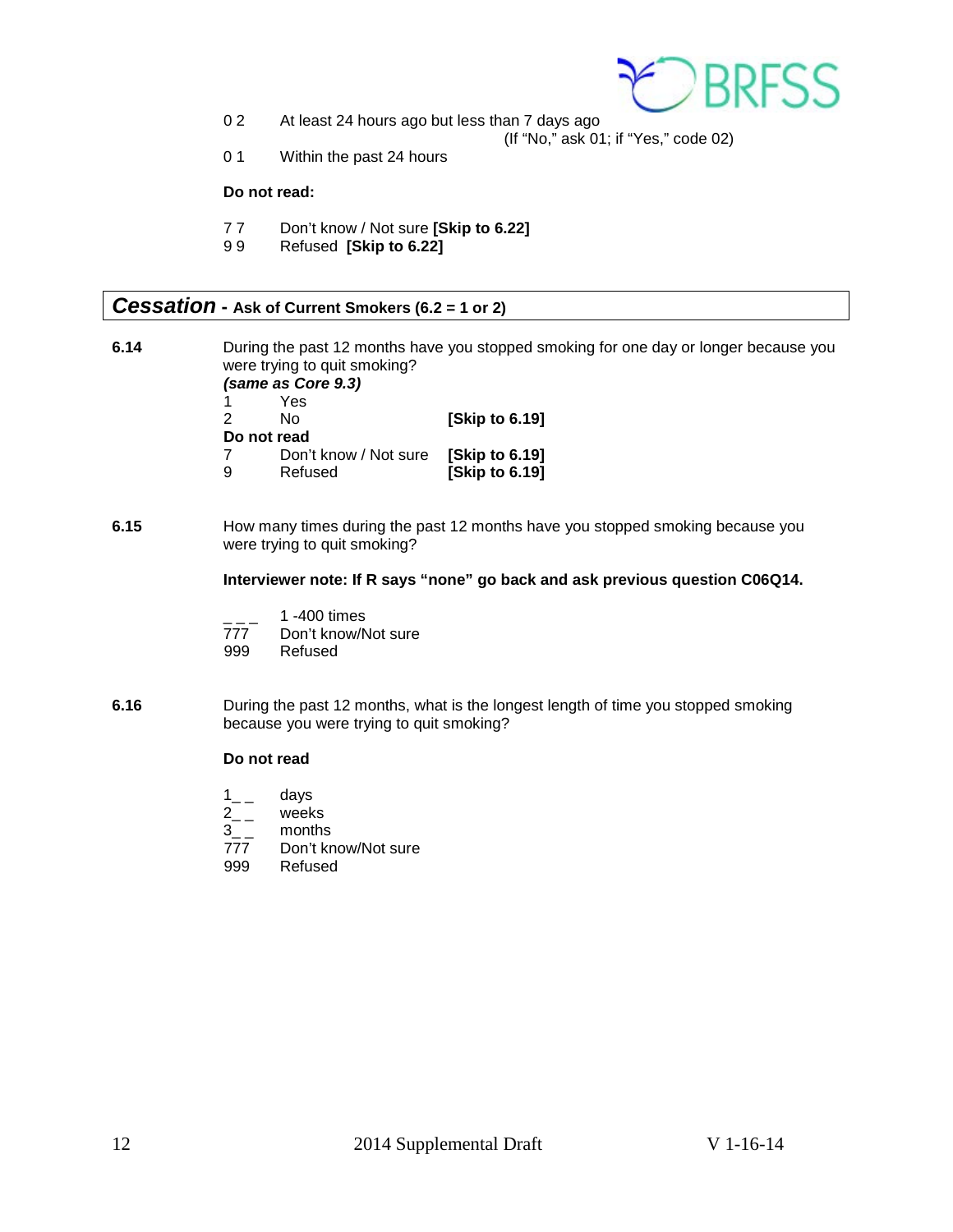

| Methods of Quitting - Ask of Current Smokers who have tried to quit during past 12 months |
|-------------------------------------------------------------------------------------------|
| $(6.14 = 1)$ or Former Smokers who quit within past 5 years $(6.13 = 01-08)$              |

**6.17 Former Smokers:**

When you quit smoking for good…

### **Current Smokers:**

The last time you tried to quit smoking…

Did you use the nicotine patch, nicotine gum, or any other medication to help you quit?

1 Yes

2 No

**Do not read**

7 Don't know / Not sure

9 Refused

### **6.18 Former Smokers:**

When you quit smoking for good…

### **Current Smokers:**

The last time you tried to quit smoking…

Did you use any other assistance, such as classes or counseling?

1 Yes 2 No **Do not read**<br> **7** Don't 7 Don't know / Not sure<br>9 Refused **Refused** 

**[Former Smokers (6.1 = 1 and 6.2 = 3) skip to 6.22]**

<span id="page-12-0"></span>

| Stages of Readiness (for Quitting Smoking) - Ask of Current Smokers (6.2 = 1 or |
|---------------------------------------------------------------------------------|
|                                                                                 |

**6.19 [If 6.14>1]** Would you like to quit smoking? **[If 6.14=1]** Would you [still] like to quit smoking?

| -1 | Yes |                |
|----|-----|----------------|
| -2 | No  | [Skip to 6.22] |
|    |     |                |

|   | Don't know / Not sure | [Skip to 6.22] |
|---|-----------------------|----------------|
| 9 | Refused               | [Skip to 6.22] |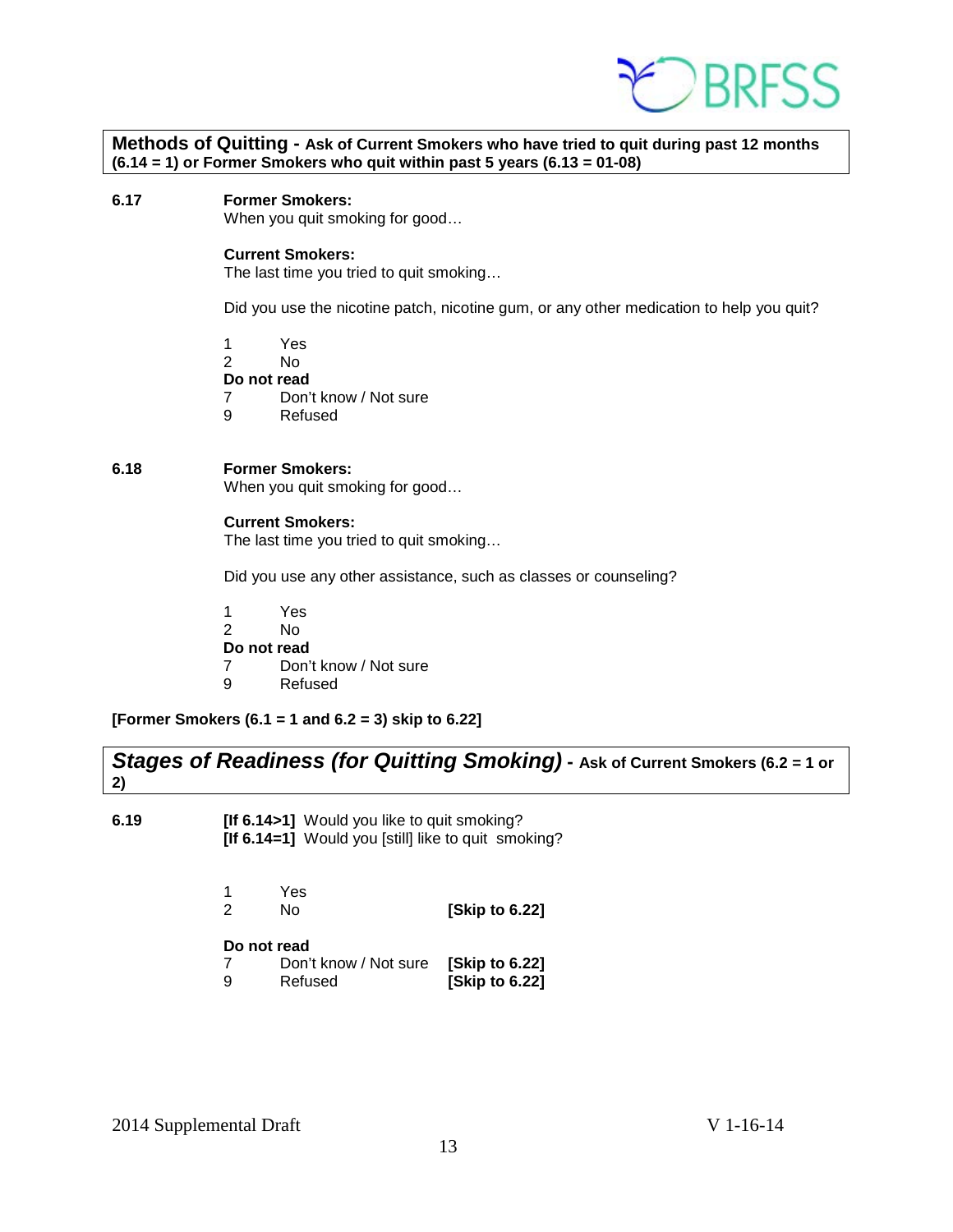

**6.20** Are you seriously considering stopping smoking within the next 6 months?

- 1 Yes
- 2 No **[Skip to 6.22]**

# **Do not read**<br>7 Don'

- 7 Don't know / Not sure **[Skip to 6.22]** 9 Refused **[Skip to 6.22]**
- **6.21** Are you planning to stop smoking within the next 30 days?
	- 1 Yes
	- 2 No

## **Do not read**

- 7 Don't know / Not sure
- 9 Refused

# <span id="page-13-0"></span>*Health Professional Care* **- Ask of All Respondents**

- **6.22** In the past 12 months, have you seen a doctor, nurse, or other health professional to get any kind of care for yourself?
	- 1 Yes
	- 2 No **[skip to 6.25]**

## **Do not read**

- 7 Don't know / Not sure **[skip to 6.25]**
- **[skip to 6.25]**

# <span id="page-13-1"></span>*Health Professional Advice* **- Ask of Current Smokers (6.2 = 1 or 2)**

- **6.23** In the past 12 months, has a doctor, nurse, or other health professional advised you to quit smoking?
	- 1 Yes **[Skip to 6.29]**
	- 2 No

- 7 Don't know / Not sure
- 9 Refused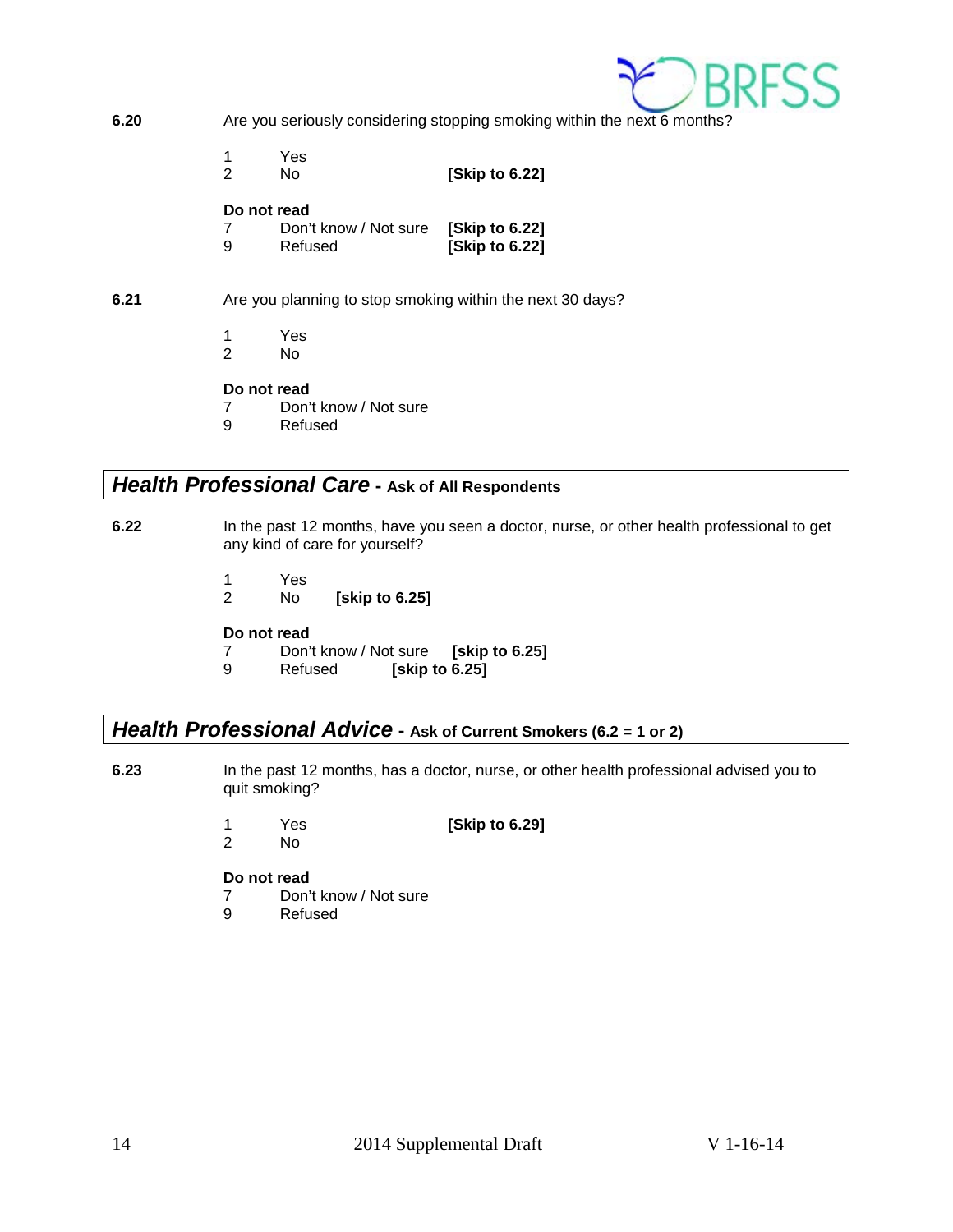

# <span id="page-14-0"></span>Health Professional Assessment

**Ask of Never Smokers (6.1 = 2, 7, or 9), Former Smokers (6.1 = 1 and 6.2 = 3), and Current Smokers who were not advised to quit (6.23 = 2, 7, or 9)**

- **6.24** During the past 12 months, did any doctor or other health professional ask if you smoke?
	- 1 Yes
		- N<sub>o</sub>

### **Do not read**

- 7 Don't know / Not sure
	- **Refused**

### **If 6.11 = 888 then go to 6.30 Ask of Former Past Year Smokers (6.1 = 1 and 6.2 = 3 and 6.13 < 08)**

- **6.25 Now we would like to ask you some questions about the 12 months prior to when you quit smoking.** In the 12 months prior to your quitting, did any doctor, dentist, or other health professional talk to you about your smoking?
	- 1 Yes **[go to 6.27]** N<sub>o</sub> **Do not read** 7 Don't Know/Not Sure
	- 9 Refused **[go to 6.30]**

### **6.26 [Ask if If 6.25=2 or 6.25=7]**

Did you have a health visit to get any kind of care for yourself, in the 12 months prior to when you quit smoking?

- 1 Yes<br>2 No
- N<sub>o</sub>
- **Do not read**
- 7 Don't Know/Not Sure
- 9 Refused

### **Ask of Former Past Year Smokers who talked to provider about smoking (6.25 = 1)**

**6.27** In the 12 months prior to your quitting, did any doctor, dentist, or other health professional advise you to quit smoking?

|             | Yes                 |                      |
|-------------|---------------------|----------------------|
| 2           | N٥                  | <b>Skip to 6.301</b> |
| Do not read |                     |                      |
|             | Don't Know/Not Sure | [skip to 6.30]       |
| 9           | Refused             | [skip to 6.30]       |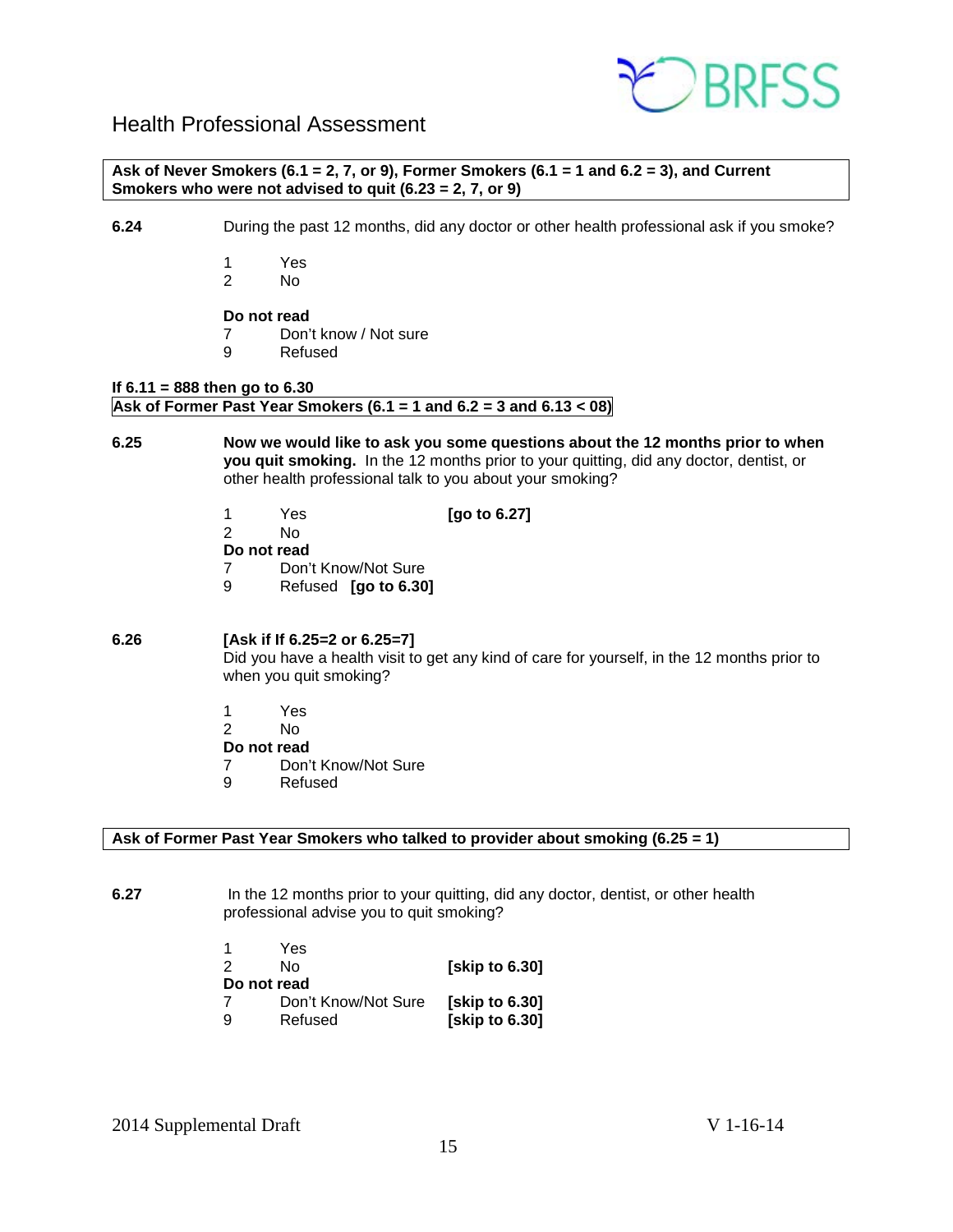

- **6.28** In the 12 months prior to your quitting, when a doctor or other health professional advised you to quit smoking, did they also do any of the following?
	- (a) Prescribe or recommend a patch, nicotine gum, nasal spray, an inhaler, or pills such as Zyban?
	- 1 Yes
	- 2 No

### **Do not read**

- 7 Don't know / Not sure
- 9 Refused
- (b) Suggest that you set a specific date to stop smoking?
- 1 Yes
- 2 No

### **Do not read**

- 7 Don't know / Not sure<br>9 Refused
- **Refused**
- (c) Suggest that you use a smoking cessation class, program, quit line, or counseling?
- 1 Yes<br>2 No
- N<sub>o</sub>

### **Do not read**

- 7 Don't know / Not sure
- 9 Refused
- (d) Provide you with booklets, videos, or other materials to help you quit smoking on your own?
- 1 Yes<br>2 No
- No.

### **Do not read**

- 7 Don't know / Not sure<br>9 Refused
- **Refused**
- (e) Follow up with you to discuss your quit attempt or your smoking?
- 1 Yes
- 2 No

## **Do not read**

- 7 Don't know / Not sure
- 9 Refused

Additional Interviewer Notes for 6.28e: probe if needed:"By 'follow up' I mean did the provider schedule another appointment or phone call to talk about how you were doing with your quit attempt or to talk about getting ready to quit?"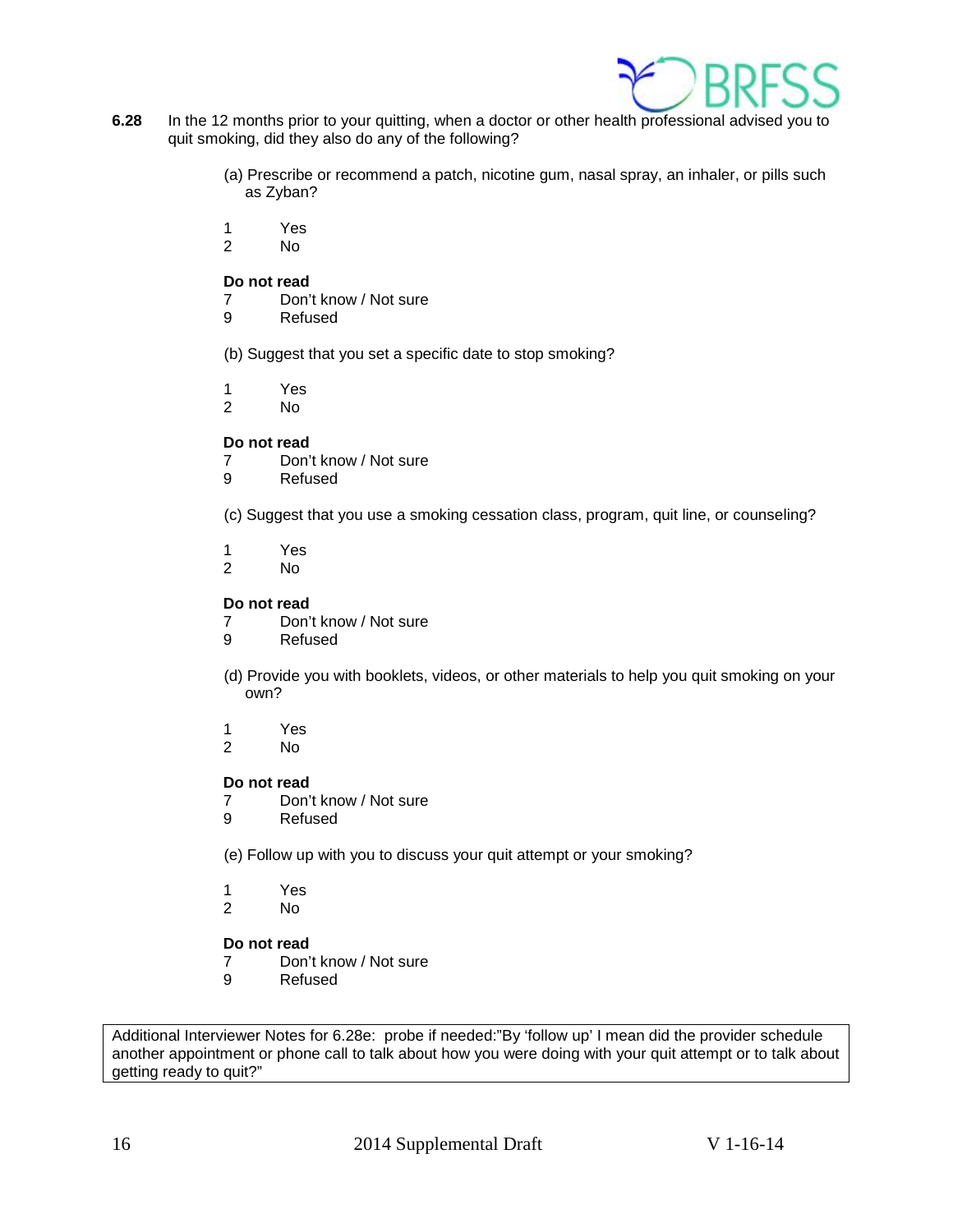

### **Ask of Current Smokers advised to quit (6.23 = 1)**

- **6.29** In the past 12 months, when a doctor or other health professional advised you to quit smoking, did they also do any of the following?
	- (a) Prescribe or recommend a patch, nicotine gum, nasal spray, an inhaler, or pills such as Zyban?
	- 1 Yes<br>2 No
	- No.

### **Do not read**

- 7 Don't know / Not sure
- 9 Refused
- (b) Suggest that you set a specific date to stop smoking?
- 1 Yes
- N<sub>o</sub>

### **Do not read**

- 7 Don't know / Not sure
- 9 Refused

(c) Suggest that you use a smoking cessation class, program, quit line, or counseling?

- 1 Yes
- N<sub>o</sub>

### **Do not read**

- 7 Don't know / Not sure
- 9 Refused
- (d) Provide you with booklets, videos, or other materials to help you quit smoking on your own?
- 1 Yes<br>2 No
- No.

### **Do not read**

- 7 Don't know / Not sure<br>9 Refused
- **Refused**
- (e) Follow up with you to discuss your smoking or quit attempt?
- 1 Yes
- No.

# **Do not read**

- 7 Don't know / Not sure<br>9 Refused
- **Refused**

Additional Interviewer Notes for 6.29e: probe if needed:"By 'follow up' I mean did the provider schedule another appointment or phone call to talk about how you were doing with your quit attempt or to talk about getting ready to quit?"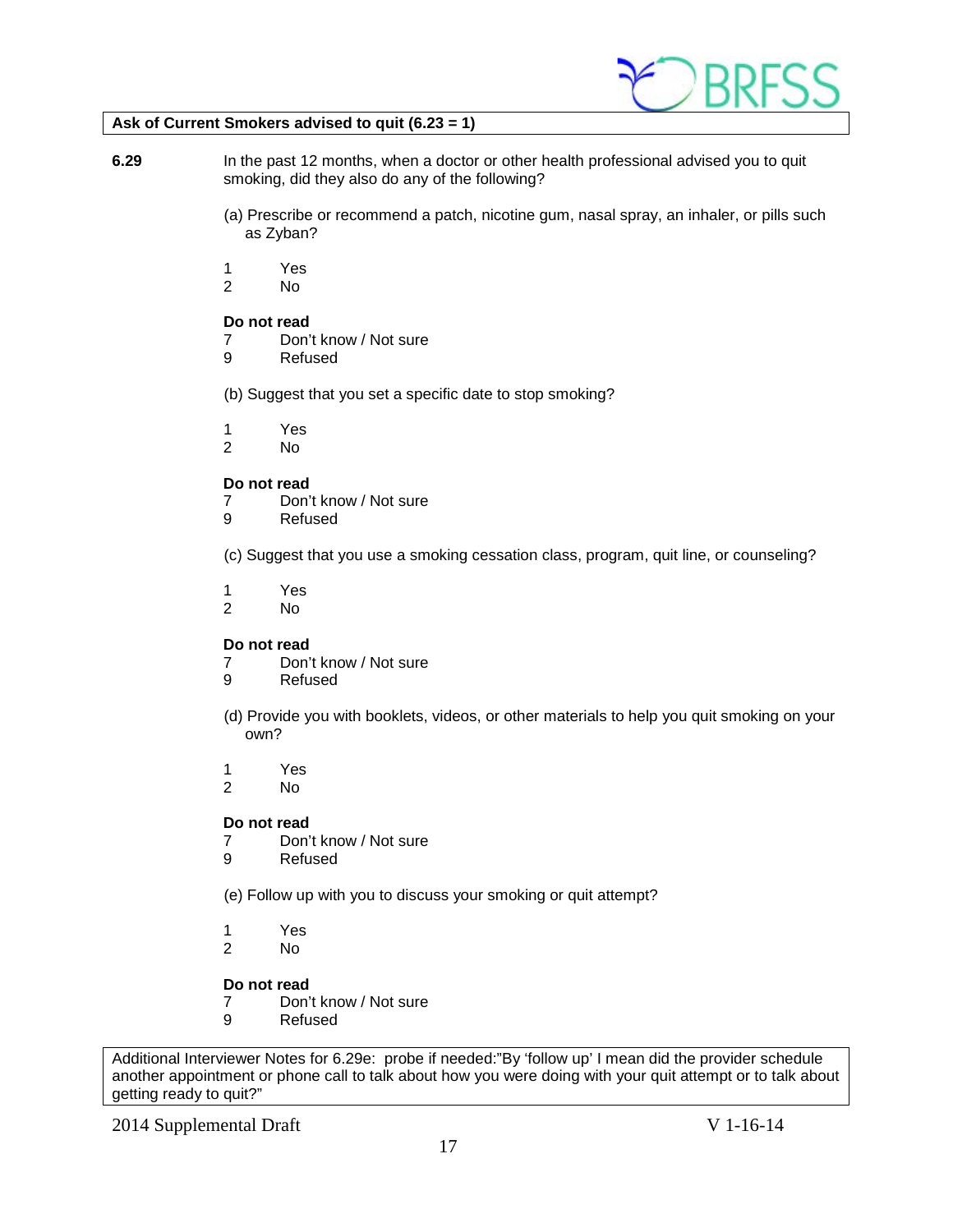

# <span id="page-17-0"></span>*Cessation Benefit question* **–**

**Ask of respondents who have some health insurance coverage (3.1=1) skip if 3.1 = 2,7,9**

- **6.30** Does your health insurance coverage pay for the cost of any help to quit using tobacco, such as a stop-smoking or stop-chewing program, or nicotine patches, pills, or other medications?
	- 1 Yes
	- 2 No

### **Do not read**

- 7 Don't know/Not sure<br>9 Refused
- **Refused**

# <span id="page-17-1"></span>Other Smoked Tobacco Products

### **Ask of All Respondents**

**6.31** This next question is about other types of smoked tobacco that you light and smoke. **Have you ever** tried smoking **even one or two puffs of** any of these types of tobacco: cigars, cigarillos, bidis, or tobacco in a pipe or tobacco in a hookah or water pipe?

> **Interviewer note: (If respondent is unsure what these words mean) Examples of full-sized cigars would be Dutch Master, White Owl, King Edward, Muriel. Examples of smaller-sized cigars or cigarillos would be Swisher Sweets, Cheyenne or Winchester. BEE-DEES are flavored cigarettes with brown wrappers from India.**

**A water pipe is also called a hookah.**

**Do not include electronic cigarettes.**

1 Yes 2 No **[Skip to 6.38]** 

| 7 | Don't know/Not sure | [Skip to 6.38] |
|---|---------------------|----------------|
| 9 | Refused             | [Skip to 6.38] |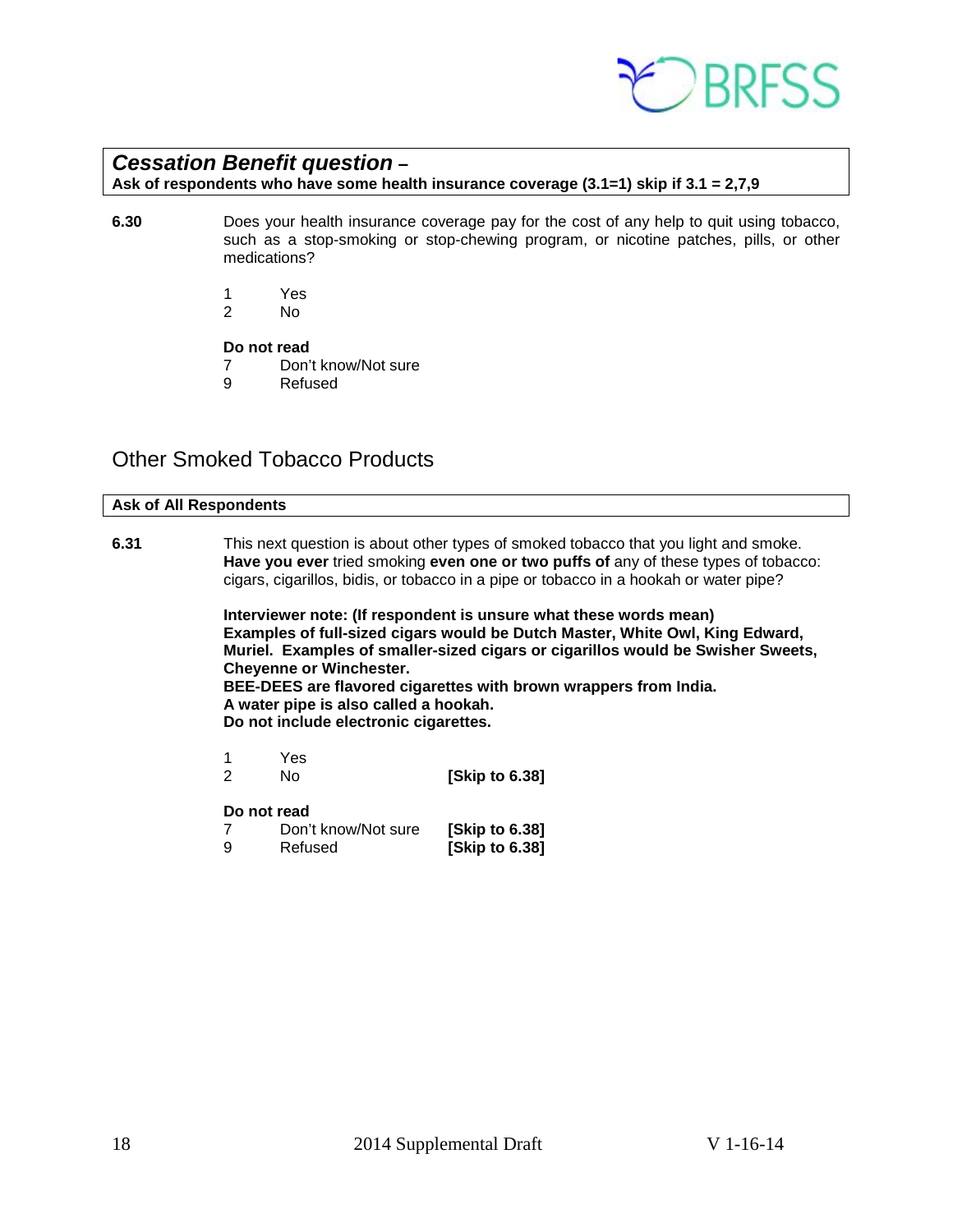

**6.32** Which of these types of tobacco have you ever smoked?

### **Interviewer note: Repeat list if needed.**

**If respondent indicates he/she is unsure what these words mean: Examples of fullsized cigars would be Dutch Master, White Owl, King Edward, Muriel. Examples of smaller-sized cigars or cigarillos would be Swisher Sweets, Cheyenne or Winchester.**

**BEE-DEES, flavored cigarettes with brown wrappers from India. A water pipe is also called a hookah.**

### **CHECK ALL THAT APPLY**

- 1 Yes, full-sized cigars
- 2 Yes, cigarillos or small cigars
- 3 Yes, bidis
- Yes, tobacco in a pipe
- 5 Yes, tobacco in a hookah or water pipe
- 6 Yes, other: [OTHSMKO]
- 88 No (none) (verify)

### **Interviewer note: If R says "none" go back and ask previous question C06Q31**

#### **Do not read**

- 77 Don't know/Not sure **[Skip to 6.38]**
- 99 Refused **[Skip to 6.38]**

### **Interviewer note: Do not include electronic cigarettes or e-cigarettes in "Other"; if this is the only product mentioned, code as 88 and go back to 6.31 to change to 6.31=2.**

### **Ask of Respondents who said yes to "Ever" questions (if 6.32=1 thru 66, any)**

#### **6.33 During the past 30 days**, have you smoked [this type/any of these types] of tobacco?

### **CATI Note: Limit text and choices to tobacco types listed in 6.32**

# **CHECK ALL THAT APPLY**

- 1 Yes, full-sized cigars
- 2 Yes, cigarillos or small cigars<br>3 Yes, bidis
- Yes, bidis
- 4 Yes, tobacco in a pipe
- 5 Yes, tobacco in a hookah or water pipe<br>6 Yes other:
- Yes, other:
- 88 No (none) **[skip to 6.36]**

### **Do not read**

- 77 Don't know/Not sure **[skip to 6.36]**
- 99 Refused **[skip to 6.36]**

#### **Ask only if respondent said they smoked tobacco in a hookah in past 30 days (6.33 = 5)**

**6.34** During the past 30 days, on how many days did you smoke tobacco in a hookah or water pipe?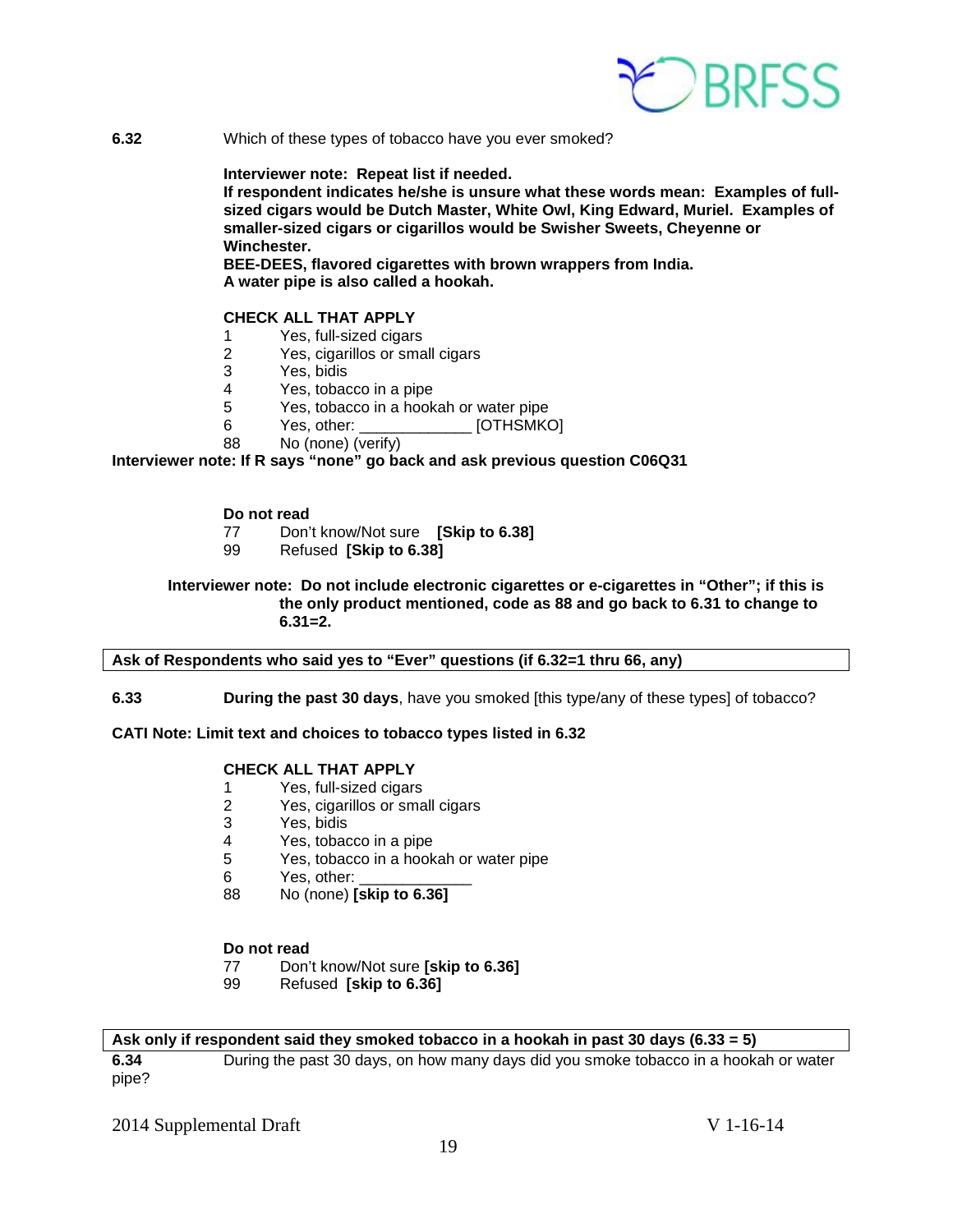

## **Do not read**

\_\_ 1-30 Number of Days

# **Interviewer note: If R says "none" go back and ask previous question C06Q33**

- 77 Don't Know / Not Sure<br>99 Refused
- Refused

### **Ask only if respondent said they smoked tobacco in a hookah in past 30 days (6.33 = 5)**

**6.35** During the past 30 days, where did you smoke tobacco in a hookah or water pipe?

### **CHECK ALL THAT APPLY**

- 1 At a smoking establishment
- 2 At a bar, lounge or restaurant<br>3 At home
- At home
- 4 At another private location (other person's residence or property)
- 5 Other place:

### **Do not read**

- 7 Don't know / Not sure<br>9 Refused
- **Refused**

#### **Ask only if respondent said they EVER smoked tobacco in a hookah (6.32 = 5)**

**6.36** How old were you when you first started smoking tobacco in a hookah or water pipe?

**\_\_ \_\_ Code age in years (1-99)**

- 888 Never smoked regularly *(don't read)*
- 777 Don't Know / Not Sure
- 999 Refused

#### **Ask only if respondent said they EVER smoked CIGARILLOS or SMALL CIGARS (6.32 = 2)**

**6.37** How old were you when you first started smoking cigarillos or small cigars ?

### **\_\_ \_\_ Code age in years (1-99)**

- 888 Never smoked regularly *(don't read)*
- 777 Don't Know / Not Sure
- 999 Refused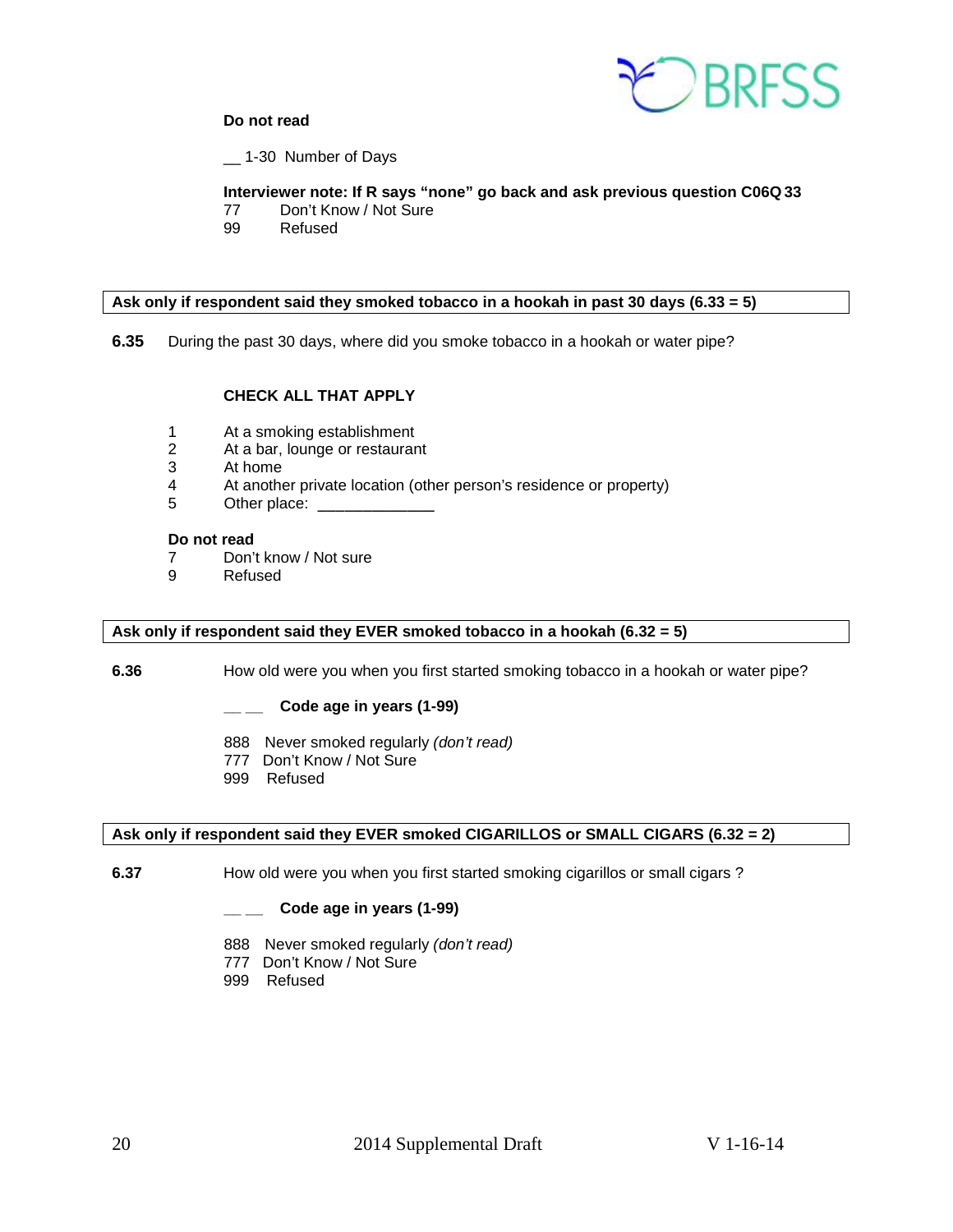# <span id="page-20-0"></span>Electronic Cigarette Use



#### **Ask of All Respondents**

**6.38** Have you ever tried an electronic cigarette or e-cigarette, even one or two puffs??

**Interviewer note: (If needed) Electronic cigarettes, or e-cigarettes, are batteryoperated nicotine devices that produce a vapor that is inhaled. They appear similar to smoking a cigarette, but do not involve the burning of tobacco. The heated vapor produced by an e-cigarette generally contains nicotine. Examples of brands are Blu, NJOY and Ruyan.** 

1 Yes 2 No **[Skip to 6.42]** 

#### **Do not read**

| 7 | Don't know/Not sure | [Skip to 6.42] |
|---|---------------------|----------------|
| 9 | Refused             | [Skip to 6.42] |

### **6.39** During the past 30 days, on how many days did you use e-cigarettes?

### **Do not read**

- \_\_ 0-30 Number of Days
- 88 None **[skip to 6.42]**
- 77 Don't Know / Not Sure **[skip to 6.42]**  99 Refused **[skip to 6.42]**
- **Ask only if respondent is a current smoker who also currently uses e-cigs (6.2 = 1-2 AND (6.39>=1 & <77)**
- **6.40** Earlier you said that you also smoke cigarettes. Do you ever use e-cigarettes in situations where you can't smoke or would prefer not to smoke conventional cigarettes?

### **Probe for which. DO NOT READ RESPONSES.**

- 1 Yes<br>2 No
- No.
- 7 Don't know/Note sure<br>9 Refused
- **Refused**

**6.41** Do you currently use e-cigarettes because you are trying to quit smoking conventional cigarettes?

> 1 Yes<br>2 No No.

**Do not read**

7 Don't know / Not sure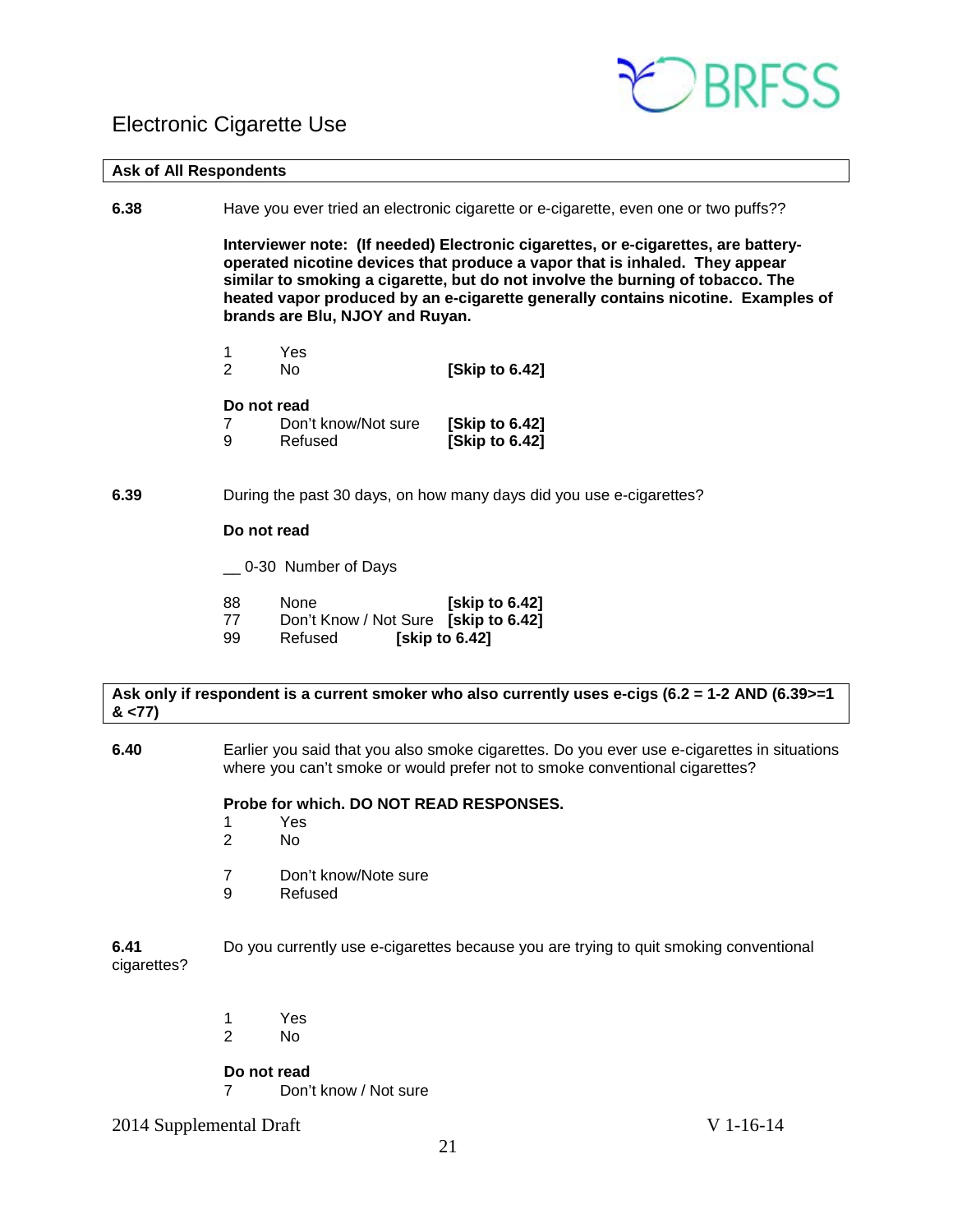

9 Refused

# <span id="page-21-0"></span>*Smokeless Tobacco Use* **– all respondents**

# <span id="page-21-1"></span>*Current SLT use* **(REVISED QUESTION FROM CORE—NEW)**

**6.42** Do you CURRENTLY use chewing tobacco, snuff, Snus, or Iq'mik every day, some days, or not at all?

*(same as Core 9.5 as modified for Alaska since 2011)*

- 1 Every day
- 2 Some days<br>3 Not at all
- **[Skip to 6.44a]**

### **Do not read:**

7 Don't know / Not sure **[Skip to 6.44a] Skip to 6.44al** 

Additional Interviewer Notes: Snus (rhymes with 'goose')

**NOTE: Snus (Swedish for snuff) is a moist smokeless tobacco, usually sold in small pouches that are placed under the lip against the gum.** 

**NOTE ALSO: Iq'mik (also known as blackbull) is a form of smokeless tobacco that is chewed. It is made by mixing fire-cured tobacco leaves and "punk ash", which is the ash generated by burning a fungus that grows on birch trees.**

### **Current SLT use Type (REVISED QUESTION) Ask if 6.42<3**

**6.43** Which smokeless tobacco products do you currently use? Chewing tobacco, snuff, Snus, or Iq'mik\* (also known as Blackbull)? [ Probe for which.]

CATI Note: All responses go to 6.44b

### **Interviewer note: If R says "none" go back and ask previous question C06Q42.**

### **Check all that apply**

- 1 Yes, chewing tobacco<br>2 Yes, snuff
	- Yes, snuff
- 3 Yes, Iq'Mik or Blackbull
- 4 Yes, Snus
- 5 Yes, other (specify) \_\_\_\_\_\_\_\_\_\_\_\_\_\_\_\_\_\_

### **Do not read**

- 7 Don't know / Not sure
- 9 Refused

**NOTE: Iq'mik (also known as blackbull) is a form of smokeless tobacco that is chewed. It is made by mixing fire-cured tobacco leaves and "punk ash", which is the ash generated by burning a fungus that grows on birch trees.**

**INTERVIEWER NOTE: E-cigarettes are not included in "smokeless tobacco"; if this is the only product mentioned, go back to previous question C06Q42 and do recode=3.**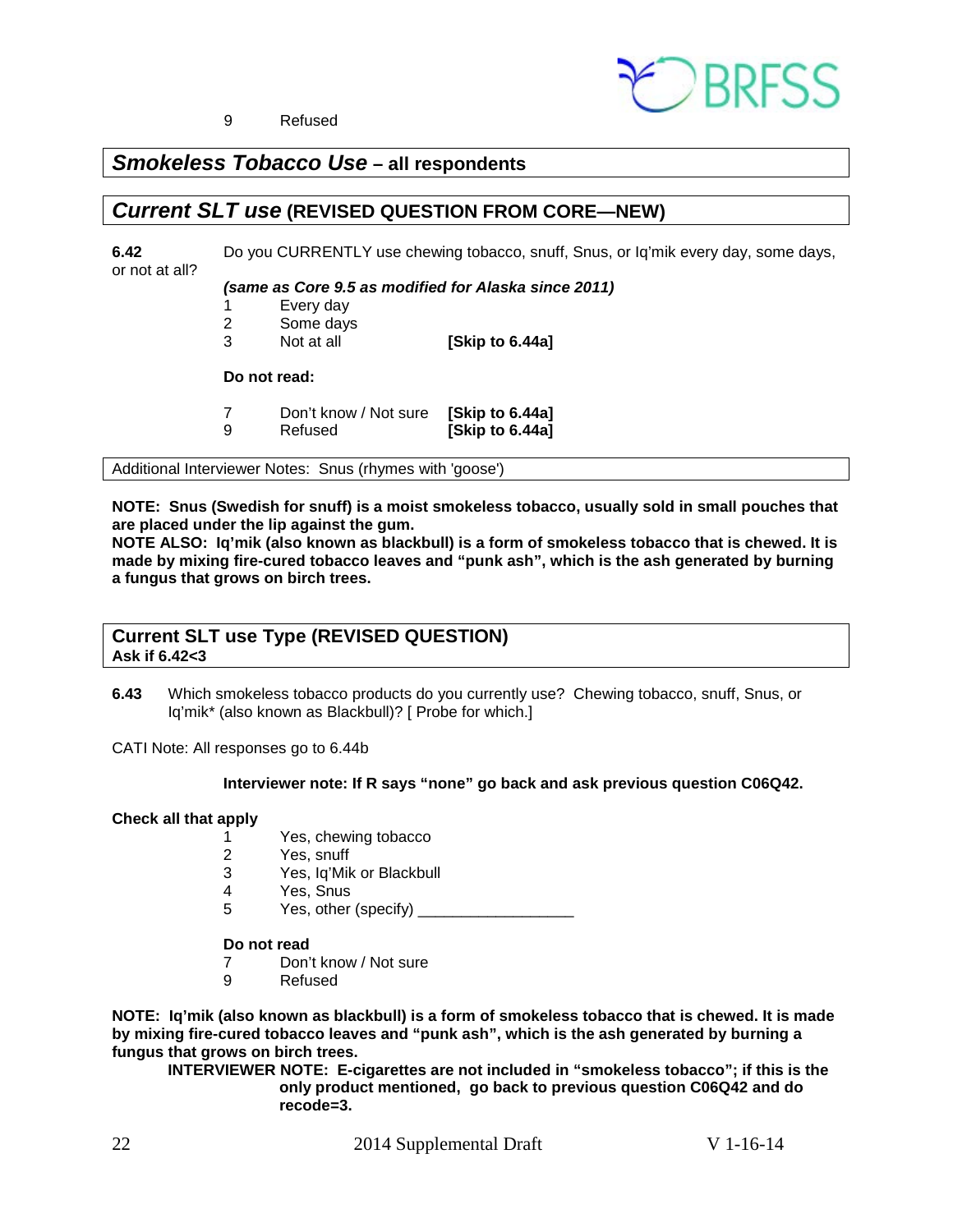

**Lifetime (former) SLT use Type (REVISED QUESTION) Ask of all respondents 6.44 A – Asked of non-current smokeless users 6.42 = 3,7,9 6.44 B - CATI NOTE: AUTOFILL SMOKELESS TYPES FROM 6.43=1-5? If so, then revise question for current users this way: Besides [types filled from 6.43]….? DO NOT MARK OUT "OTHER" For 6.43=7,9, Wording for 6.44b is: What types of smokeless tobacco products have you EVER used or tried?**

### **6.44A** Have you EVER used or tried any smokeless tobacco products such as chewing tobacco, snuff, , Snus, or Iq'mik\* (also known as Blackbull)? **Probe for which.**

### **Check all that apply**

- 1 Yes, chewing tobacco
- 2 Yes, snuff<br>3 Yes, la'mik
- Yes, Iq'mik or Blackbull
- 4 Yes, Snus
- 5 Yes, other (specify)
- 6 No, None **[Skip to 6.56]**

### **Do not read**

- 7 Don't know / Not sure<br>9 Refused
	- **Refused**

**NOTE: Snus (Swedish for snuff) is a moist smokeless tobacco, usually sold in small pouches that are placed under the lip against the gum.** 

**NOTE ALSO: Iq'mik (also known as blackbull) is a form of smokeless tobacco that is chewed. It is made by mixing fire-cured tobacco leaves and "punk ash", which is the ash generated by burning a fungus that grows on birch trees.**

**6.44 B - Besides [fill smokeless types named in 6.43], have you ever used or tried any other smokeless tobacco products? [Probe for which.]**

### **Check all that apply**

- 1 Yes, chewing tobacco<br>2 Yes, snuff
- Yes, snuff
- 3 Yes, Iq'Mik or Blackbull
- 4 Yes, Snus<br>5 Yes, other
- Yes, other (specify)
- 6 No, None
- **Do not read**
- 7 Don't know / Not sure
- 9 Refused

**NOTE: Snus (Swedish for snuff) is a moist smokeless tobacco, usually sold in small pouches that are placed under the lip against the gum.** 

**NOTE ALSO: Iq'mik (also known as blackbull) is a form of smokeless tobacco that is chewed. It is made by mixing fire-cured tobacco leaves and "punk ash", which is the ash generated by burning a fungus that grows on birch trees.**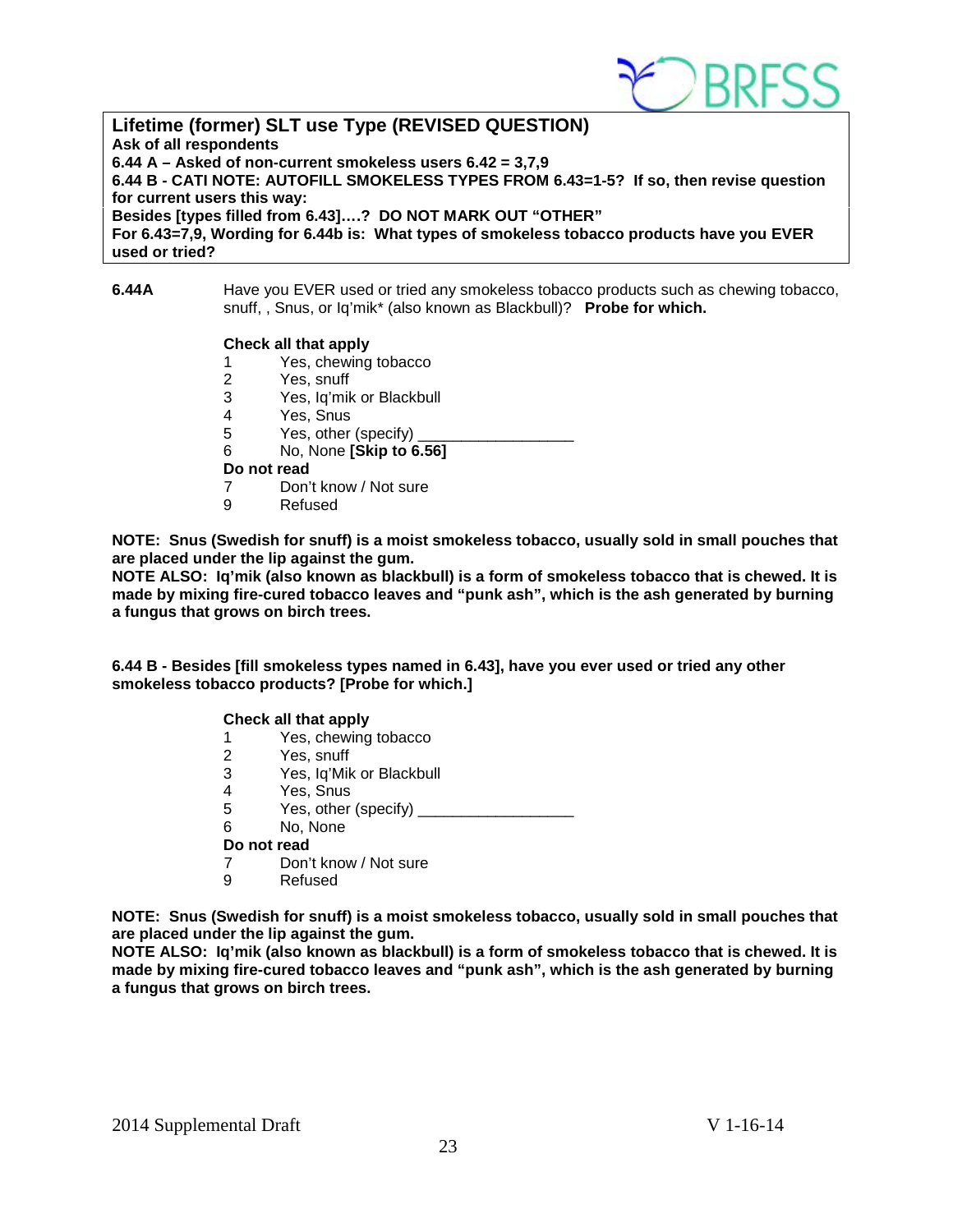

# <span id="page-23-0"></span>*Current SLT use –measure of Addiction* **Ask if 6.42<3**

| 6.45 |                        | In how many of the past 30 days did you use smokeless tobacco products?<br>Do not read<br>Days                                                   |  |  |  |
|------|------------------------|--------------------------------------------------------------------------------------------------------------------------------------------------|--|--|--|
|      | 88<br>77<br>99         | None<br>Don't know/not sure<br>Refused                                                                                                           |  |  |  |
| 6.46 |                        | On the days that you use smokeless tobacco, how soon after you wake up do you usually<br>use smokeless tobacco for the first time? Would you say |  |  |  |
|      | 1<br>$\mathbf{2}$<br>3 | <b>Within 30 minutes</b><br>31 to 60 minutes<br>More than 60 minutes                                                                             |  |  |  |
|      | Do not read<br>9       | Don't know/ Not sure<br><b>Refused</b>                                                                                                           |  |  |  |

<span id="page-23-1"></span>*Age at Initiation* **– ask of Current and Former SLT users (Ask if 6.42<3 OR 6.43 <= 5, or 6.44a <=5)**

**6.47** How old were you when you first started using smokeless tobacco regularly?

 $\_$  Code age in years (1 – 100)

- 888 Never used smokeless tobacco regularly
- 777 Don't know/not sure<br>999 Refused
- Refused

# <span id="page-23-2"></span>*Smokeless Tobacco Cessation* **- Ask of Current ST Users (6.42 < 3)**

**6.48** During the past 12 months have you stopped using smokeless tobacco for one day or longer because you were trying to quit?

| 1           | Yes                   |                       |
|-------------|-----------------------|-----------------------|
| 2           | N٥                    | [Skip to 6.51]        |
| Do not read |                       |                       |
|             | Don't know / Not sure | [Skip to 6.51]        |
| 9           | Refused               | <b>[Skip to 6.51]</b> |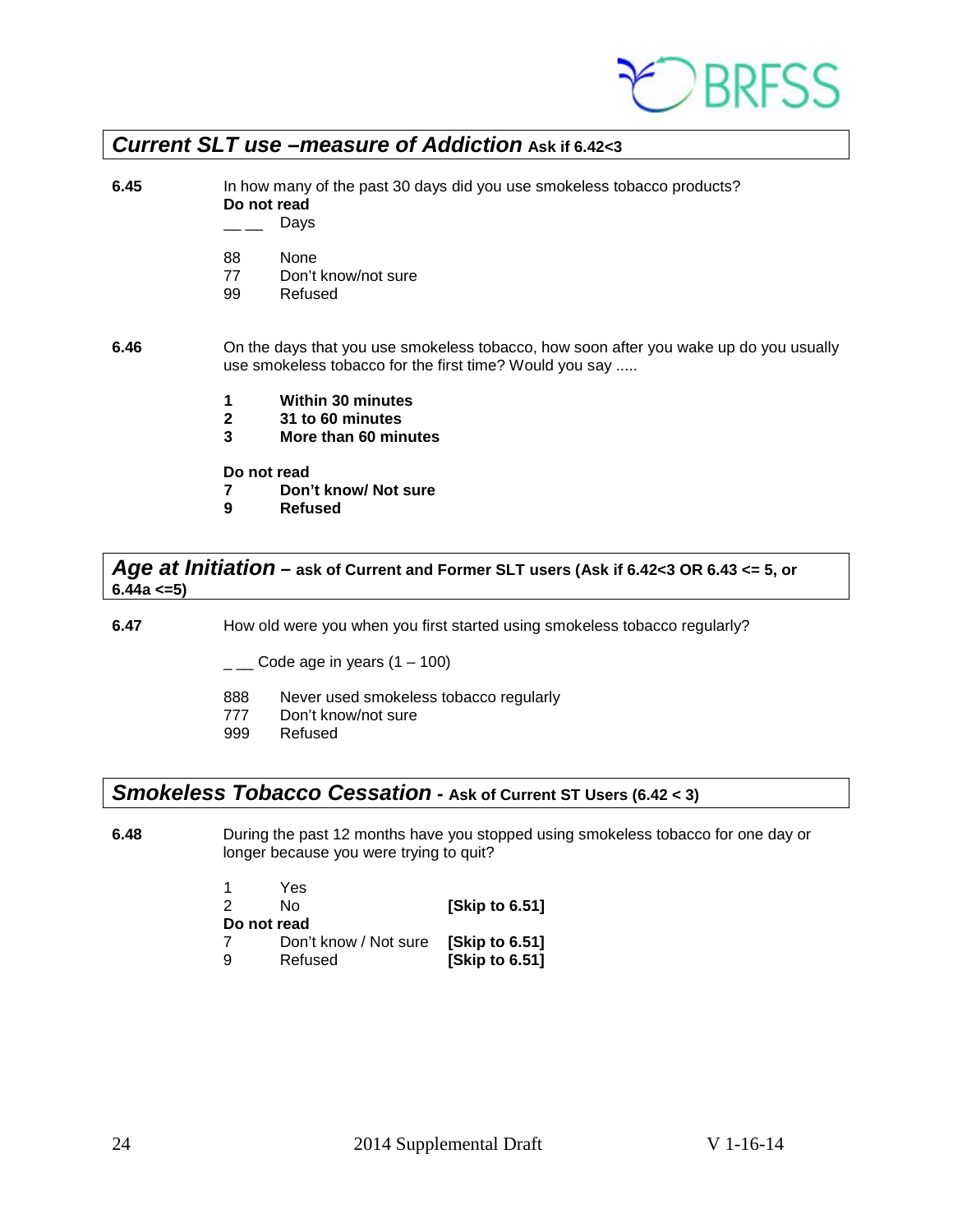

**6.49** How many times during the past 12 months have you stopped using smokeless tobacco because you were trying to quit?

**Interviewer note: If R says "none" go back and ask previous question 6.48.**

- $\frac{1}{777}$  1 -400 times
- Don't know/Not sure
- 999 Refused
- **6.50** During the past 12 months, what is the longest length of time you stopped using smokeless tobacco because you were trying to quit?

# **Do not read**<br>1 days

- 
- $\frac{1}{2}$   $\frac{1}{2}$  $2_{-}$  weeks<br>3 months
- months
- 777 Don't know/Not sure
- 999 Refused

### **6.51 [If 6.48=1]** Would you [still] like to quit using smokeless tobacco? **[If 6.48>1]** Would you like to quit using smokeless tobacco?

1 Yes<br>2 No 2 No **[Skip to 6.55]**

### **Do not read**

| 7  | Don't know / Not sure [Skip to 6.55] |                |
|----|--------------------------------------|----------------|
| -9 | Refused                              | [Skip to 6.55] |

- **6.52** Are you seriously considering quitting smokeless tobacco products within the next 6 months?
	- 1 Yes<br>2 No 2 No **[Skip to 6.55]**

### **Do not read**

- 7 Don't know / Not sure **[Skip to 6.55]** 9 Refused **[Skip to 6.55]**
- **6.53** Are you seriously considering quitting smokeless tobacco products within the next 30 days?
	- 1 Yes<br>2 No
	- N<sub>o</sub>

### **Do not read**

- 7 Don't know / Not sure<br>9 Refused
- **Refused**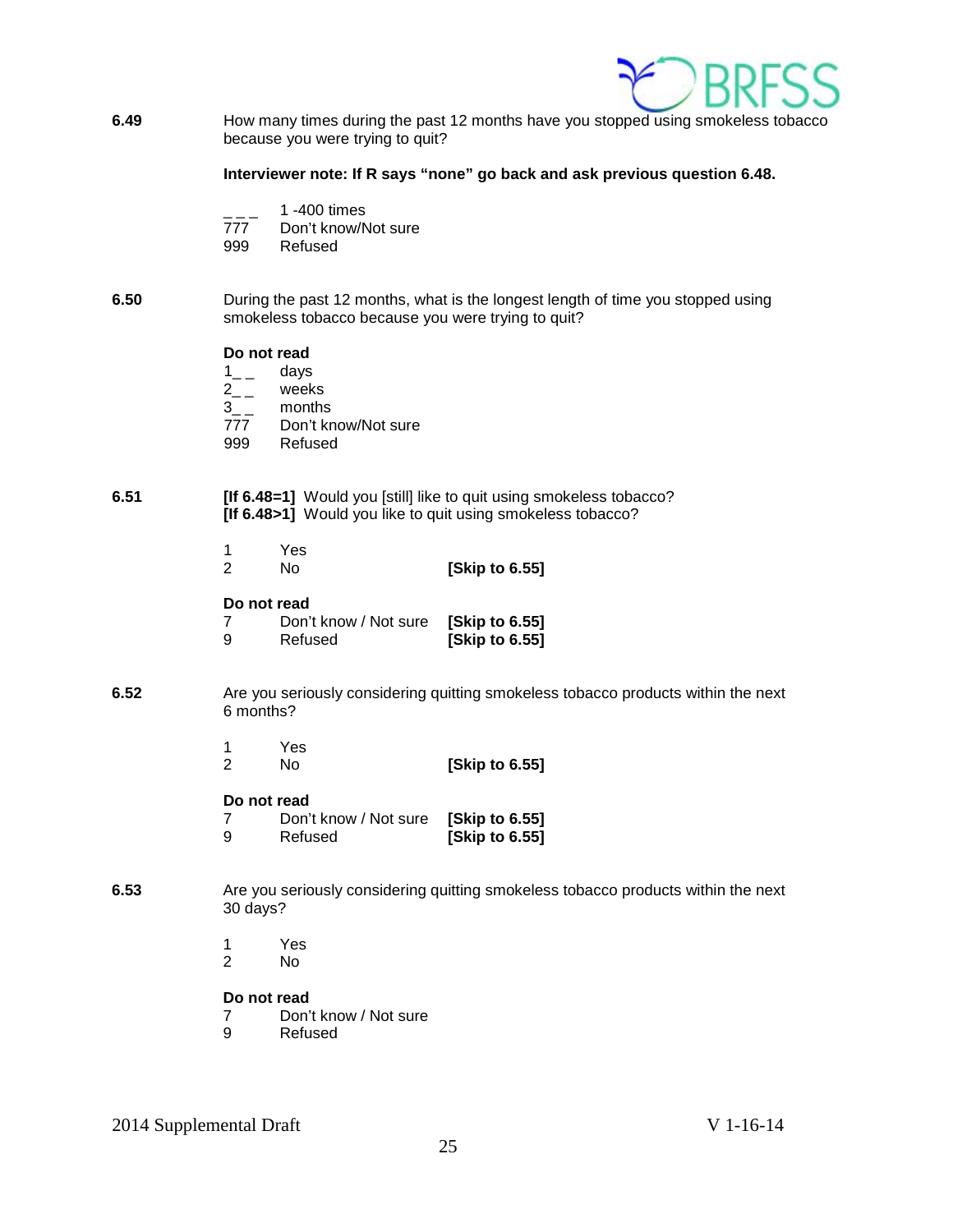

### **If 6.47 = 888, AUTOFILL 6.54=1**

## **Ask of Former Smokeless Tobacco Users (6.42 >= 3 and 6.44a <= 5)**

- **6.54** About how long has it been since you last used smokeless tobacco regularly?
	- 1 Never regularly used smokeless tobacco<br>2 Within the past month
	- Within the past month
	- 3 Within the past 3 months<br>4 Within the past 6 months
	- 4 Within the past 6 months<br>5 Within the past vear
	- Within the past year
	- 6 Within the past 5 years
	- 7 Within 10 years
	- 8 10 or more years ago

### **Do not read**

- 77 Don't know/Not sure<br>99 Refused
- Refused

### **Ask of Current ST Users (6.42<3)**

- **6.55** In the past 12 months, has any doctor, dentist or other health professional advised you to stop using smokeless tobacco?
	- 1 Yes **[Skip to 6.57]**
	- N<sub>o</sub>

### **Do not read**

- 7 Don't know / Not sure<br>9 Refused
- **Refused**

### **Ask of Never ST users (6.42 = 3, 7, or 9 and 6.44a=6), Former ST users (6.44a<=5), and Current ST users NOT advised to quit (6.55 = 2, 7, or 9)**

- **6.56** In the past 12 months, has any doctor, dentist or other health professional asked if you use smokeless tobacco products such as chewing tobacco, snuff, Snus, or Iq'mik?
	- 1 Yes<br>2 No
	- No.

### **Do not read**

- 7 Don't know / Not sure
- 9 Refused

### **Interviewer note: Can add that Blackbull is a form of Iq'mik, if needed**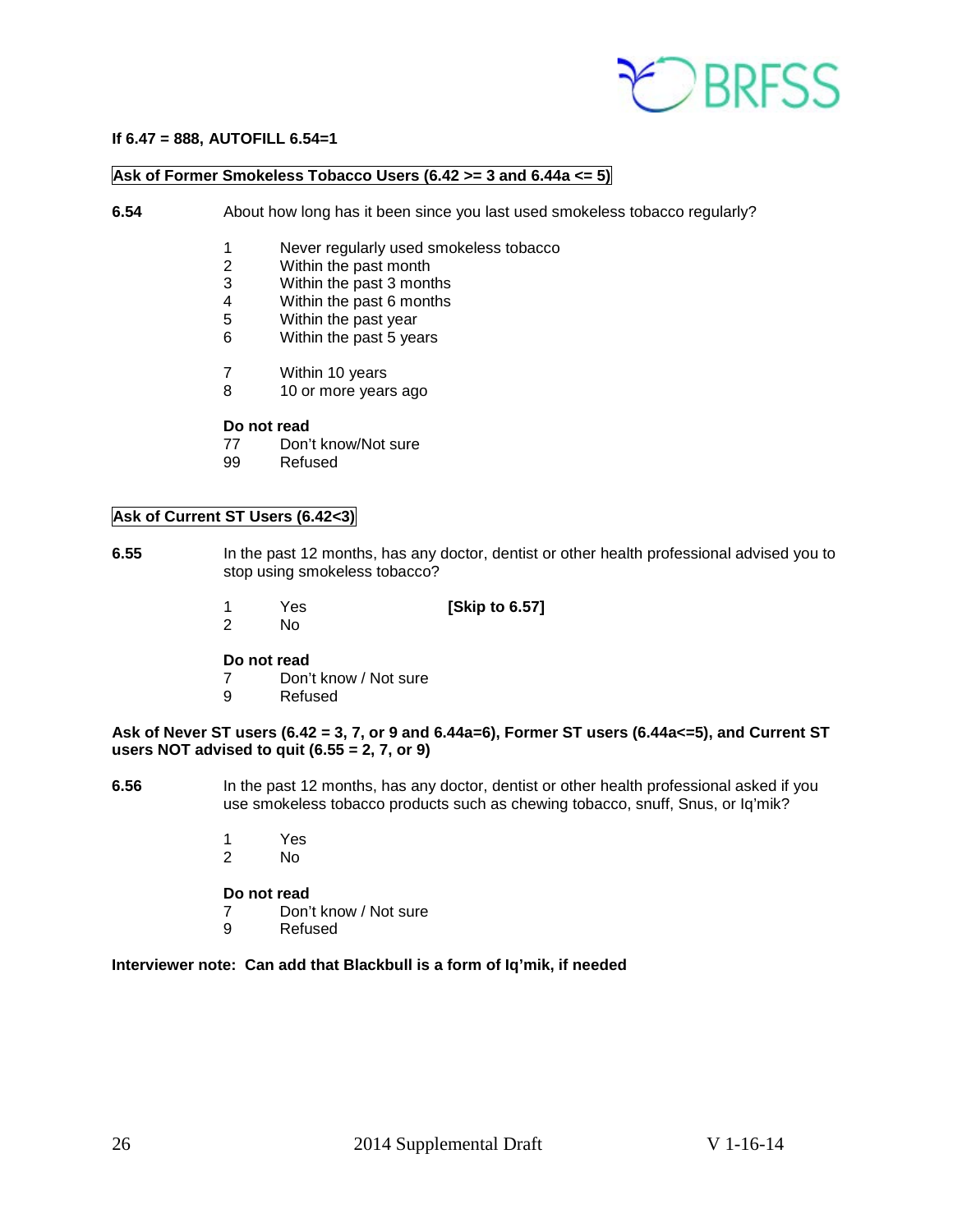

### **Ask only if respondent is a current smoker who also currently uses smokeless (6.2 = 1-2 AND (6.42 <3)**

- **6.57** How long have you used both cigarettes and smokeless tobacco?
	- 1 For less than 1 month
	- 2 For at least 1 month but less than 6 months
	- $3$  For at least 6 months but less than 1 year<br>4 For about a year
	- For about a year
	- 5 For more than a year but less than 5 years
	- 6 For 5 years or more

#### **Do not read**

- 77 Don't know/Not sure<br>99 Refused
- Refused

# <span id="page-26-0"></span>**Recent Tobacco Products and Dual Use**

# **Ask of All Respondents 6.58** My next question is about dissolvable tobacco products that have recently become available and don't have to be smoked. Have you ever used dissolvable tobacco products like orbs, strips or sticks? **Interviewer note: (If needed) Examples of dissolvable tobacco brands include Camel orbs, sticks or strips. Do not include medications or nicotine replacement treatment items that you got from a doctor or from the tobacco quit line. INTERVIEWER NOTE: E-cigarettes are not included in "dissolvable tobacco".** 1 Yes 2 No **[Skip to 6.61] Do not read** 7 Don't know/Not sure **[Skip to 6.61]**  9 Refused **[Skip to 6.61]**

#### **Ask if 6.58=1 (Respondent says they have ever used dissolvable tobacco products)**

- **6.59** Do you currently use dissolvable tobacco products like orbs, strips or sticks every day, some days, or not at all?
	- 1 Every day
	- 2 Some days
	- 3 Not at all **[Skip to 6.61]**

- 7 Don't know / Not sure **[Skip to 6.61]** 
	- 9 Refused **[Skip to 6.61]**
- 2014 Supplemental Draft V 1-16-14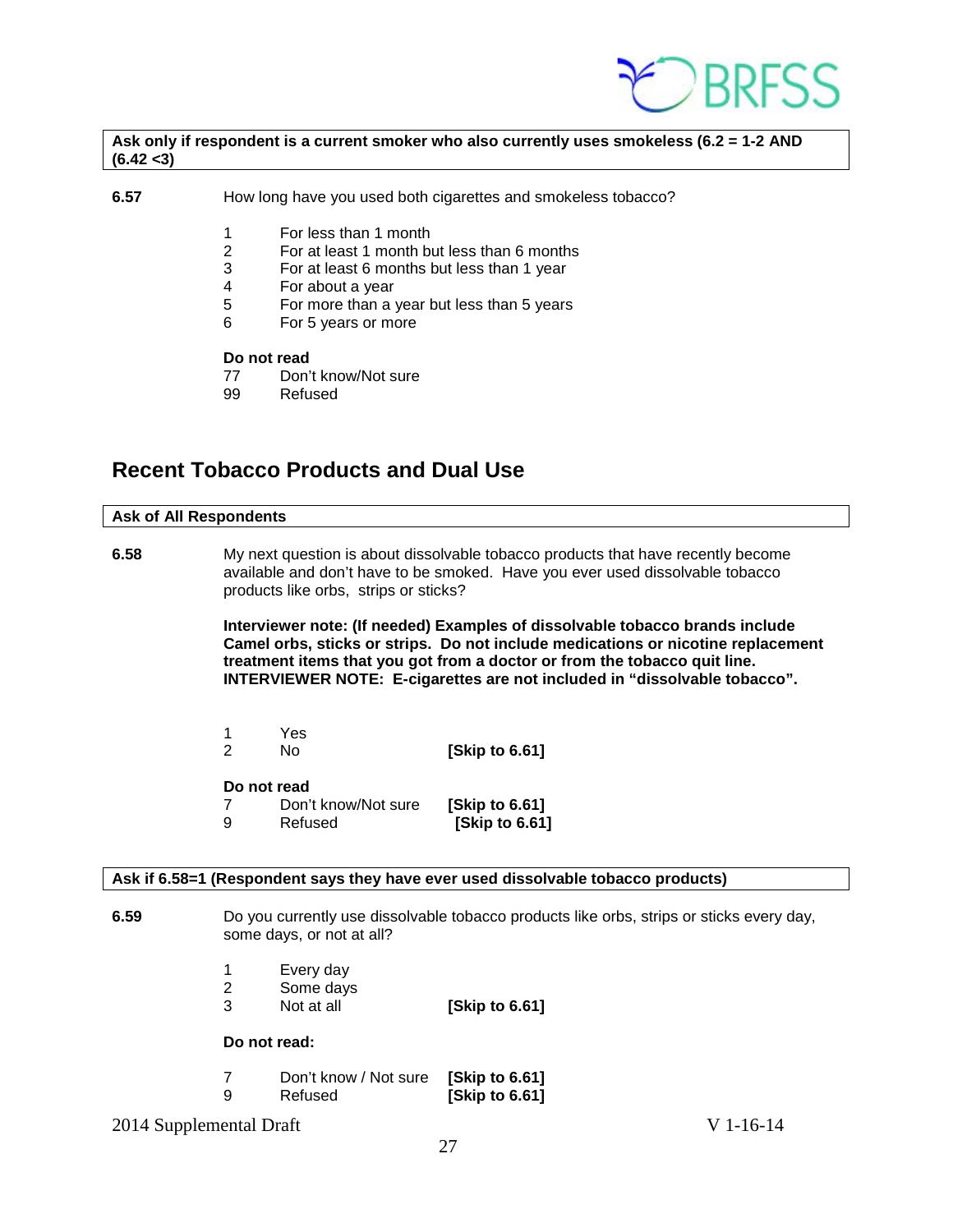

## **Interviewer note: If respondent says they use rarely or not very often, code as "some days". Ask only if respondent is a current smoker who also currently uses dissolvable tobacco products (6.2 = 1-2 AND 6.59<3)**

**6.60.** How long have you used both cigarettes and dissolvable tobacco products?

- 1 For less than 1 month<br>2 For at least 1 month by
- 2 For at least 1 month but less than 6 months
- 3 For at least 6 months but less than 1 year
- 4 For about a year<br>5 For more than a
- 5 For more than a year but less than 5 years
- 6 For 5 years or more

### **Do not read**

- 77 Don't know/Not sure
- 99 Refused

**Ask only if respondent is a current smoker who also currently uses either smokeless or dissolvable tobacco products (6.2 = 1-2 AND (6.42 <3 or 6.59<3 ))**

**6.61** Do you ever use smokeless tobacco or dissolvable tobacco products instead of smoking conventional cigarettes?

### **INTERVIEWER NOTE: E-cigarettes are not "smokeless tobacco" or "dissolvable tobacco".**

### **Probe for which. DO NOT READ RESPONSES.**

- 1 Yes, smokeless
- 2 Yes, dissolvable tobacco products<br>3 Yes both
- 3 Yes, both<br>8 No [skip to
- 8 No [skip **to 6.63]**
- 7 Don't know/Note sure [skip **to 6.63]**
- 9 Refused [skip **to 6.63]**
- **6.62a-c** Here are some reasons people might give for using smokeless tobacco or dissolvable tobacco. Please tell me whether each of these reasons is true for you.

**Ask IF respondent is a dual user who said yes to 6.61 IF 6.61=1-3 AND 6.2 = 1-2 AND (6.42 <3 or 6.59<3 )**

a. I use [smokeless or dissolvable tobacco] in situations where smoking is not allowed.

|   |             | Yes                   |
|---|-------------|-----------------------|
| 2 |             | No                    |
|   | Do not read |                       |
|   |             |                       |
|   |             | Don't know / Not sure |
|   |             | Refused               |

- b. I use [smokeless or dissolvable tobacco] because I am trying to quit smoking cigarettes.
	- 1 Yes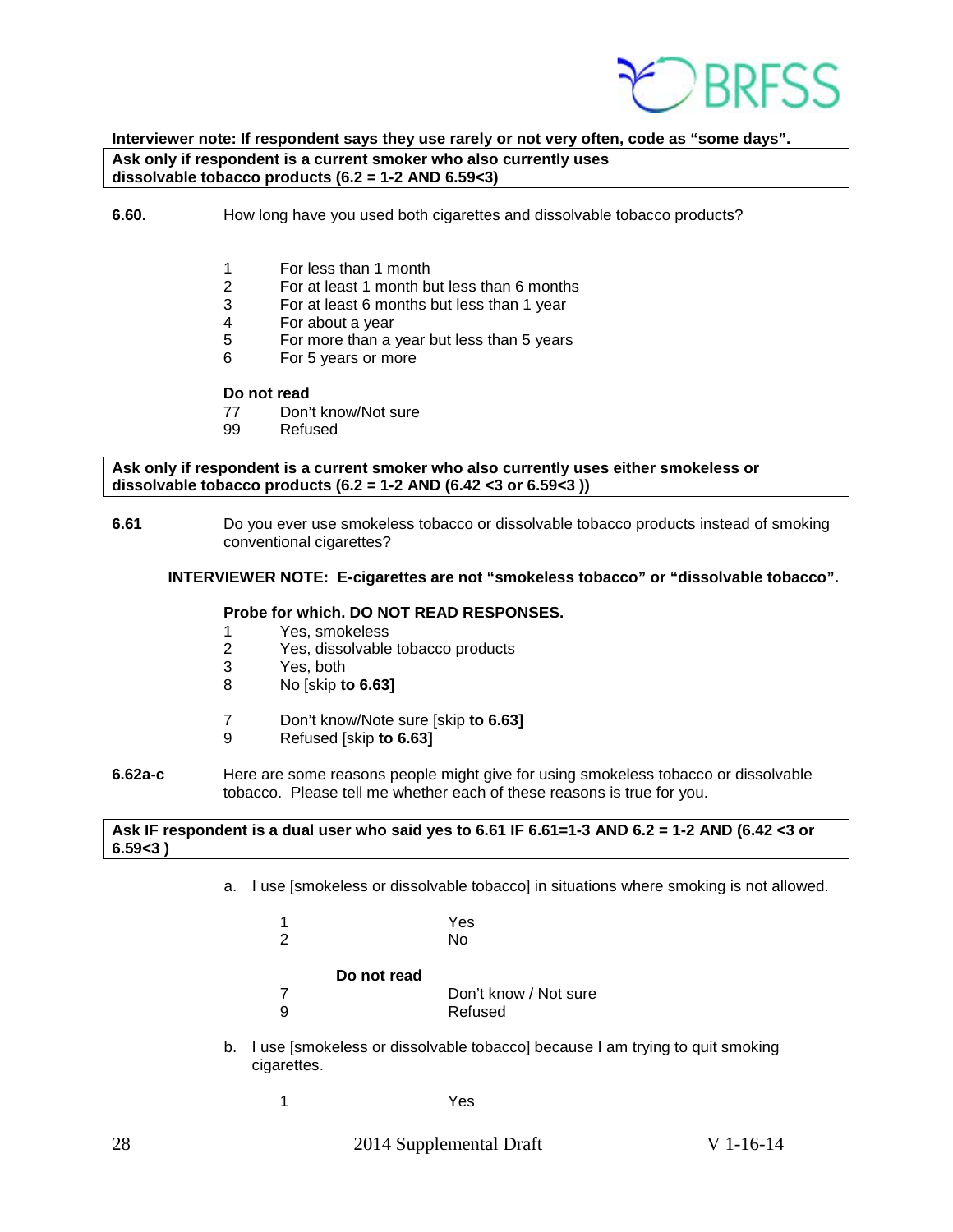

2 No

**Do not read**

7 Don't know / Not sure 9 Refused

### **Ask IF respondent is a dual user of SLT and dissolvable IF 6.61=1-3 AND 6.2 = 1-2 AND 6.42 <3 AND 6.59<3**

c. I use dissolvable tobacco because I am trying to quit smokeless tobacco.

| 1<br>$\mathcal{P}$ |             | Yes<br>No             |
|--------------------|-------------|-----------------------|
|                    | Do not read |                       |
|                    |             | Don't know / Not sure |
| q                  |             | Refused               |

# <span id="page-28-0"></span>*Secondhand Smoke Exposure and Policies* **– Ask of All Respondents**

**6.63** How many people, including you, who live in your household currently smoke cigarettes, cigars, or pipes?

### **Do not read**

- $\frac{1}{2}$  Number of current smokers in household<br>88 No current smokers in household
- No current smokers in household
- 77 Don't know/not sure<br>99 Refused
- Refused
- **6.64** In the past 30 days, has anyone, including yourself, smoked cigarettes, cigars, or pipes anywhere inside your home?
	- 1 Yes
	- 2 No

### **Do not read**

- 7 Don't know / Not sure<br>9 Refused
- **Refused**
- **6.65** Which statement best describes the rules about smoking inside your home? Do not include decks, garages, or porches.
	- 1 Smoking is not allowed anywhere inside your home<br>2 Smoking is allowed in some places or at some times
	- 2 Smoking is allowed in some places or at some times<br>3 Smoking is allowed anywhere inside the home
	- 3 Smoking is allowed anywhere inside the home

### **Do not read**

- 7 Don't know / Not sure<br>9 Refused
- **Refused**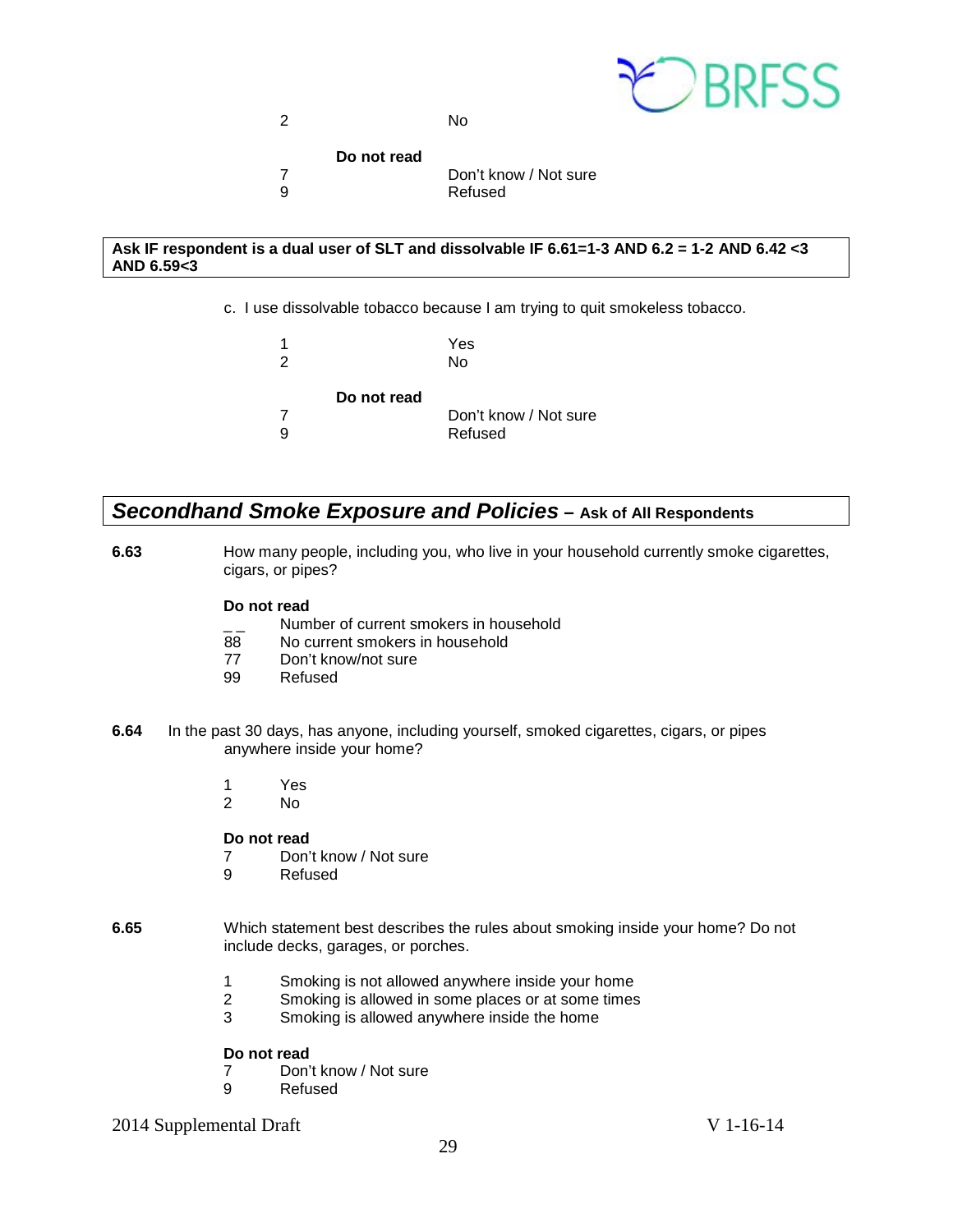

**6.66** Do you own or rent your home?

- 1 Own<br>2 Rent
- **Rent**
- 3 Other arrangement \_\_\_\_\_\_\_\_\_ [HOMET]
- 7 Don't know / Not sure
- 9 Refused

**INTERVIEWER NOTE: "Other arrangement" may include group home, staying with friends or family without paying rent.**

### **NOTE: Home is defined as the place where you live most of the time/the majority of the year.**

**6.67** In what type of place do you currently live? Is it ...

- 
- 1 A single family home **[SKIP TO 6.70]** 2 An apartment, condominium, or townhouse in which you share one or more walls with other units
- 3 Room in shared house, or boarding house<br>4 Other **ISKIP TO 6.701**
- 4 Other **[SKIP TO 6.70]**

### **Do not read**

- 7 Don't know/Not sure **[SKIP TO 6.70]**
- 9 Refused **[SKIP TO 6.70]**

**6.68** Has your landlord, property manager, or board of directors set any rules regarding tobacco smoking on the property where you live?

- 1 Yes<br>2 No
- N<sub>o</sub>

### **Do not read**

- 7 Don't know/Not sure<br>9 Refused
- **Refused**

### **[Ask of all who live in an apartment, condominium, or townhouse in which they share one or more walls with other units or shared housing (Q6.67=2 or 3), else skip to 6.70.]**

- **6.69** How often, if ever, have you experienced secondhand smoke drifting into your home or into common spaces from nearby apartments or from outside?
	- 1 Every day<br>2 A few time
	- 2 A few times a week
	- 3 A few times a month
	- 4 Rarely
	- 5 Never

- 7 Don't know/Not sure<br>9 Refused
- **Refused**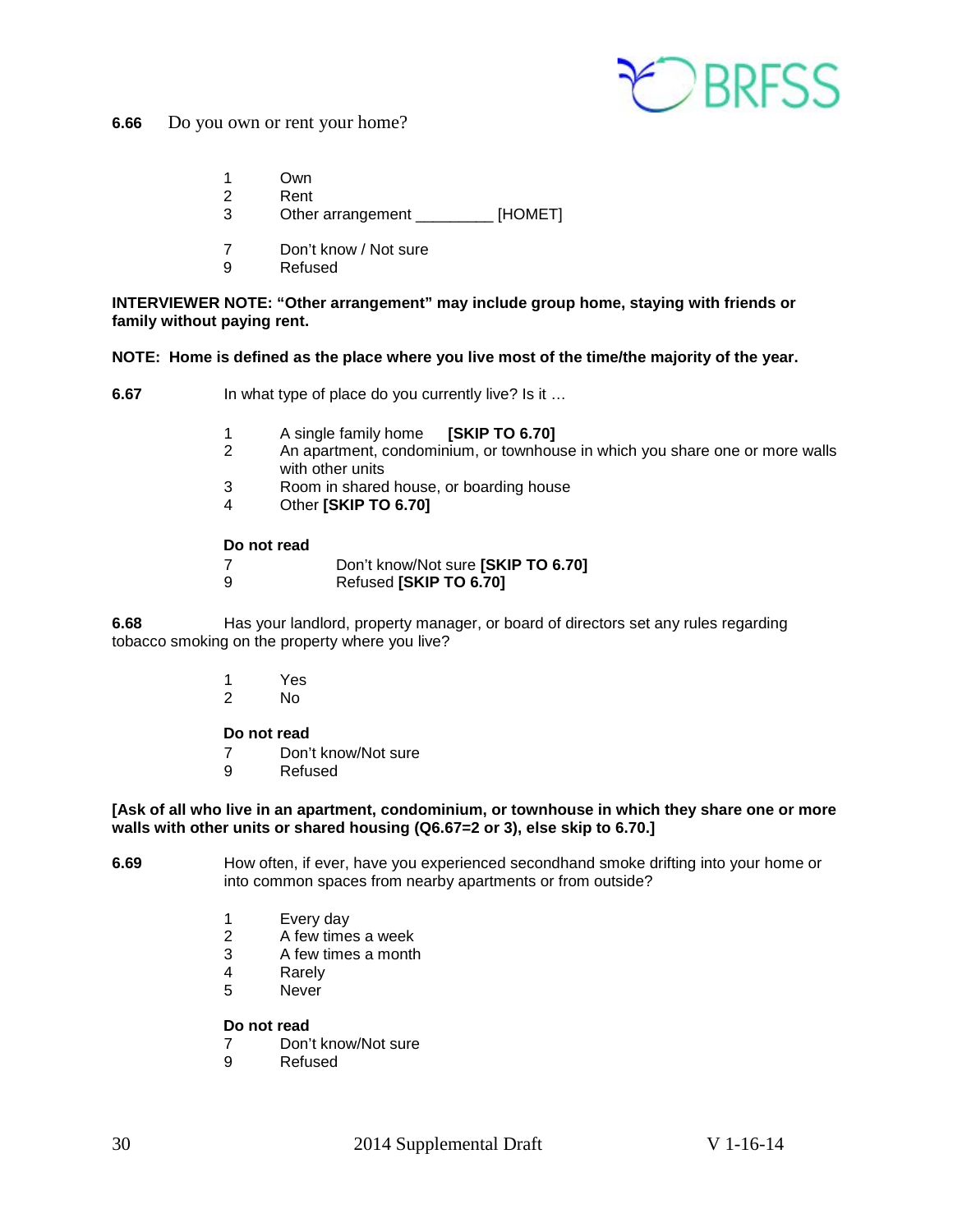

# **Now I am going to ask you some questions about workplace policies**

| 6.70                                                                                                                                                                                                                         | While working at your job, are you indoors most of the time? |                                            |                                  |                |
|------------------------------------------------------------------------------------------------------------------------------------------------------------------------------------------------------------------------------|--------------------------------------------------------------|--------------------------------------------|----------------------------------|----------------|
|                                                                                                                                                                                                                              | $\overline{2}$<br>3                                          | Yes<br>No.<br>Not employed                 | [Skip to 6.74]                   |                |
|                                                                                                                                                                                                                              |                                                              | Do not read                                |                                  |                |
|                                                                                                                                                                                                                              | 7<br>9                                                       | Don't know / Not sure<br>Refused           | [Skip to 6.73]<br>[Skip to 6.73] |                |
| 6.71<br>(If $6.70 = 2$ add: Even though most of the time you do not work indoors),<br>In the past 30 days, were you exposed to smoke from someone else's cigarettes, cigars,<br>or pipes anywhere indoors at your workplace? |                                                              |                                            |                                  |                |
|                                                                                                                                                                                                                              | 1                                                            | Yes                                        |                                  |                |
|                                                                                                                                                                                                                              | $\overline{2}$                                               | No.                                        |                                  |                |
|                                                                                                                                                                                                                              | 3                                                            | My workplace does not have any indoor area |                                  | [skip to 6.73] |
|                                                                                                                                                                                                                              | Do not read                                                  |                                            |                                  |                |
|                                                                                                                                                                                                                              | 7                                                            | Don't know / Not sure                      |                                  |                |
|                                                                                                                                                                                                                              | 9                                                            | Refused                                    |                                  |                |
|                                                                                                                                                                                                                              |                                                              |                                            |                                  |                |

**6.72** In the past 30 days, were you exposed to smoke from someone else's cigarettes, cigars, or pipes outside, but NEAR the entrances or doorways to indoor areas of your workplace?

- 1 Yes
- 2 No
- 3 My workplace does not have any indoor area

# **Do not read**<br>7 Don't

- 7 Don't know / Not sure<br>9 Refused
- **Refused**
- **6.73** Which of the following best describes your place of work's official smoking policy for work areas?
	- 1 Smoking is not allowed in any work areas
	- 2 Smoking is allowed in some work areas
	- 3 Smoking is allowed in all work areas

# **Do not read**<br> **7** Don'

- 7 Don't know / Not sure<br>9 Refused
- **Refused**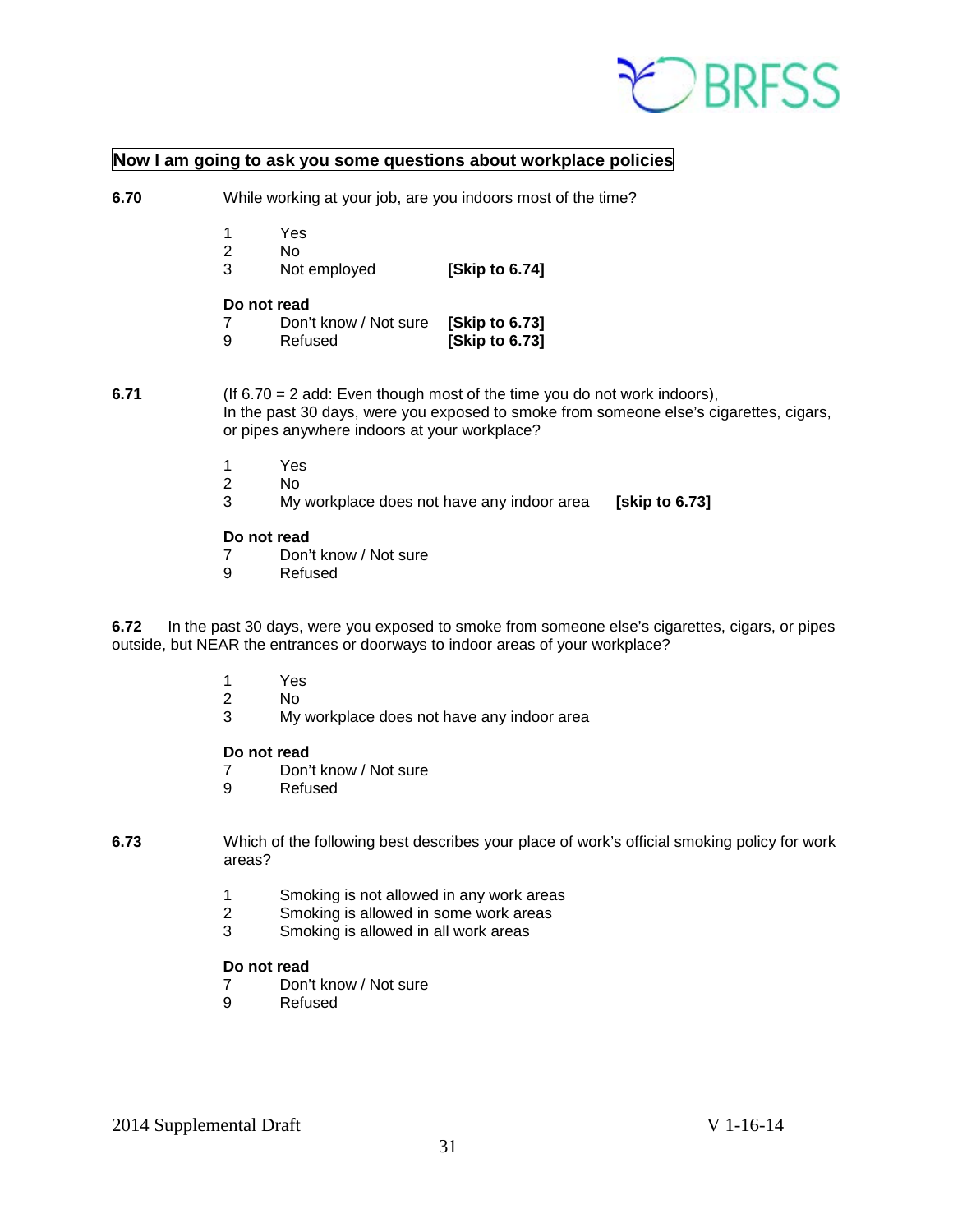

- **6.74** In indoor work areas, do you think that smoking should be allowed in all areas, some areas, or not allowed at all?
	- 1 All areas
	- 2 Some areas
	- 3 Not allowed at all

### **Do not read**

- 7 Don't know / Not sure (no opinion)<br>9 Refused
- **Refused**

# <span id="page-31-0"></span>**Exposure in Cars – Ask of All Respondents**

# **Now I am going to ask you some questions about general smoking policies…**

**6.75** In the past 30 days, has anyone, including yourself, smoked cigarettes, cigars, or pipes in a car you were in?

- 1 Yes
- N<sub>o</sub>

# **Do not read**<br> **7** Don'

- 7 Don't know / Not sure<br>9 Refused
- **Refused**

# <span id="page-31-1"></span>**Attitudes about Secondhand Smoke – Ask of All Respondents**

- **6.76** In restaurants, do you think that smoking should be allowed in all areas, some areas, or not allowed at all?
	- 1 All areas<br>2 Some are
	- Some areas
	- 3 Not allowed at all

### **Do not read**

- 7 Don't know / Not sure (no opinion)<br>9 Refused
- **Refused**

## **6.77** Is smoking currently allowed inside bars and cocktail lounges in your community?

- 1 Yes
- 2 No **[Skip to 6.79]**
- 3 No bars in community **[Skip to 6.80]**

# **Do not read**<br>7 Don't

- 7 Don't know / Not sure<br>9 Refused
- **Refused**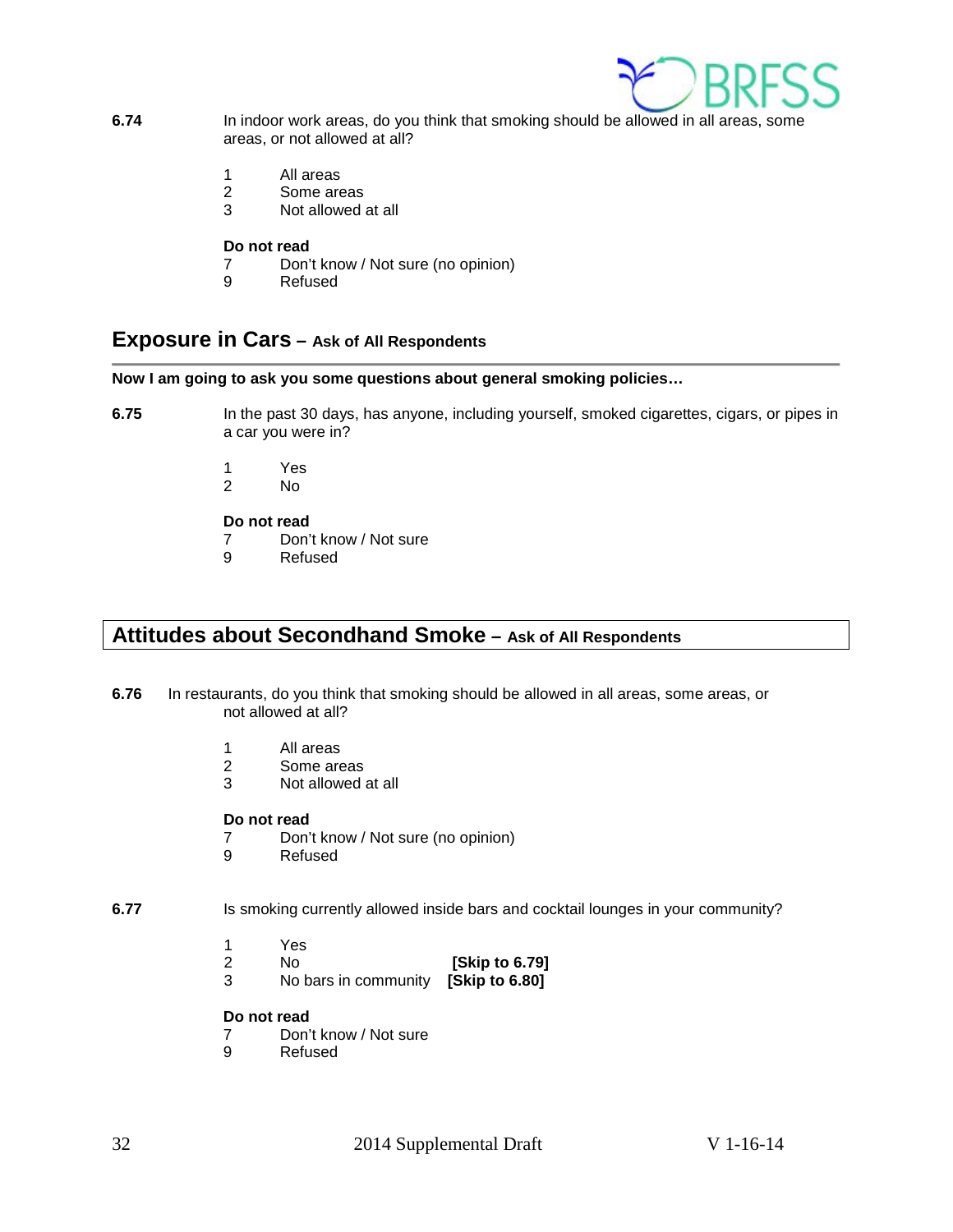

### **Ask of those who either (a) do not have an ordinance banning smoking in bars, or (b) do not know if they do or not, or (c) refused. (6.77 = 1, 7, or 9)**

**6.78 If** smoking were not allowed in bars and cocktail lounges, would you visit them more, less, or would it make no difference?

|    | More          | [Skip to 6.80] |
|----|---------------|----------------|
| -2 | <b>Less</b>   | [Skip to 6.80] |
| -3 | No Difference | [Skip to 6.80] |

### **Do not read**

|    | Don't know / Not sure [Skip to 6.80] |                |
|----|--------------------------------------|----------------|
| -9 | Refused                              | [Skip to 6.80] |

### **Ask of those who do have an ordinance banning smoking in bars (6.77= 2)**

**6.79 Since** smoking has not been allowed in bars and cocktail lounges, have you visited them more, less, or has it not made any difference?

- 1 More
- 2 Less
- 3 No Difference

### **Do not read**

- 7 Don't know / Not sure<br>9 Refused
	- **Refused**

#### **Ask of All Respondents**

**6.80** How strongly do you agree or disagree with the following statement?

## **People should be protected from smoke from other people's cigarettes.**

- 1 Strongly Agree<br>2 Agree
- **Agree**
- 3 Disagree
- 4 Strongly Disagree

#### **Do not read**

- 7 Don't know / Not sure<br>9 Refused
- **Refused**

### **6.81** Do you think that breathing smoke from other people's cigarettes is:

- 1 Very harmful to one's health<br>2 Somewhat harmful to one's h
- Somewhat harmful to one's health
- 3 Not very harmful to one's health
- 4 Not harmful at all to one's health

### **Do not read**

- 7 Don't know / Not sure<br>9 Refuse
- **Refuse**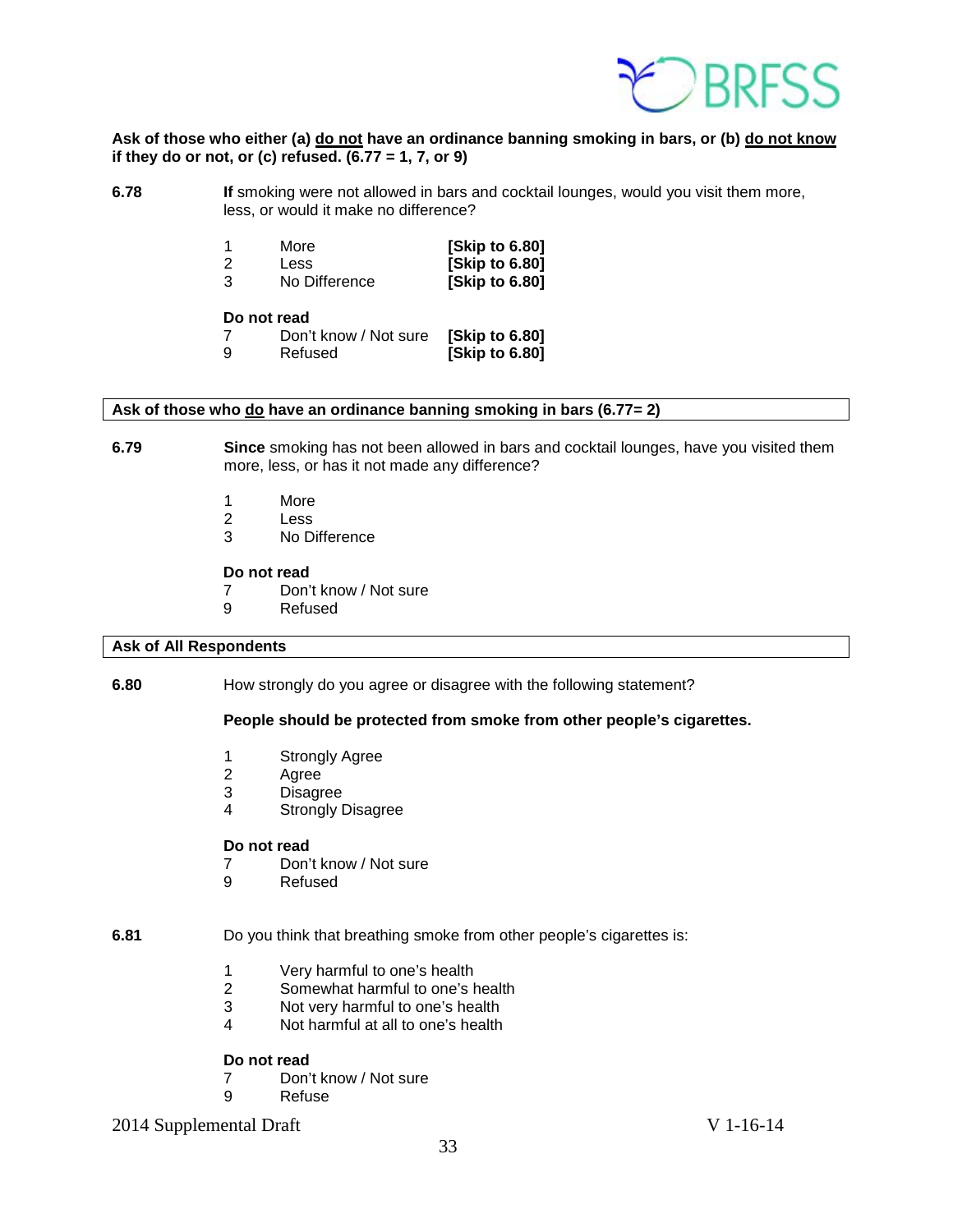

# <span id="page-33-0"></span>**Knowledge/Perceptions about Secondhand Smoke – Ask of All Respondents**

**6.82-6.85** Would you say that breathing smoke from other people's cigarettes causes:

### **[Randomize order]**

- 6.82. Lung cancer in adults
	- 1 Yes
	- 2 No
	- 7 Don't know / Not sure
	- 9 Refused
- 6.83. Heart disease in adults
	- 1 Yes<br>2 No
	- 2 No
	- 7 Don't know / Not sure
	- 9 Refused
- 6.84. Respiratory problems in children
	- 1 Yes<br>2 No
	- 2 No
	- 7 Don't know / Not sure<br>9 Refused
	- **Refused**
- 6.85. Sudden infant death syndrome, also known as SIDS, or crib death?
	- 1 Yes
	- 2 No
	- 7 Don't know / Not sure<br>9 Refused
	- **Refused**

# <span id="page-33-1"></span>**Social Norms and Secondhand Smoke – Ask of All Respondents**

- **6.86** In the last year, have you visited a school in your community?
	- 1 Yes<br>2 No
	- 2 No **[Skip to 6.90]**

- 7 Don't know / Not sure **[Skip to 6.90]**
- 9 Refused **[Skip to 6.90]**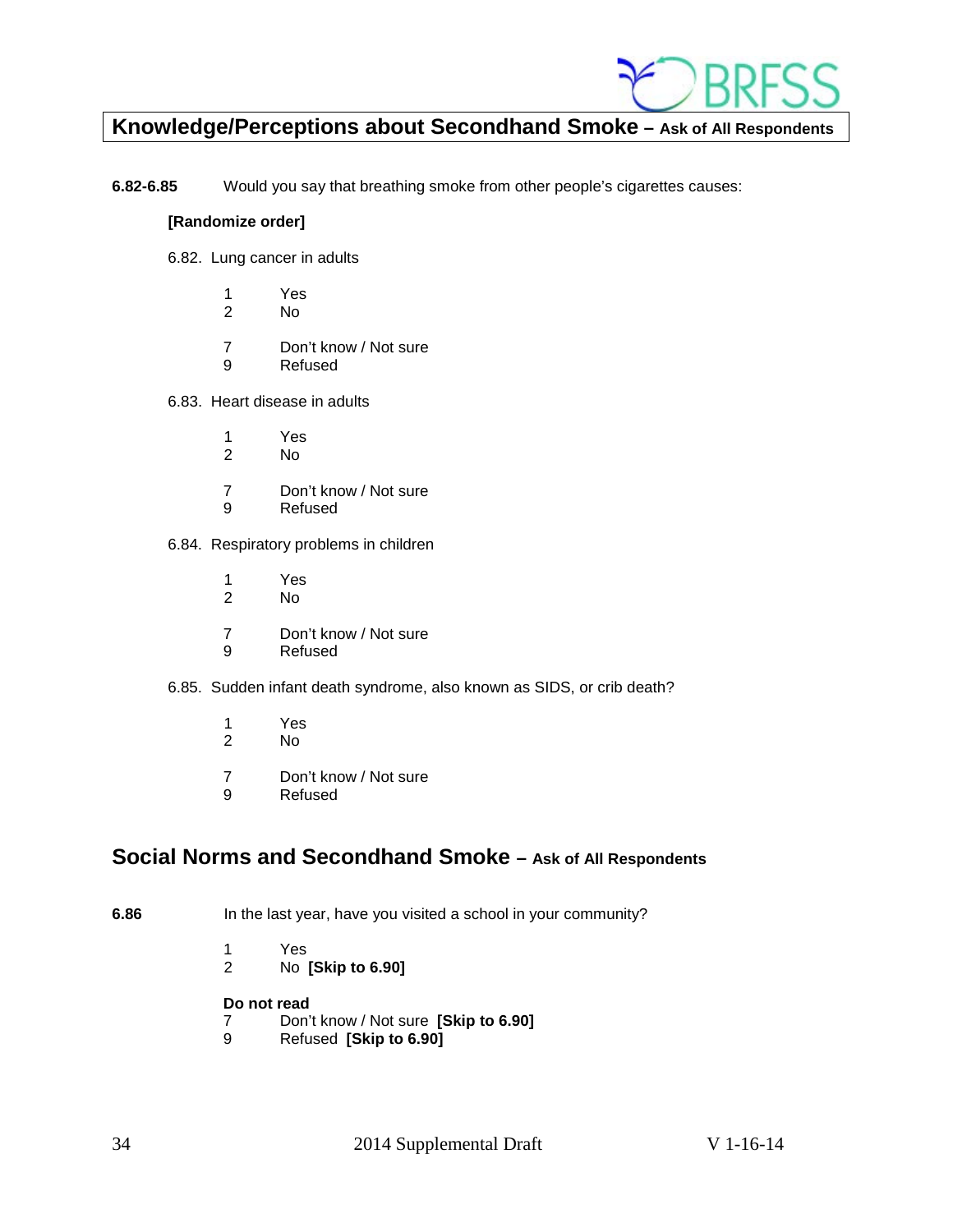

- **6.87** In the last year, how often have you seen people (students, staff or visitors) smoking or using tobacco outside on school grounds, during school hours?
	- 1 All the time
	- 2 Sometimes
	- 3 Never

### **Do not read**

- 7 Don't know / Not sure<br>9 Refused
- **Refused**
- **6.88** In the last year, how often have you seen people (students, staff or visitors) smoking or using tobacco outside on school grounds, but after school hours?
	- 1 All the time
	- 2 Sometimes
	- 3 Never

### **Do not read**

- 7 Don't know / Not sure<br>9 Refused
- **Refused**
- **6.89** In the last year, how often have you seen people (students, staff or visitors) smoking or using tobacco inside school buildings, but after school hours?
	- 1 All the time
	- 2 Sometimes<br>3 Never
	- **Never**

### **Do not read**

- 7 Don't know / Not sure<br>9 Refused
	- **Refused**
- **6.90** In the last year, how often have you seen people (students, staff or others) smoking or using tobacco at school sponsored events held off school grounds?
	- 1 All the time<br>2 Sometimes
	- **Sometimes**
	- 3 Never

# **Do not read**<br> **7** Don'

- 7 Don't know / Not sure<br>9 Refused
- **Refused**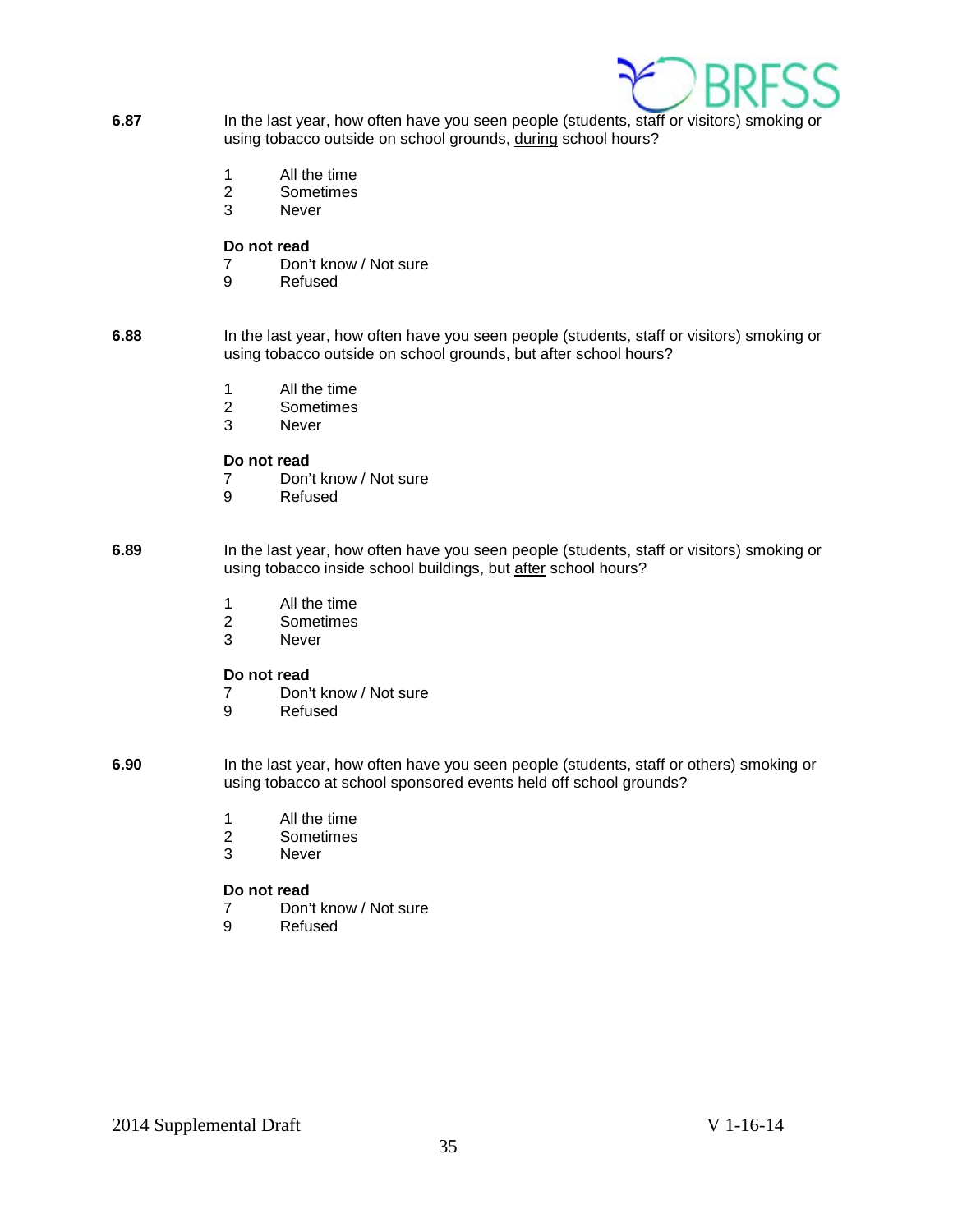

| 6.91 | In the last year, have you visited a hospital in your community?                                                                                                     |  |
|------|----------------------------------------------------------------------------------------------------------------------------------------------------------------------|--|
|      | 1<br>Yes<br>$\overline{2}$<br>No [Skip to 6.93]                                                                                                                      |  |
|      | Do not read<br>Don't know / Not sure<br>[skip to 6.93]<br>7<br>[skip to 6.93]<br>9<br>Refused                                                                        |  |
| 6.92 | In the last year, how often have you seen people smoking or using tobacco on hospital<br>grounds, such as walkways or outside building entrances?                    |  |
|      | All the time<br>1<br>$\overline{2}$<br>Sometimes<br>3<br><b>Never</b>                                                                                                |  |
|      | Do not read<br>Don't know / Not sure<br>7<br>9<br>Refused                                                                                                            |  |
| 6.93 | In the last year, have you visited a health clinic in your community? (If needed say, a<br>health clinic is a medical facility where patients do not stay overnight) |  |
|      | Yes<br>$\mathbf 1$<br>$\overline{2}$<br>No [Skip to 6.95]                                                                                                            |  |
|      | Do not read<br>7<br>Don't know / Not sure [Skip to 6.95]<br>9<br>Refused [Skip to 6.95]                                                                              |  |
| 6.94 | In the last year, how often have you seen people smoking or using tobacco on clinic<br>grounds, such as walkways or outside building entrances?                      |  |
|      | All the time<br>1<br>$\overline{2}$<br>Sometimes<br>3<br><b>Never</b>                                                                                                |  |
|      | Do not read<br>Don't know / Not sure<br>7<br>9<br>Refused                                                                                                            |  |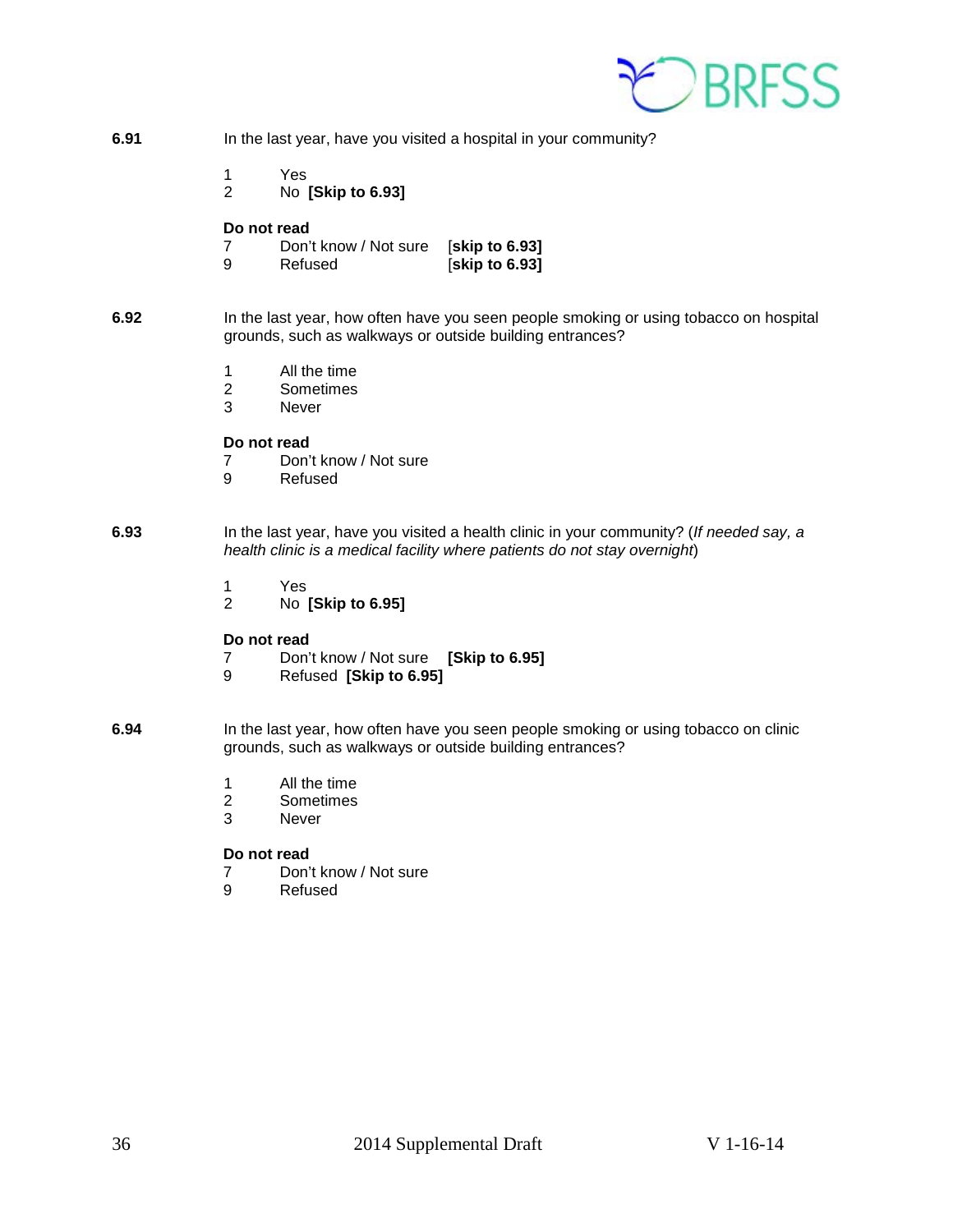

### **Ask of All Respondents—ATTITUDES ABOUT SMOKING IN AND AROUND SCHOOLS, HOSPITALS AND CLINICS, AND ESTIMATION OF COMMUNITY SMOKING**

Please tell me whether you strongly agree, agree, disagree, strongly disagree with the following statements:

- **6.95** Tobacco use should not be allowed on school grounds during school hours?
	- 1 Strongly Agree
	- 2 Agree
	- 3 Disagree
	- 4 Strongly Disagree

# **Do not read**<br>7 Don'

- 7 Don't know / Not sure<br>9 Refused
- **Refused**
- **6.96** Tobacco use should not be allowed on school grounds after school hours, including evening or weekend events?
	- 1 Strongly Agree
	- 2 Agree<br>3 Disagr
	- 3 Disagree<br>4 Strongly I
	- Strongly Disagree

### **Do not read**

- 7 Don't know / Not sure
- 9 Refused
- **6.97** Tobacco use should not be allowed at any school sponsored event, even those held off school grounds?
	- 1 Strongly Agree<br>2 Agree
	- 2 Agree<br>3 Disagr
	- **Disagree**
	- 4 Strongly Disagree

#### **Do not read**

- 7 Don't know / Not sure<br>9 Refused
- **Refused**
- **6.98** Tobacco use should not be allowed on hospital grounds?
	- 1 Strongly Agree<br>2 Agree
	- Agree
	- 3 Disagree
	- 4 Strongly Disagree

# **Do not read**<br> **7** Don'

- 7 Don't know / Not sure<br>9 Refused
- **Refused**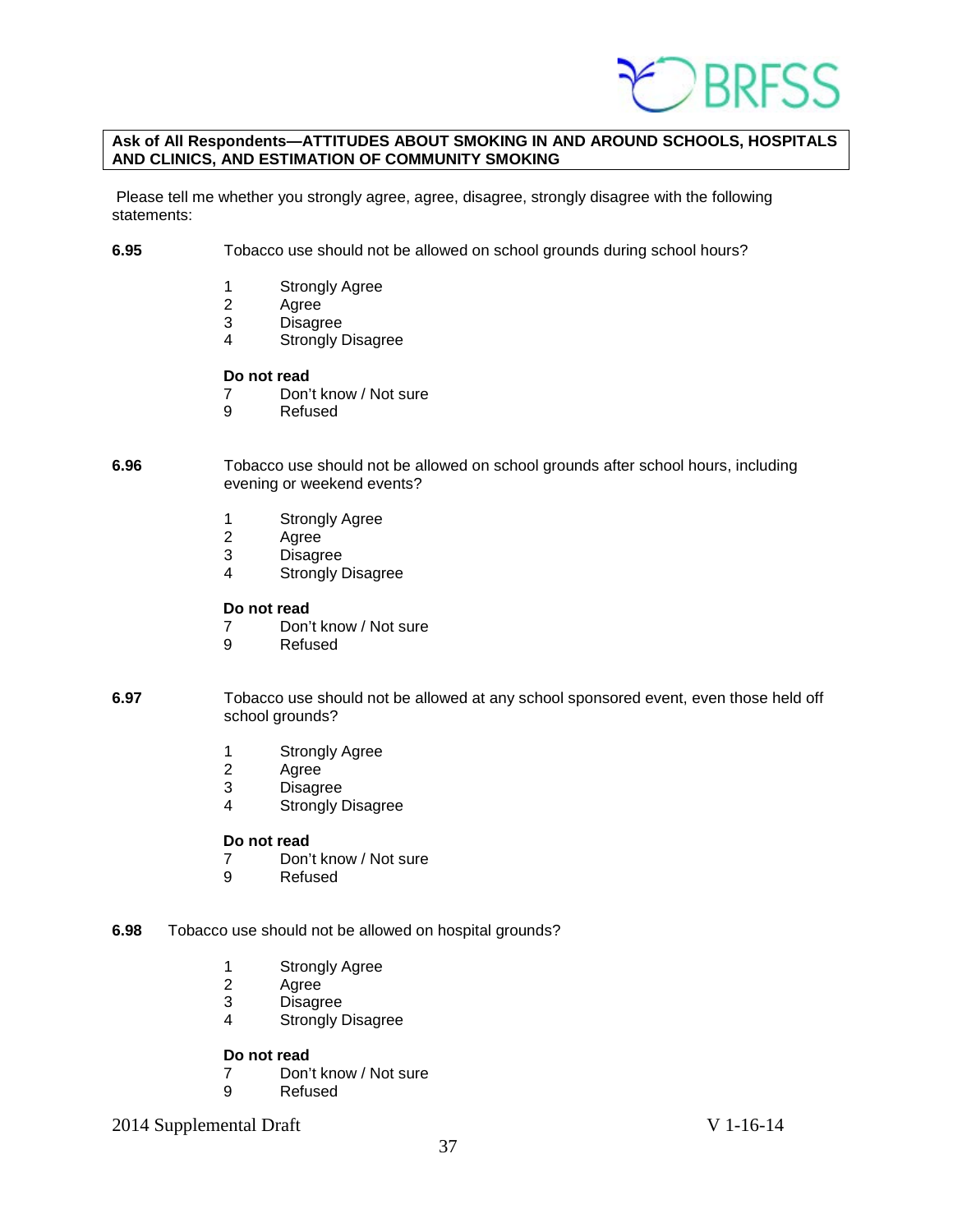

- **6.99** Tobacco use should not be allowed on health clinic grounds?
	- 1 Strongly Agree
	- 2 Agree<br>3 Disagr
	- **Disagree**
	- 4 Strongly Disagree

### **Do not read**

- 7 Don't know / Not sure<br>9 Refused
- **Refused**
- **6.100** Do you agree or disagree with the following statement: I prefer to spend time where people are not smoking.
	- 1 Strongly Agree<br>2 Agree
	- 2 Agree<br>3 Disagr
	- 3 Disagree<br>4 Strongly I
	- Strongly Disagree

# **Do not read**<br>7 Don'

- 7 Don't know / Not sure<br>9 Refused
- **Refused**
- **6.101** Some communities have local groups that work on tobacco prevention. To your knowledge, has there been a local group doing tobacco prevention work in your community over the past few years?
	- 1 Yes<br>2 No
	- No.

### **Do not read**

- 7 Don't know / Not sure
- 9 Refused
- **6.102** About how many adults in your community are smokers? Would you say…
	- 1 More than half **[Skip to 6.104]**
	- 2 About half **[Skip to 6.105]**
	- Less than half

# **Do not read**<br> **7** Don'

- 7 Don't know / Not sure **[Skip to 6.105]**
- 9 Refused **[Skip to 6.105]**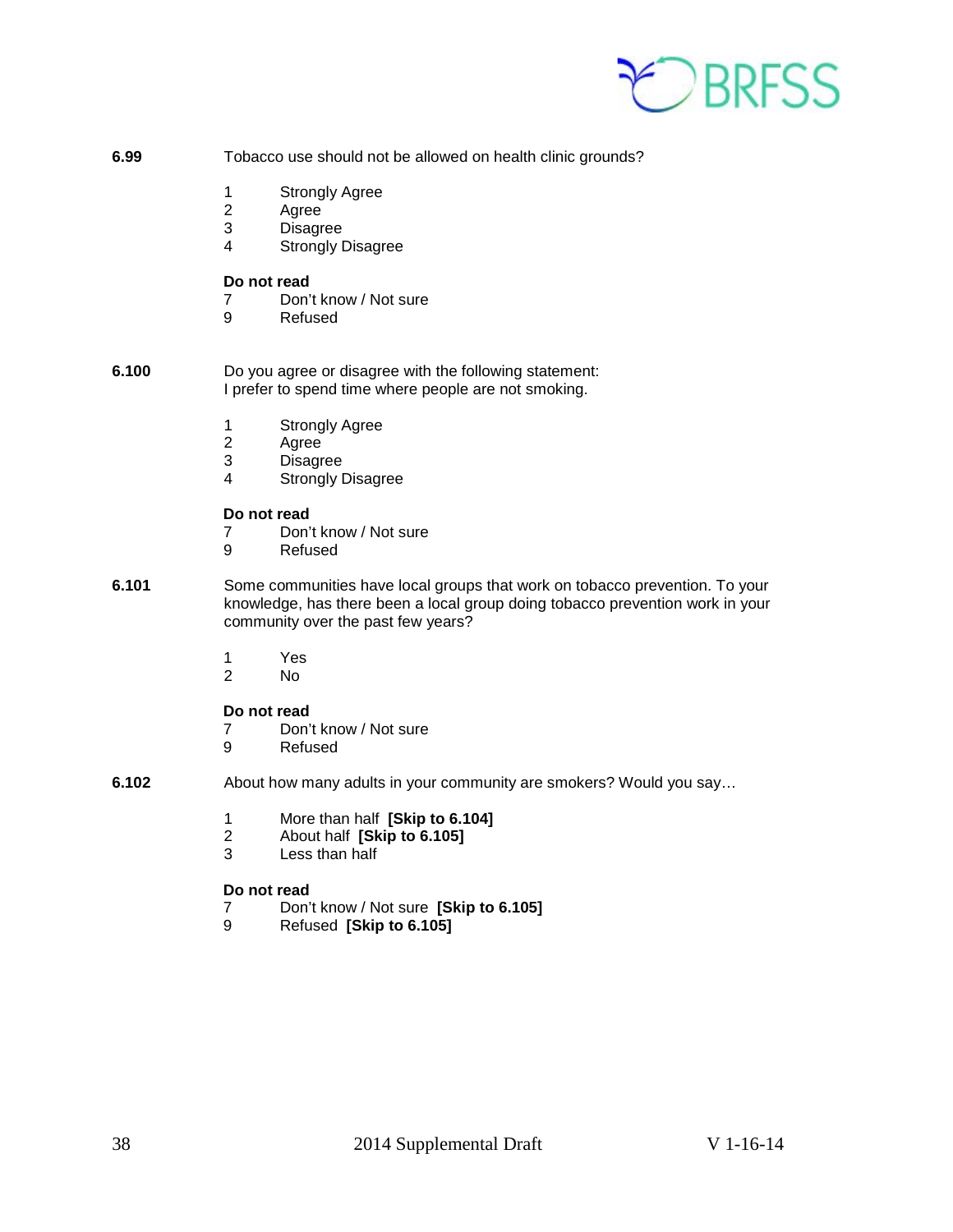

### **[ask if 6.102=3]**

**6.103** Would you say the number who smoke is…

- 1 1 in 10, or about 10%
- 2 2 in 10, or about 20%
- 3 3 in 10, or about 30%<br>4 4 in 10, or about 40%
- 4 4 in 10, or about 40%
- 5 Other (specify) \_\_\_\_\_\_\_\_\_\_\_\_\_\_\_\_\_\_\_\_\_\_\_ [SMOKLOWT]
- 6 less than 1 in 10

# **Do not read**<br> **7** Don'

- 7 Don't know / Not sure<br>9 Refused
- **Refused**

### **[ask if 6.102=1]**

**6.104** Would you say the number who smoke is…

### **[Interviewer note: If respondent says "50%", please go back to 6.102 and revise to 6.102= "2"]**

- 1 6 in 10, or about 60%
- 2 7 in 10, or about 70%
- 3 8 in 10, or about 80%
- 4 9 in 10, or about 90%
- 5 Other (specify)
- 6 less than 6 in 10 but more than 5 in 10

# **Do not read**<br>7 Don'

- 7 Don't know / Not sure<br>9 Refused
- **Refused**

# <span id="page-38-0"></span>*Alaska Quit Line* **– Ask of All Respondents**

- **6.105** Are you aware of the Alaska Tobacco Quit Line, which is a telephone service that can help people quit smoking or using smokeless tobacco?
	- 1 Yes
	- 2 No
	- **Do not read**
	- 7 Don't know / Not sure<br>9 Refused
	- **Refused**

### **6.106** Would you like the toll free number? 1-800-QUITNOW (784-8669)

## **[Note for CATI Programmer – For non-smokers add "for a friend or family member that smokes"]**

- 1 Yes
- No

- 7 Don't know / Not sure<br>9 Refused
- **Refused**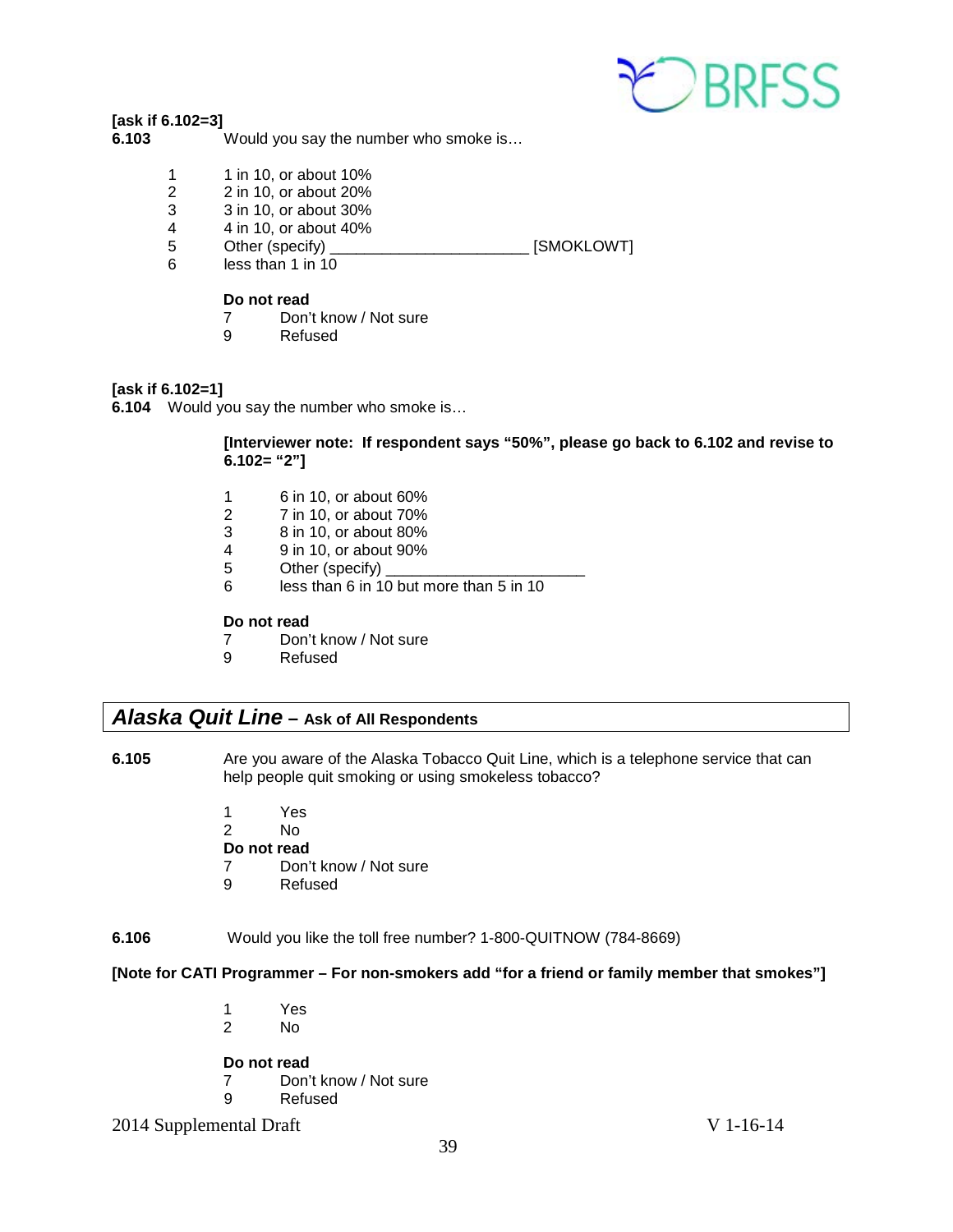# <span id="page-39-0"></span>Section 7: Diabetes



**7.1** Have you ever been told by a doctor that you have diabetes? **If "Yes" and respondent is female, ask: "Was this only when you were pregnant?" If "No" and respondent is female, ask:** "**Have you ever been told that you had gestational diabetes or diabetes during your pregnancy?"** 1 Yes<br>2 Yes, 2 Yes, but female told only during pregnancy 3 No No, pre-diabetes or borderline diabetes **Do not read** 7 Don't know / Not sure 9 Refused

**If yes (1) – go to Diabetes Module (Module 2) and back to Section 8. If not yes (2-9) – go to Prediabetes Module (Module 1) and back to Section 8.**

# <span id="page-39-1"></span>**Module 1: Pre-Diabetes**

**NOTE: Only asked of those not responding "Yes" (code = 1) to Core Q7.12 (Diabetes awareness question).**

**1.** Have you had a test for high blood sugar or diabetes within the past three years?

(270)

1 Yes 2 No 7 Don't know / Not sure<br>9 Refused **Refused** 

## **CATI note: If Core Q7.12 = 4 (No, pre-diabetes or borderline diabetes); answer Q2 "Yes" (code = 1).**

**2** Have you ever been told by a doctor or other health professional that you have pre-diabetes or borderline diabetes?

## **If "Yes" and respondent is female, ask: "Was this only when you were pregnant?"**

(271)

- 
- 1 Yes<br>2 Yes. Yes, during pregnancy
- 3 No
- 7 Don't know / Not sure<br>9 Refused
- **Refused**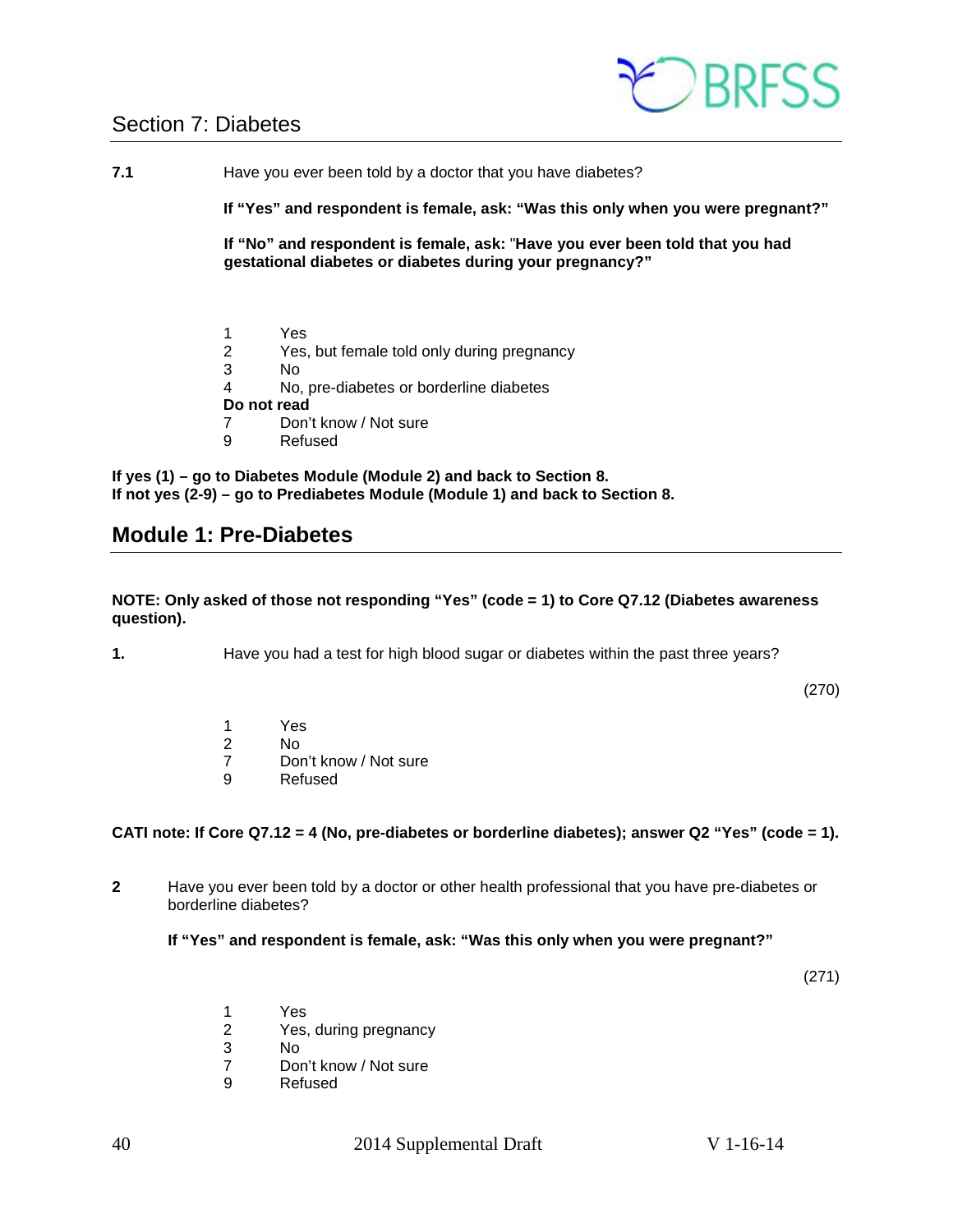

# <span id="page-40-0"></span>**Module 2: Diabetes**

|    |                                                                      | To be asked following Core Q7.1; if response is "Yes" (code = 1)                                                                                                                                    |             |
|----|----------------------------------------------------------------------|-----------------------------------------------------------------------------------------------------------------------------------------------------------------------------------------------------|-------------|
| 1. |                                                                      | How old were you when you were told you have diabetes?                                                                                                                                              | $(272-273)$ |
|    | 98<br>99                                                             | Code age in years $[97 = 97$ and older]<br>Don't know / Not sure<br>Refused                                                                                                                         |             |
| 2. |                                                                      | Are you now taking insulin?                                                                                                                                                                         | (274)       |
|    | 1<br>$\overline{2}$<br>9                                             | Yes<br>No<br>Refused                                                                                                                                                                                |             |
| 3. |                                                                      | About how often do you check your blood for glucose or sugar? Include times when<br>checked by a family member or friend, but do NOT include times when checked by a<br>health professional.        | $(275-277)$ |
|    | $\frac{1}{2} - \frac{1}{2}$<br>$3 - -$<br>$4 -$<br>888<br>777<br>999 | Times per day<br>Times per week<br>Times per month<br>Times per year<br>Never<br>Don't know / Not sure<br>Refused                                                                                   |             |
| 4. |                                                                      | About how often do you check your feet for any sores or irritations? Include times when<br>checked by a family member or friend, but do NOT include times when checked by a<br>health professional. | $(278-280)$ |
|    | 1<br>$\frac{2}{3}$                                                   | Times per day<br>Times per week<br>Times per month                                                                                                                                                  |             |

- 4 \_ \_ Times per year 5 5 5 No feet  $\begin{array}{ccc} 3 & - & \text{Iimes} \\ 4 & - & \text{Times} \\ 5 & 5 & 5 \\ 8 & 8 & 8 \\ 7 & 7 & 7 \end{array}$  No fee 7 7 7 Don't know / Not sure<br>9 9 9 Refused **Refused**
-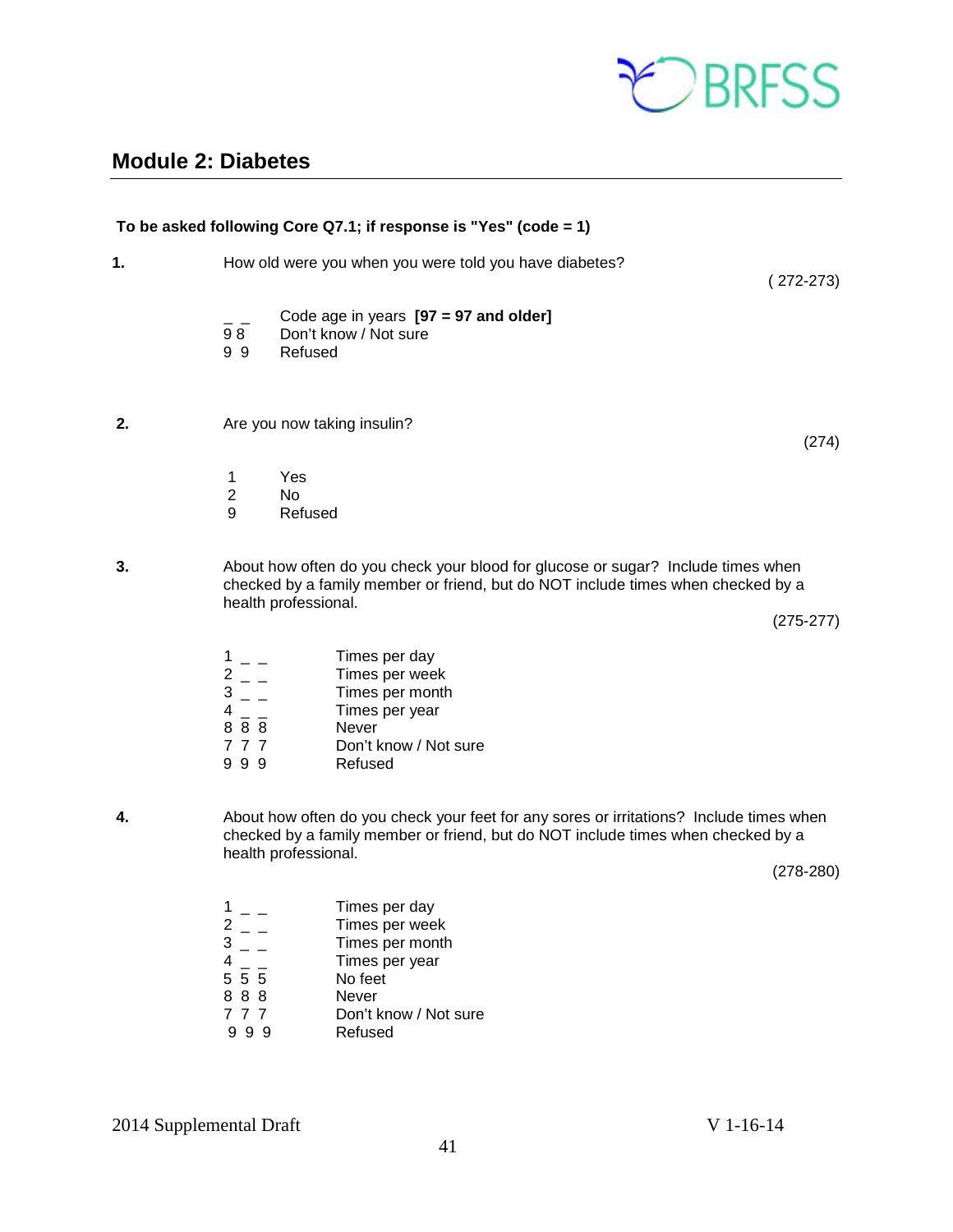

**5.** About how many times in the past 12 months have you seen a doctor, nurse, or other health professional for your diabetes?

(281-282)

- \_ \_ Number of times **[76 = 76 or more]**
- None
- 7 7 Don't know / Not sure
- 9 9 Refused
- **6.** A test for "A one C" measures the average level of blood sugar over the past three months. About how many times in the past 12 months has a doctor, nurse, or other health professional checked you for "A one C"?

( 283-284)

- \_ \_ Number of times **[76 = 76 or more]**
- 8 8 None
- 9 8 Never heard of "A one C" test<br>7 7 Don't know / Not sure
- 7 7 Don't know / Not sure<br>9 9 Refused
- **Refused**

### **CATI note: If Q4 = 555 (No feet), go to Q8.**

**7.** About how many times in the past 12 months has a health professional checked your feet for any sores or irritations?

(285-286)

(287)

- \_ \_ Number of times **[76 = 76 or more]**
- 8 8 None<br>7 7 Don't
- 7 7 Don't know / Not sure<br>9 9 Refused
- **Refused**
- **8.** When was the last time you had an eye exam in which the pupils were dilated? This would have made you temporarily sensitive to bright light.

#### **Read only if necessary:**

- 1 Within the past month (anytime less than 1 month ago)<br>2 Within the past year (1 month but less than 12 months
- Within the past year (1 month but less than 12 months ago)
- 3 Within the past 2 years (1 year but less than 2 years ago)
- 4 2 or more years ago

- 7 Don't know / Not sure
- 8 Never<br>9 Re
- **Refused**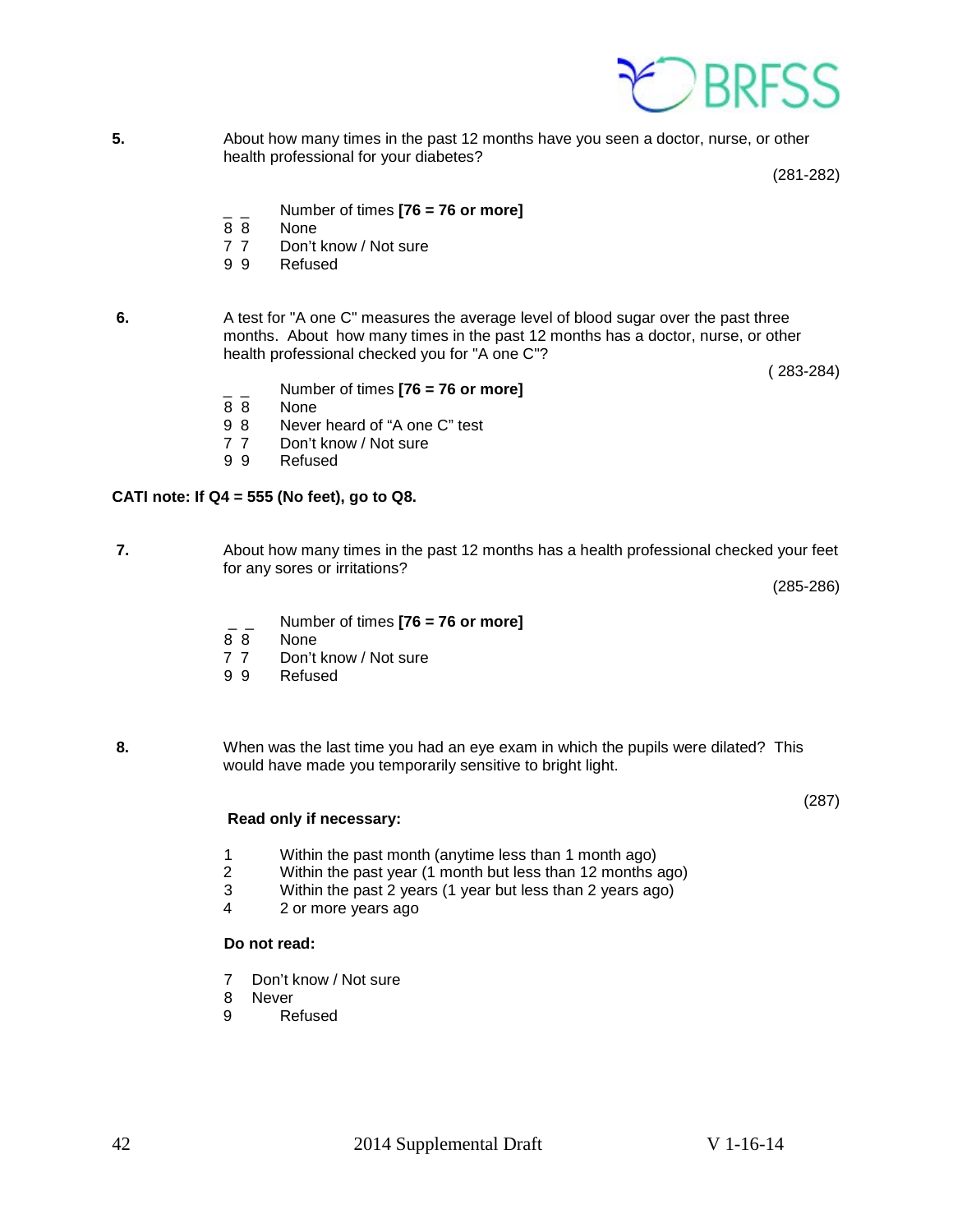

**9.** Has a doctor ever told you that diabetes has affected your eyes or that you had retinopathy?

(288)

- 1 Yes<br>2 No
- $No$
- 7 Don't know / Not sure
- 9 Refused
- **10.** Have you ever taken a course or class in how to manage your diabetes yourself?

(289)

- 1 Yes<br>2 No
- N<sub>o</sub>
- 7 Don't know / Not sure
- 9 Refused

<span id="page-42-0"></span>Section 8: Demographics (NOTE: Order of questions NOT the same as core BRFSS)

**Note to CATI Programmer: Changes to cell phone demographics should include additions below as well as cell phone items in Standard BRFSS survey**

- **8.1** What is your age?
	- Code age in years
	- 0 7 Don't know / Not sure<br>0 9 Refused
	- **Refused**

**8.2** Are you Hispanic, Latino/a, or Spanish origin?

**If yes, ask: Are you…**

### **Interviewer Note:** *One or more categories may be selected.*

- 1 Mexican, Mexican American, Chicano/a
- Puerto Rican
- 3 Cuban<br>4 Anothe
- 4 Another Hispanic, Latino/a, or Spanish origin

- 5 No
- 7 Don't know / Not sure<br>9 Refused
- **Refused**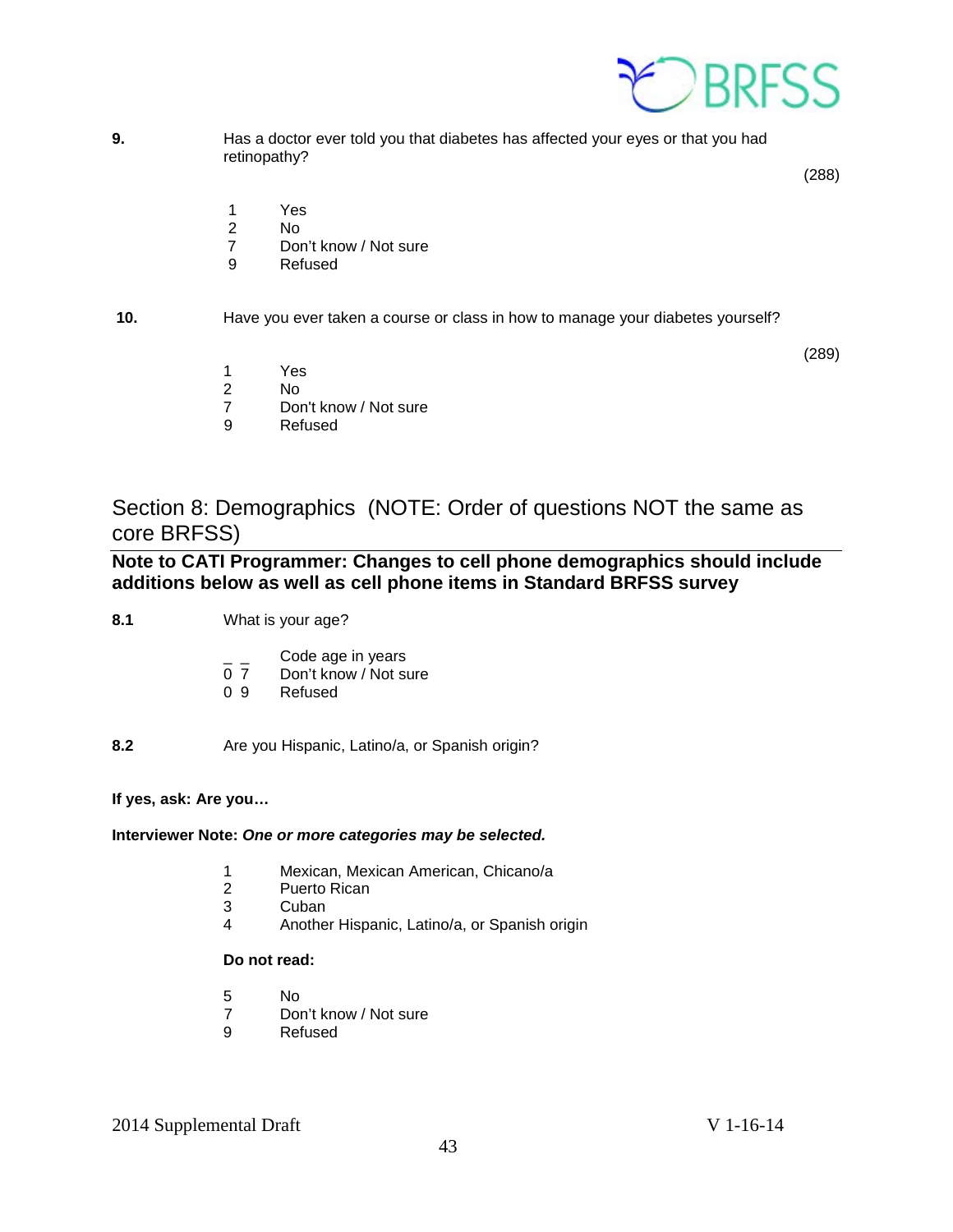

**8.3** Which one or more of the following would you say is your race?

### **Interviewer Note: Select all that apply.**

**Interviewer Note: 40 (Asian) or 50 (Pacific Islander) is selected read and code subcategories underneath major heading.**

### **Please read:**

- **10 White**
- **20 Black or African American**
- **30 American Indian or Alaska Native**
- **40 Asian**
	- 41 Asian Indian<br>42 Chinese
	- 42 Chinese<br>43 Filipino
	- 43 Filipino<br>44 Japanes
	- 44 Japanese<br>45 Korean
	- 45 Korean<br>46 Vietnam
	- 46 Vietnamese<br>47 Other Asian
	- **Other Asian**

### **50 Pacific Islander**

- 51 Native Hawaiian<br>52 Guamanian or C
- 52 Guamanian or Chamorro<br>53 Samoan
- 53 Samoan<br>54 Other Pa
- **Other Pacific Islander**

# **Do not read:**

- 60 Other
- 88 No additional choices
- 77 Don't know / Not sure<br>99 Refused
- Refused

### **CATI note: If more than one response to Q8.3; continue. Otherwise, go to Q8.5.**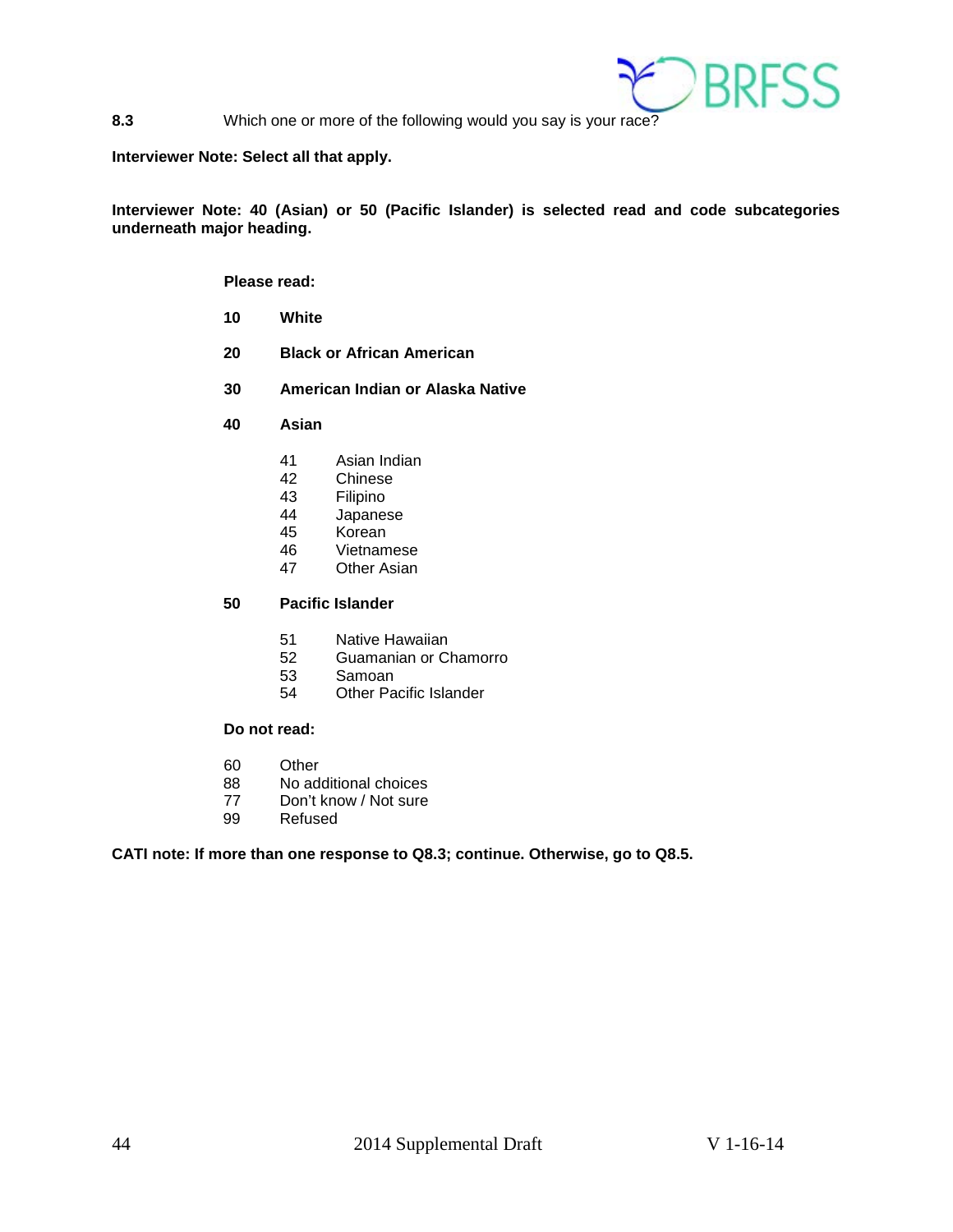

**8.4** Which one of these groups would you say best represents your race?

### **Interviewer Note: If 04 (Asian) or 05 (Pacific Islander) is selected read and code subcategory underneath major heading.**

**Please read:**

- **10 White**
- **20 Black or African American**
- **30 American Indian or Alaska Native**
- **40 Asian**
	- 41 Asian Indian
	- 42 Chinese<br>43 Filipino
	- 43 Filipino<br>44 Japanes
	- 44 Japanese<br>45 Korean
	- 45 Korean<br>46 Vietnam
	- 46 Vietnamese<br>47 Other Asian
	- **Other Asian**

### **50 Pacific Islander**

- 51 Native Hawaiian
- 52 Guamanian or Chamorro
- 53 Samoan<br>54 Other Pa
- Other Pacific Islander

# **Do not read:**

- 60 Other<br>77 Don't l
- 77 Don't know / Not sure<br>99 Refused
- Refused
- 

**8.5** Have you ever served on active duty in the United States Armed Forces, either in the regular military or in a National Guard or military reserve unit? *Active duty does not include training for the Reserves or National Guard, but DOES include activation, for example, for the Persian Gulf War.*

- 1 Yes
- 2 No

- 7 Don't know / Not sure
- 9 Refused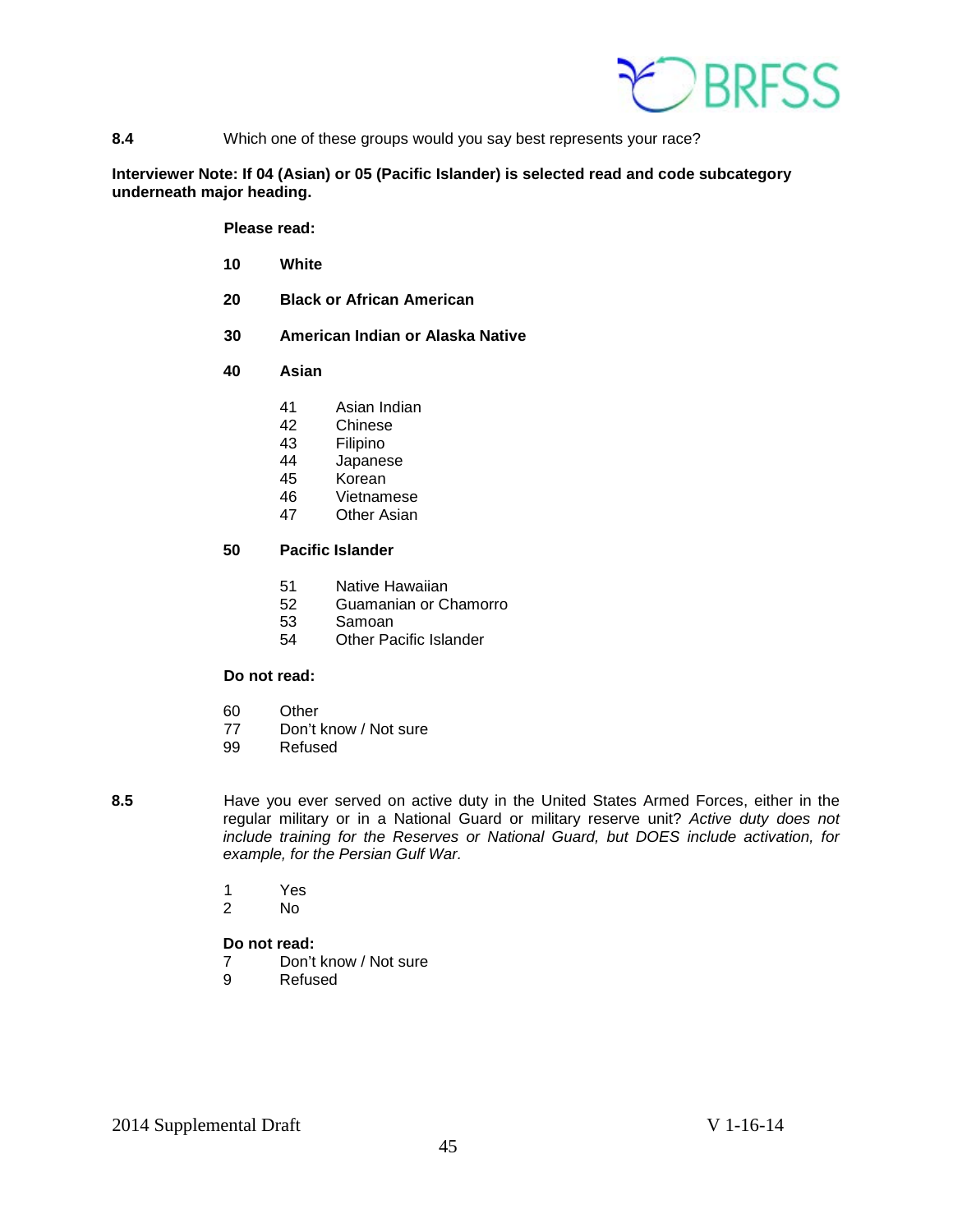

**8.6** Are you…?

### **Please read:**

- 1 Married<br>2 Divorced
- Divorced
- 3 Widowed
- 4 Separated<br>5 Never mari
- Never married
- 6 A member of an unmarried couple

### **Do not read:**

9 Refused

**8.7** Now I'm going to ask you a question about sexual orientation. Do you think of yourself as: A. Gay or lesbian, B. Straight, that is, not lesbian or gay, C. Bisexual, or D. something else?

 [**Interviewer Notes:** Please read the letters with the answer categories, so that respondent may use either the letter or words to give their answer. You may use the descriptions below if respondent asks for clarification.

IF NEEDED:

Gay or Lesbian—A person who is gay or lesbian is primarily attracted to people of the same sex. Straight—A person who is "straight" is primarily attracted to people of the opposite sex. Bisexual—A person who is bisexual attracted to people of either sex.]

# [**Interviewer Coding Note:**

If respondent replies that they are "homosexual," please code with "gay or lesbian".

If respondent replies that they are "heterosexual," please code with "straight".]

- 2 Gay or Lesbian<br>1 Straight, that is,
- 1 Straight, that is, not lesbian or gay<br>3 Bisexual
- **Bisexual**
- 4 Something else? (specify?)
- 7 DON'T KNOW/NOT SURE
- 9 REFUSED

IF NEEDED: "Research has shown that some sexual minority community members have important health risk factors, such as smoking. We are collecting information about sexual orientation to learn whether this is true in Alaska. You don't have to answer any question if you don't want to."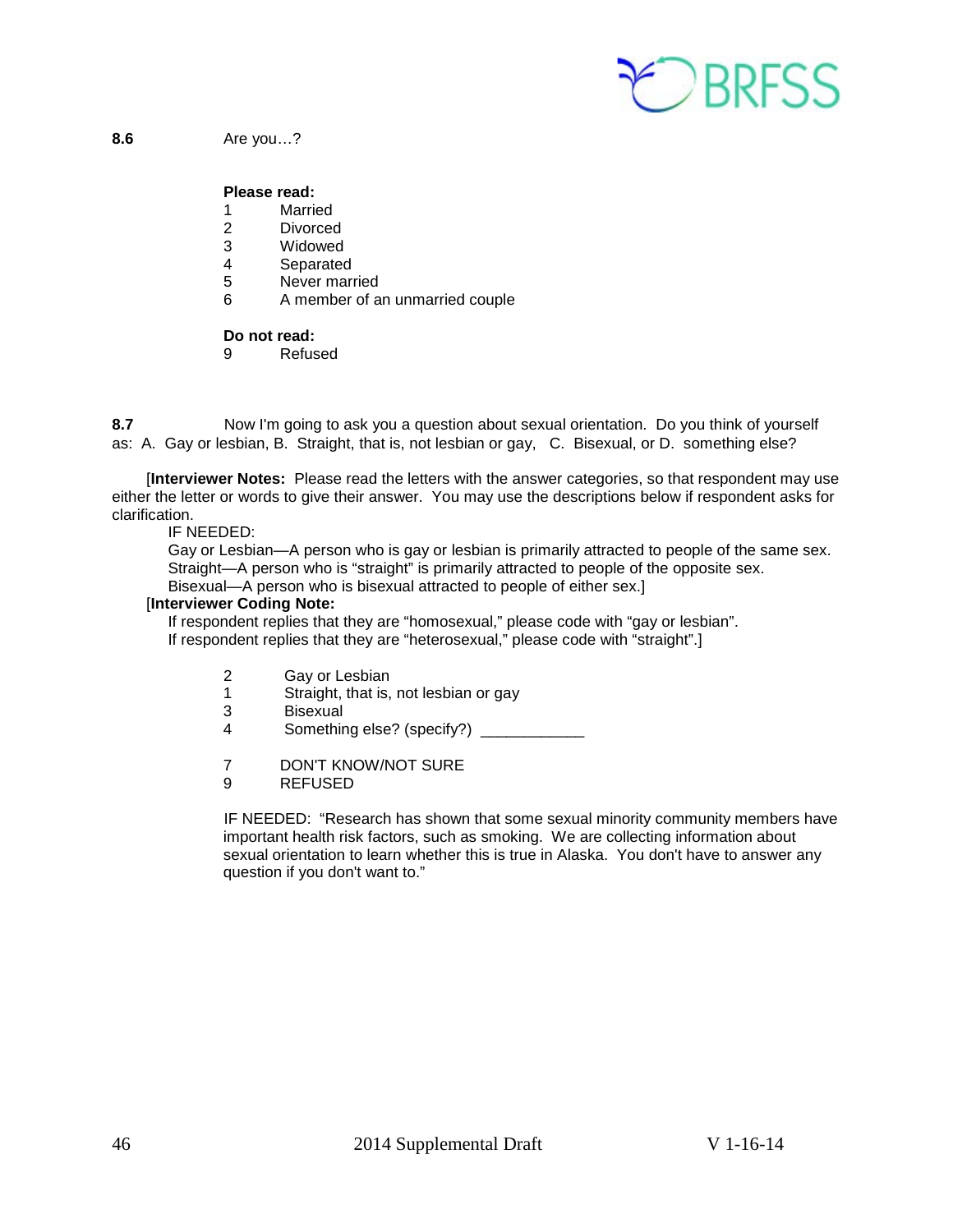

### **8.8** How many children live in your household who are...

- a. less than 5 years old? **Code 1-7 (7 = 7 or more)**
- b. 5 through 12 years old? **Code 1-7 (7 = 7 or more)**
- c. 13 through 17 years old? **Code 1-7 (7 = 7 or more)**
- 8 None
- 9 Refused

### **Note to CATI Programmer: Keep children question for cell phone survey!**

- **8.9** What is the highest grade or year of school you completed? **Read only if necessary:**
	- 1 Never attended school or only attended kindergarten<br>2 Grades 1 through 8 (Elementary)
	- 2 Grades 1 through 8 (Elementary)<br>3 Grades 9 through 11 (Some high
	- 3 Grades 9 through 11 (Some high school)<br>4 Grade 12 (High school graduate) Go to 8
	- 4 Grade 12 (High school graduate**) Go to 8.9b**
	- 5 College 1 year to 3 years (Some college or technical school)
	- 6 College 4 years or more (College graduate)

### **Do not read:**

- 9 Refused
- 8.9b **When you say that you completed the 12<sup>th</sup> grade, does that mean you graduated with a** diploma from your high school or a correspondence school or home-school, or did you receive a GED?
	- 1 High School Graduate
	- 2 GED (High school equivalency Diploma)
	- Home-schooled with diploma or correspondence school diploma

- 9 Refused
- **8.10** Do you follow a subsistence lifestyle?
	- 1 Yes<br>2 No
	- $No$
	- 7 Don't know / Not sure
	- 9 Refused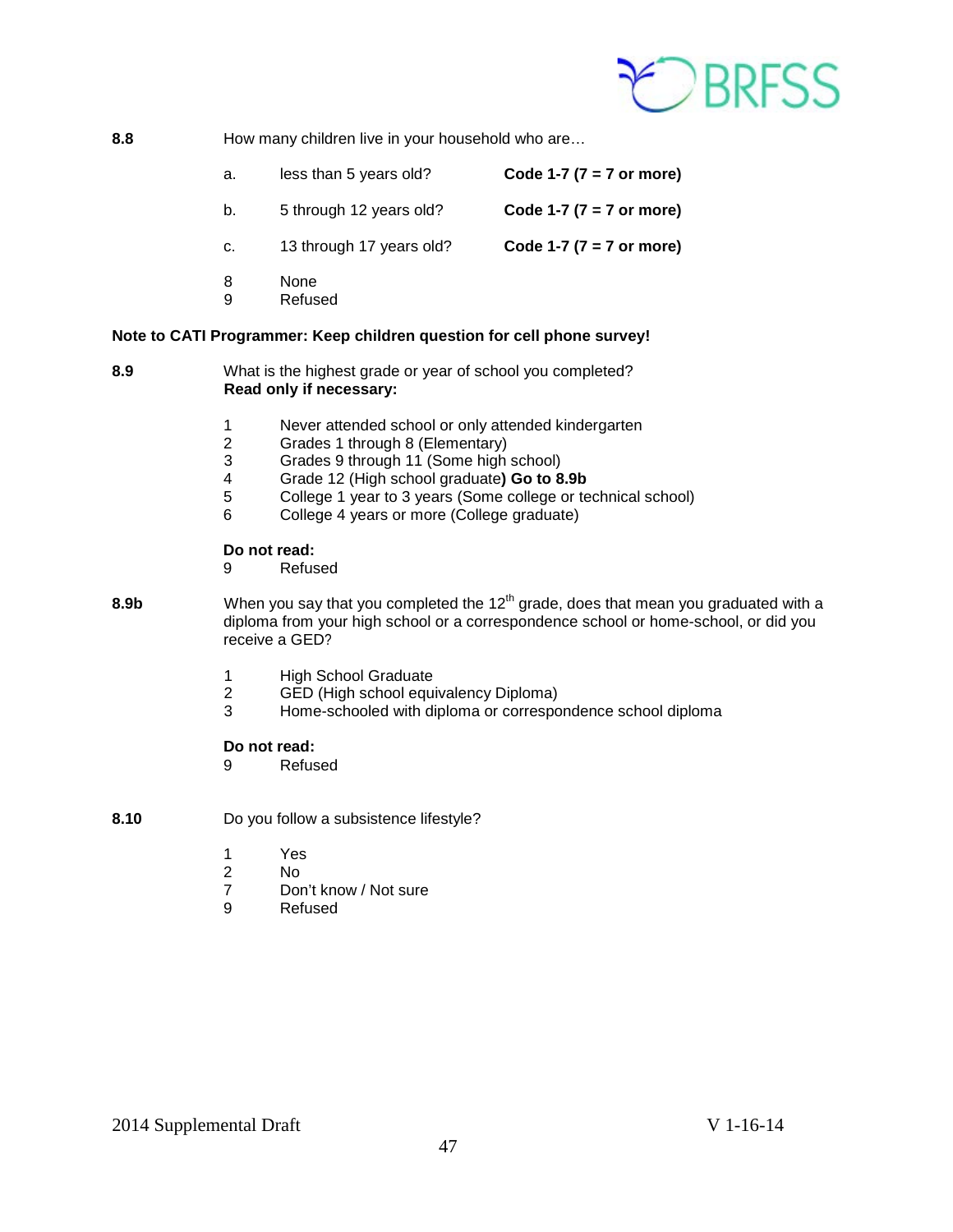

# **8.11** Are you currently…?

### **Please read:**

- 1 Employed for wages<br>2 Self-employed
- 2 Self-employed<br>3 Out of work for
- 3 Out of work for 1 year or more **[Skip to 8.14]**
- Out of work for less than 1 year
- 5 A Homemaker **[Skip to 8.14]**
- **[Skip to 8.14]**
- 7 Retired **[Skip to 8.14]**
- 8 Unable to work **[Skip to 8.14]**

# **Do not read:**<br><sup>Q</sup> Refus

**Refused** 

### **If Q8.11 = 1 (Employed for wages) or 2 (Self-employed) or 4 (Out of work for less than 1 year), continue else go to next module.**

Now I am going to ask you about your work.

**8.12 What kind of work do you do?** (for example, registered nurse, janitor, cashier, auto mechanic)

**INTERVIEWER NOTE: If respondent is unclear, ask "What is your job title?"**

**INTERVIEWER NOTE: If respondent has more than one job then ask, "What is your main job?"**

| [Record answer] |  |
|-----------------|--|
| 99 Refused      |  |

8.13. What kind of business or industry do you work in? (for example, hospital, elementary school, clothing manufacturing, restaurant)

| [Record answer] |  |  |
|-----------------|--|--|
| 99 Refused      |  |  |

Additional Interviewer Instructions for Industry and Occupation questions:

**Interviewer Note:** If respondent says that they don't have a job right now follow-up with "If you are not currently working please answer based on the work you usually do or the work you did most recently."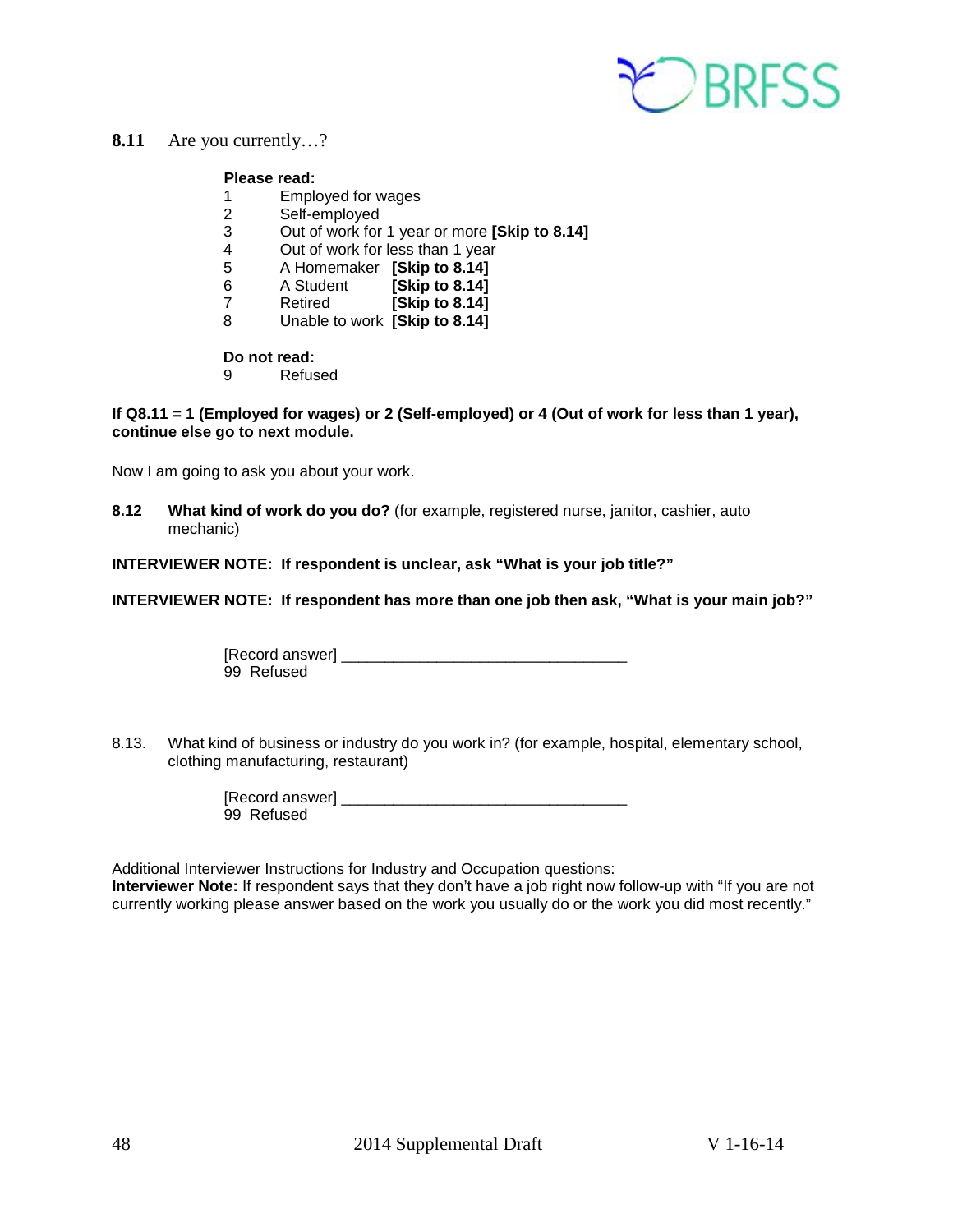

**8.14** Is your annual household income from all sources—

### **If respondent refuses at ANY income level, code '99' (Refused)**

### **Read only if necessary:**

- 04 Less than \$25,000 **If "no," ask 05; if "yes," ask 03** (\$20,000 to less than \$25,000)
- 03 Less than \$20,000 **If "no," code 04; if "yes," ask 02** (\$15,000 to less than \$20,000)
- 02 Less than \$15,000 **If "no," code 03; if "yes," ask 01** (\$10,000 to less than \$15,000)
- 01 Less than \$10,000 **If "no," code 02**
- 05 Less than \$35,000 **If "no," ask 06** (\$25,000 to less than \$35,000)
- 06 Less than \$50,000 **If "no," ask 07** (\$35,000 to less than \$50,000)
- 07 Less than \$75,000 **If "no," code 08** (\$50,000 to less than \$75,000)
- 08 \$75,000 or more

### **Do not read:**

- 77 Don't know / Not sure
- 99 Refused

CATI: include 8.15adlt and 8.16chld on both LL and CP surveys

- **8.15adlt** How many members of your household, including yourself, are 18 years of age or older and are supported by that income?
	- $\frac{1}{77}$  Number of adults<br>77 Don't know/Not su
	- Don't know/Not sure
	- 99 Refused

Check screen if 8.15adlt > num adult from HH roster: "Let me check that there are \_\_ household members that are supported by that income? "

# **Skip 8.16 when 8.8 a-c all = 8,9 (no children in HH)**

**8.16chld** How many members of your household under the age of 18 years are supported by that income?

- $\frac{1}{2}$  Number of children<br>77 Don't know/Not sure
- 77 Don't know/Not sure<br>99 Refused
- Refused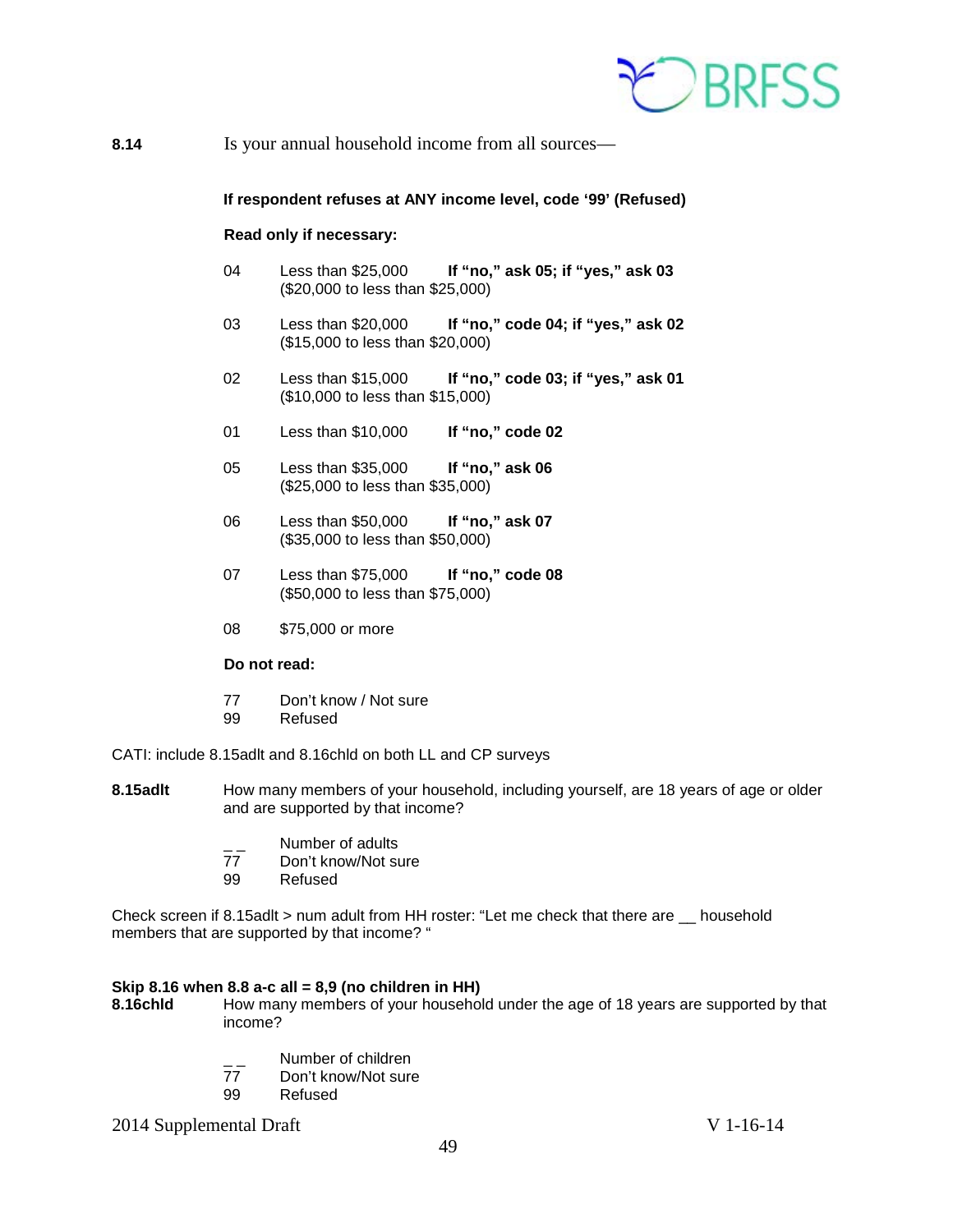

**8.17** About how much do you weigh without shoes?

### **Round fractions up**

**\_ \_ \_ \_** Weight *(pounds/kilograms)* 2 7 7 7 7 Don't know / Not sure<br>9 9 9 9 Refused 9 9 9 9

**9.9** How much would you like to weigh?

 $' = "Weight (pounds)"$ 777="Don't know/Not sure" 999="Refused"

**8.18** About how tall are you without shoes?

## **Round fractions down**

**\_ \_ / \_ \_** Height *(f t / inches/meters/centimeters)* 7 7 7 7 Don't know / Not sure<br>9 9 9 9 Refused 9 9 9 9

## **CATI Note: 8.19 - 8.22 – LL survey only**

**8.19** Do you have more than one telephone number in your household? Do not include cell phones or numbers that are only used by a computer or fax machine.

|   | Yes.                  |               |
|---|-----------------------|---------------|
| 2 | N٥                    | [Go to Q8.21] |
| 7 | Don't know / Not sure | [Go to Q8.21] |
| 9 | Refused               | [Go to Q8.21] |

- **8.20** How many of these telephone numbers are residential numbers?
	- \_ Residential telephone numbers **[6=6 or more]**
	- 7 Don't know / Not sure<br>9 Refused
	- **Refused**
- **8.21** Do you have a cell phone for personal use? Please include cell phones used for both business and personal use.
	- 1 Yes

| 2 | No.                   | [Go to Q8.23] |
|---|-----------------------|---------------|
| 7 | Don't know / Not sure | [Go to Q8.23] |
| 9 | Refused               | [Go to Q8.23] |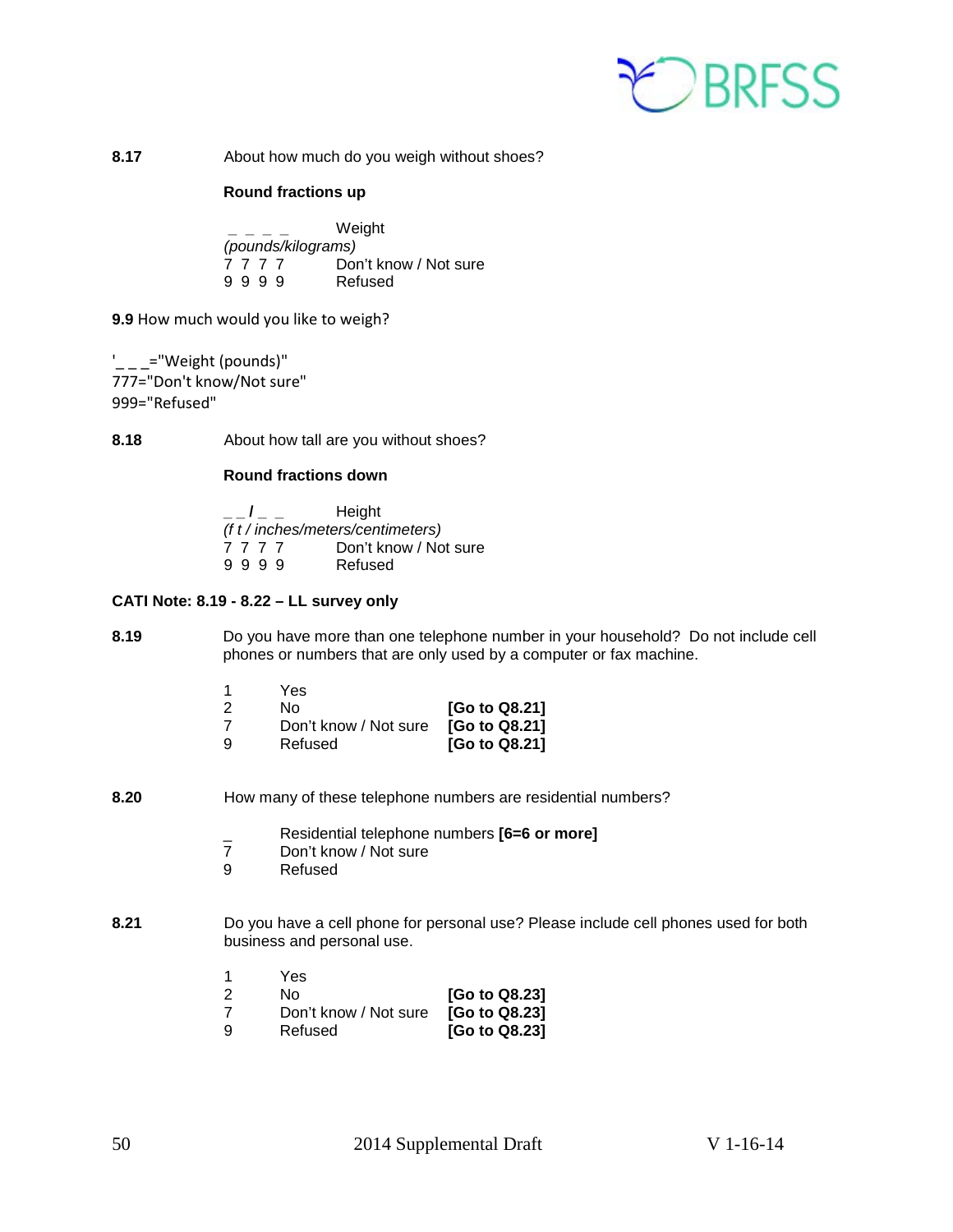

Include in both LL and CP versions for those that have both LL and CP<br>8.22 Thinking about all the phone calls that you receive on y

- **8.22** Thinking about all the phone calls that you receive on your landline and cell phone, what percent, between 0 and 100, are received on your cell phone?
	- Enter percent (1 to 100)<br>Zero
	- 888
	- 777 Don't know / Not sure<br>999 Refused
	- **Refused**
- **8.23** What is your ZIP Code where you live?
	- $---$  ZIP Code
	- 7 7 7 7 7 Don't know / Not sure 9 9 9 9 9 Refused
- **8.24 Indicate sex of respondent. Ask only if necessary.**
	- 1 Male **[Go to next section]**<br>2 Female **[If respondent is 45** [If respondent is 45 years old or older, go to next section]
- **8.25** To your knowledge, are you now pregnant?
	- 1 Yes
	- 2 No
	- 7 Don't know / Not sure<br>9 Refused
	- **Refused**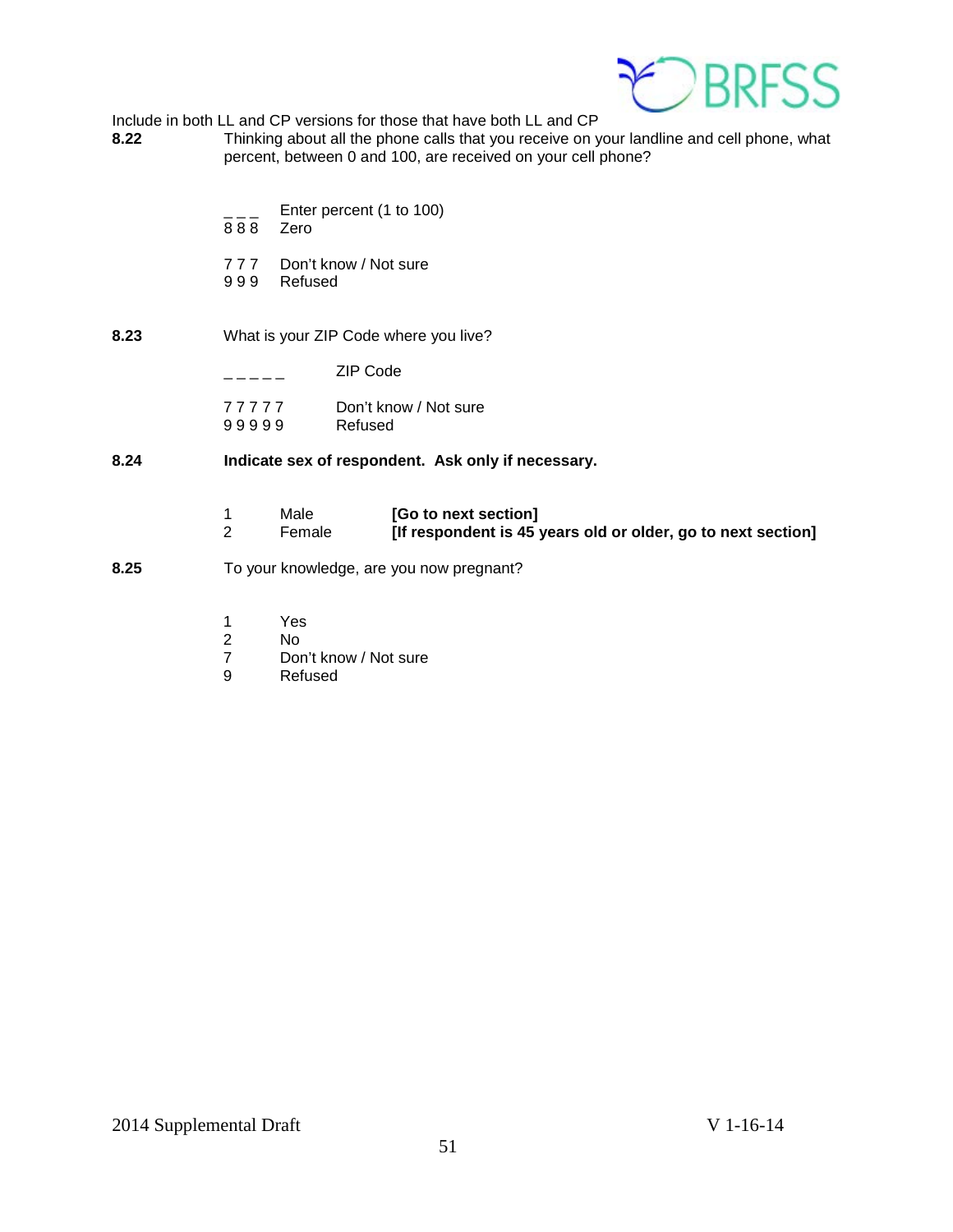

# <span id="page-51-0"></span>**Section 9: Obesity**

**9.1** What do you think is the most important health problem facing Alaska's children and youth today?

1="Cancer" 2="Cardiovascular disease" 3="Diabetes" 4="Asthma/respiratory conditions/lung disease" 5="Flu/influenza" 6="Tuberculosis" 7="Smallpox" 8="HIV/AIDS" 9="Sexually transmitted diseases" 10="Mental health/depression" 11="Suicide" 12="Injuries" 13="Violence" 14="Cost of health care/services/drugs" 15="Lack of health insurance" 16="Lack of health care services available" 17="Obesity/being overweight" 18="Tobacco/smoking" 19="Alcohol" 20="Drug abuse"  $21 = "Stress"$ 22="Lack of exercise/physical activity" 23="Poor nutrition" 24="Pollution" 25="Bullying" 26="Internet safety" 27="Child abuse and neglect" 28="Teen pregnancy" 29="Other (specify)" [CHLDHLTTO] 77="Don't know/not sure" 99="Refused"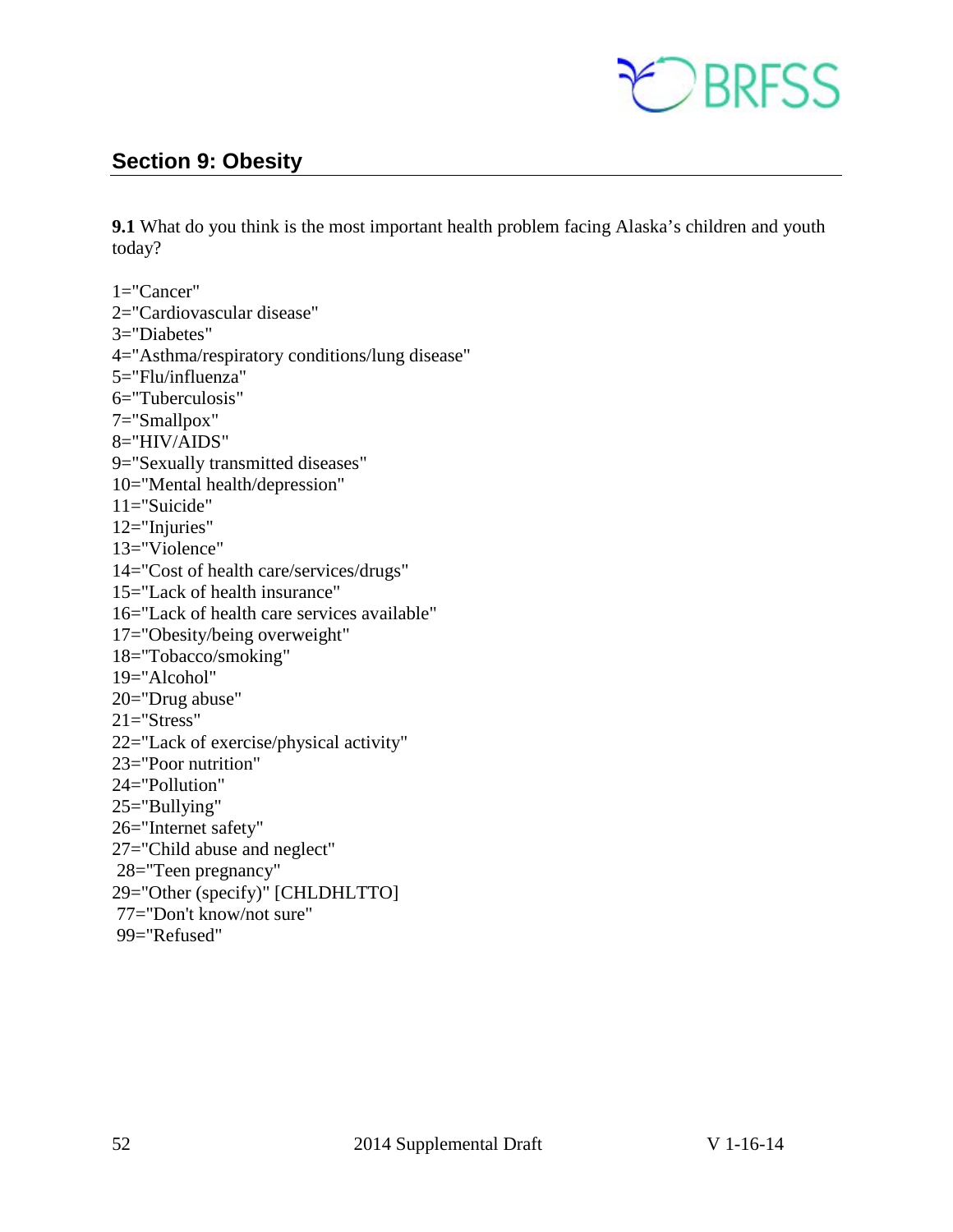

**9.2** Do you strongly support, support, oppose, or strongly oppose a tax on sugar-sweetened beverages, that is soda pop?

- 1 Strongly support
- 2 Support
- 3 Oppose
- 4 Strongly oppose
- 7 Don't know/Not sure
- 9 Refused

**9.3** Would you strongly support, support, oppose, or strongly oppose this tax if you knew that income generated from this tax would go towards efforts to address childhood obesity?

- 1 Strongly support
- 2 Support
- 3 Oppose
- 4 Strongly oppose
- 7 Don't know/Not sure
- 9 Refused

**9.4** Do you strongly support, support, oppose, or strongly oppose government-funded advertising campaigns that promote eating right and exercising?

- 1 Strongly support
- 2 Support
- 3 Oppose
- 4 Strongly oppose
- 7 Don't know/Not sure
- 9 Refused

**9.5** During the past 12 months, how often did you purchase fresh produce from a farmer's market, farm stand, U-pick farm or CSA (Community Supported Agriculture) in Alaska?

 $2 = "Times per week"$  $3_{---}$  ="Times per month"  $4 -$  = "Times per year" 888="Never" 777="Don't know/Not sure" 999="Refused"